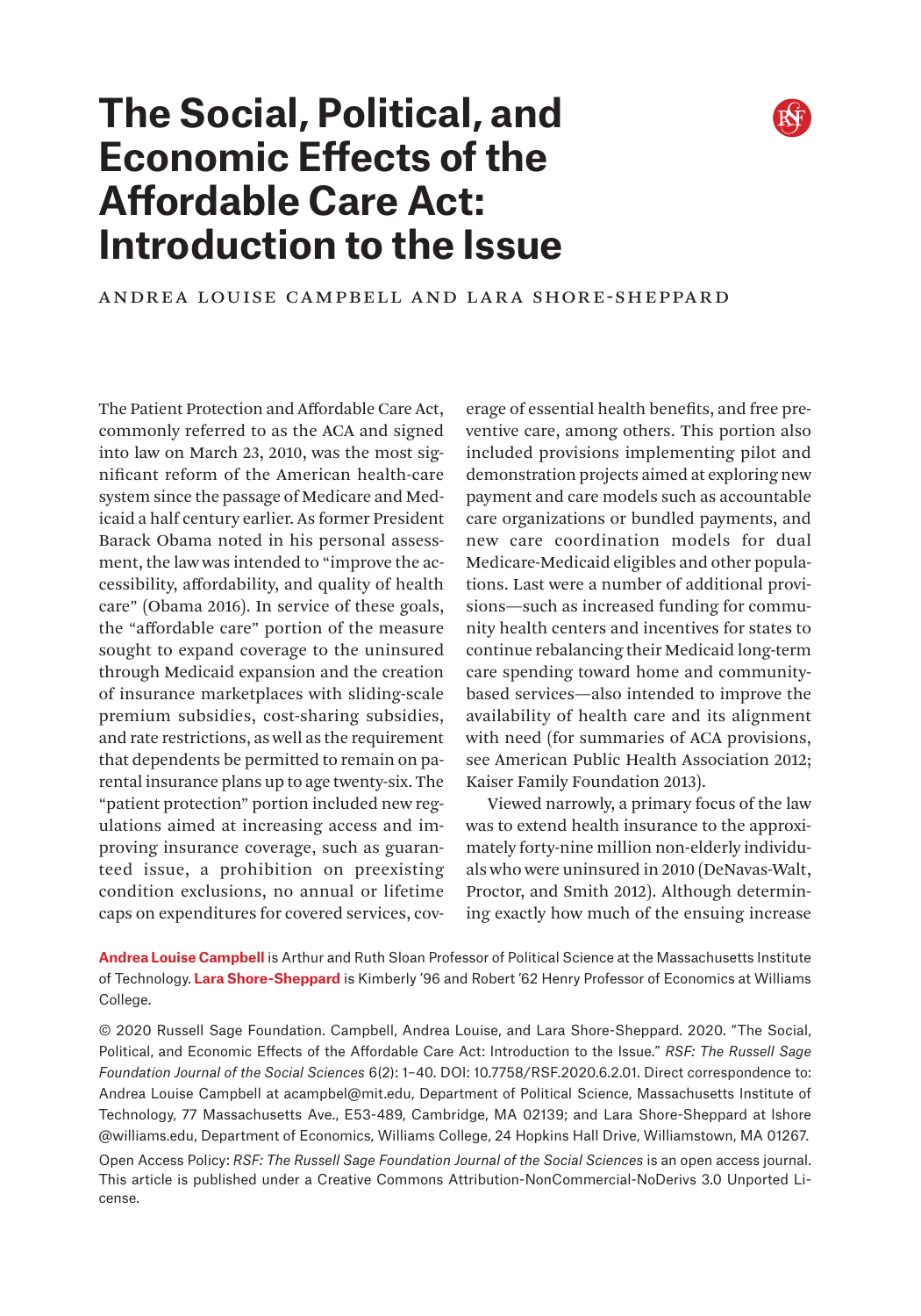in insurance coverage can be attributed directly to various elements of the law is challenging for reasons we discuss, simple estimates derived from extending the preexisting trend in uninsured rates suggest that more than eighteen million non-elderly adults gained insurance, amounting to a 46 percent reduction in the number of non-elderly adults without insurance (Blumberg, Garrett, and Holahan 2016). In promising to extend health insurance to most of the uninsured, the ACA had the potential to offset the toll that low incomes and financial uncertainty take on the large share of poor and uninsured citizens. In a neoliberal era, it also promised to achieve some measure of redistribution, with benefits funded largely by the affluent through new taxes on high earners and new fees on health-care stakeholders.

Although the number of non-elderly adults gaining insurance potentially due to the ACA is a relatively small fraction of the total population, virtually the entire population was affected to some extent by its provisions, including substantial regulatory components that changed important rules on the ground for private insurance and the existing public insurance programs. However, although these regulatory effects were broad and important, they were in many ways more difficult for individuals to recognize. The ACA used multiple levers of change, many of which were quite hidden to the ordinary observer, which may help explain why such a significant reform had in many cases modest behavioral effects, especially on individuals, as discussed in this introduction and in many of the articles in this issue.

Although nominally focused on changing various components of the health-care system, the ACA has touched on a broad variety of social institutions and societal relationships. Connections between states and the federal government, between governments and health-care providers, between governments and individuals, and between individuals and firms all were altered by the ACA. Taken together, the elements of the ACA had the potential to spur major societal changes beyond extension of health insurance coverage. Indeed, the law's passage was followed by continuous challenges in Congress, in the courts, and in the states, due in part to the far-reaching nature of the law. In

addition to spurring considerable political discourse and action, these challenges affected the ACA's implementation and may have changed its impacts. Six years after the law passed, elections ushering in unified Republican control of government at the national level and Republican control of government in many states potentially shifted the environment surrounding the law and its implementation as well.

The health reform has prompted a great deal of research among social scientists exploring its origins and effects. However, much of what researchers, policymakers, and the general public might want to know about the Affordable Care Act is difficult to learn. The ACA was sweeping in its reach, touching many aspects of the health-care system specifically and American society more broadly, and its passage coincided with the early years of recovery from a profound economic shock, the Great Recession. In addition, important but not fully understood long-term changes in health care and labor markets were occurring before the ACA and may have been affected by it in ways that are difficult to disentangle. Consequently, identifying specific effects of the ACA from those of other factors likely to affect outcomes of interest is challenging. Research designs that involve comparing outcomes before and after some aspect of the ACA took effect are fraught with the difficulty inherent in pulling apart competing causal factors, any or all of which may be operating. The coincidence of the ACA's passage with the start of an economic recovery makes focusing on deviations from existing trends less convincing than such an analysis might be in calmer economic circumstances. In many cases, both opponents and supporters of the ACA can point to results from such analyses that support their views.

These difficulties imply that more credible research assessing the ACA has largely taken one of two forms: descriptive assessments coupled with an explicit recognition of their descriptive nature and research focusing on aspects of the ACA that offer the possibility of usable exogenous variation. As a result, research on some aspects of the ACA has been considerable but on other aspects minimal. The extension of parental coverage to young adults, which affected those age twenty-six and younger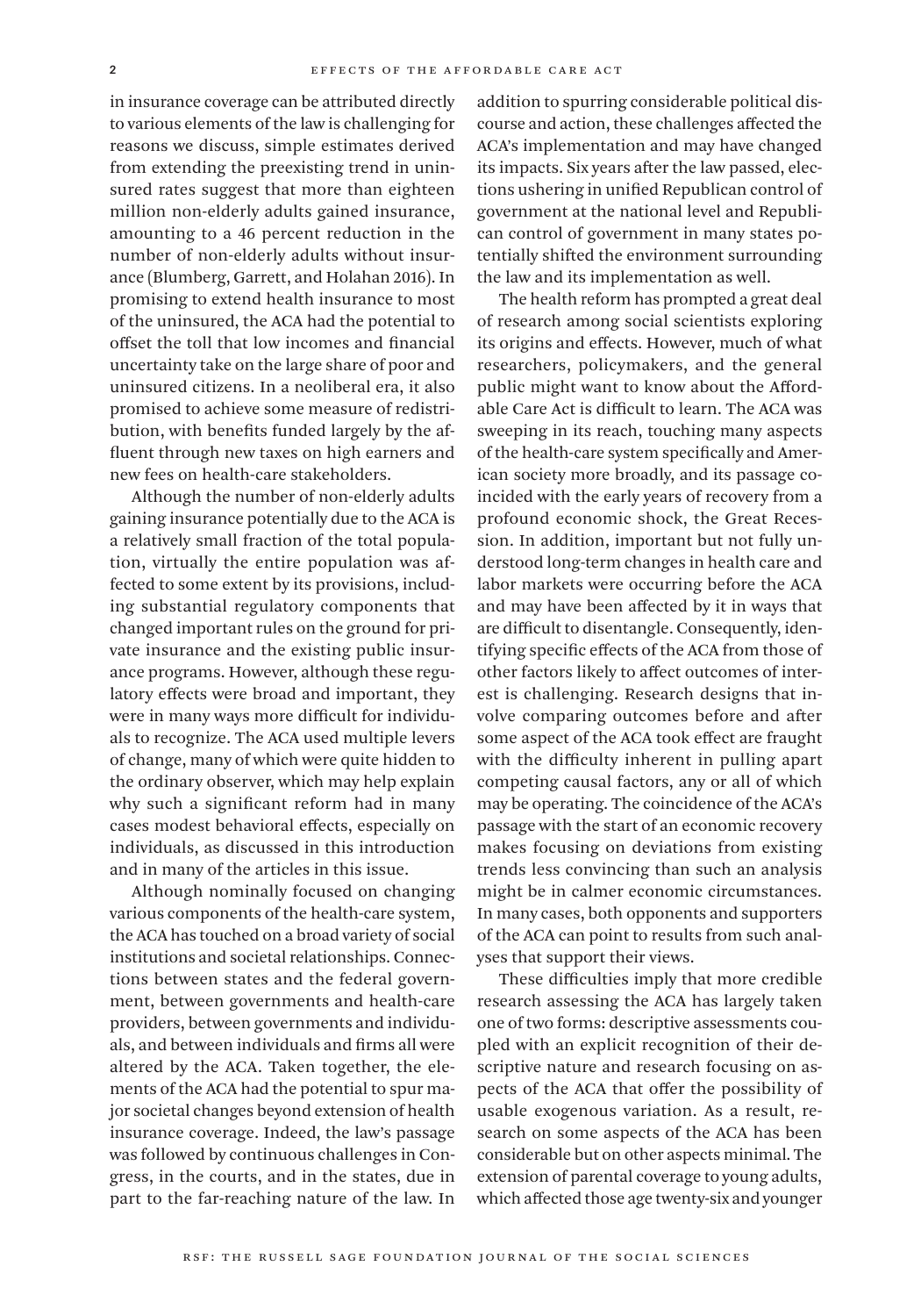but not those older than that; competition in markets for individual insurance across the country, which had differential levels of preexisting market depth; and especially the expansion of Medicaid coverage, which was made optional to states by the Supreme Court's decision in the 2012 case *National Federation of Independent Business v. Sebelius* have received more attention.1 In addition, substantial literatures on the effects of the ACA on health-care delivery reform (for a review, see Blumenthal, Abrams, and Nuzum 2015) and on health outcomes have emerged. However, other components—often the less visible ones—have received less consideration because of both the difficulties in finding credible research designs and the data limitations; in addition, work on the economic, political, and sociological effects of many components of the ACA is scanty. The outbreak of the COVID-19 pandemic in 2020 heightens the importance of many of these questions.

This issue of *RSF* begins to fill these gaps with a series of articles from social scientists assessing these broader effects of the health reform. In this introduction, we situate these articles by reviewing the relevant literature on the ACA's economic, political, and social effects. We examine extant discussion of the implications of the ACA's design for private insurance markets and the major public insurance programs as well as the effects of the law on noninsurance components (such as the health-care workforce, providers, and so on). We examine the responses of states to the many decisions the ACA required of them regarding insurance exchanges, Medicaid expansion, and navigator support. We then turn to effects of the ACA on individuals, both nonpolitical effects (health insurance coverage and access, financial security, labor-market effects, and effects on family structure), and political effects (changing patterns of political behavior and attitudes). We confine our review to topics relevant for the examination of the broad social, economic, and political effects that the articles included in this issue examine; we do not review the voluminous literatures on health-care delivery reform and health outcomes, including literature on changes in the treatment of various health conditions (such as substance use disorder, cancer, obesity, or many others) affected by expanded access to coverage for such treatment, nor do we review health reform case studies of individual states. Our review reveals that despite the great volume of research the ACA has inspired thus far, many additional areas are in need of examination. In the hope of fostering a continued research agenda among social scientists, we conclude by highlighting areas where more work is needed.

# How the ACA Has Changed the Health-Care Landscape

We begin our review by discussing various ways in which the ACA's provisions have changed the health-care landscape in the United States, how implementation has proceeded, how the ACA's design elements affect private insurance, what the implications are of the ACA's noninsurance and public insurance components, and how the states have responded to the ACA's provisions. After providing this context on the health and policy impacts, we turn to the extant work on the economic, social, and political effects of the ACA.

#### The Course of ACA Implementation

The Affordable Care Act is an extraordinarily complex law with thousands of provisions, not to mention a politically contested one subject to unrelenting attacks by partisan opponents. The status of high-profile provisions garners much media attention and scholarly consideration (for example, Blumenthal, Abrams, and Nuzum 2015), whereas far from the public glare a great deal of quieter activity is under way, many provisions going into effect and others falling by the wayside. Helen Levy, Andrew Ying, and Nicholas Bagley (this issue, 2020) go beyond existing overviews of high-profile provisions to analyze the implementation status of approximately two hundred "key" provisions as identified in prior research. They discuss each of the ACA's titles in turn, providing a helpful overview of the law, and delineate five categories of reasons some provisions were invalidated, repealed, or abandoned, including "legal challenges," "born to fail," "interest group pressure," "failure to thrive," and "executive branch

1. *National Federation of Independent Business v. Sebelius*, 567 US 519 (2012).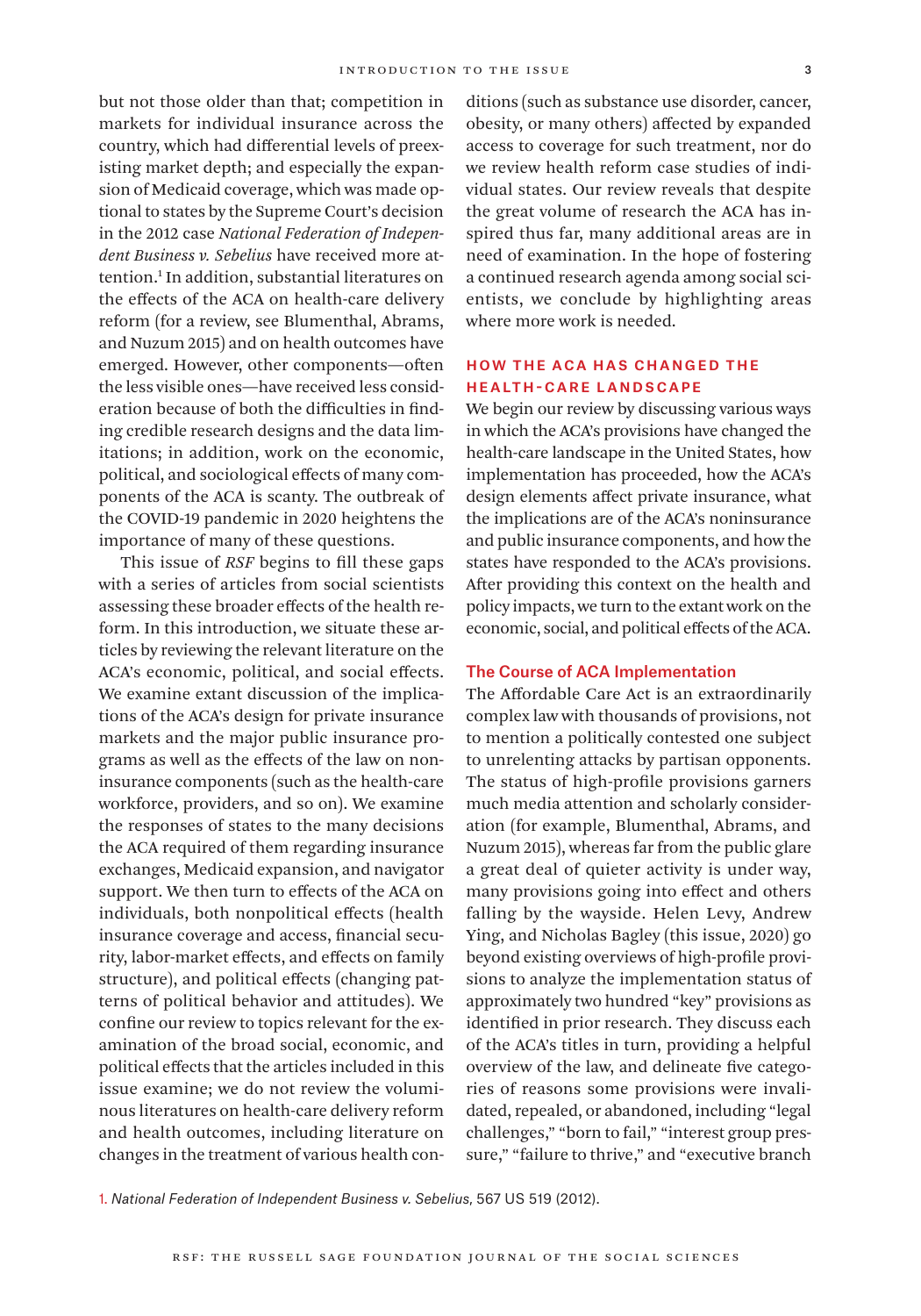sabotage." The authors discuss examples of key provisions that fall into each category and provide a brief narrative about salient events surrounding each one. Overall, however, their analysis indicates that a majority of the law has been implemented. Subsequent articles in the issue—and the rest of our literature review—in turn examine the social, economic, and political effects of many of the provisions that have been at least partly implemented.

# Implications of ACA Design Elements and Subsequent Design Choices: The ACA and Insurance Markets

Before the ACA was enacted, private insurance could be obtained either through a group, such as an employer, or in the nongroup market. By far the largest share of private coverage was employment based: according to data from the 2010 Current Population Survey, in 2009 only 9 percent of the individuals younger than sixtyfive who had private insurance at some point during the year had directly purchased insurance only (see U.S. Census Bureau 2010, table HI01). The private nongroup market suffered from a number of problems, including lack of access to insurance for individuals with preexisting health conditions, high administrative costs, limited choices, and continued exposure to health expenditure risk, with caps on coverage or exclusions of coverage for certain conditions being common features of privately purchased plans. Employer-sponsored insurance (ESI) markets by many measures functioned better, although some plans also had annual or lifetime limits on coverage so that enrollees were exposed to the risk of catastrophic health expenditures, some imposed waiting periods on coverage for preexisting conditions for new employees, and small-group plans in some states had higher premiums attributable to required medical underwriting. Nevertheless, ESI represented the largest source of insurance for the under sixty-five population, nearly 73 percent in that age group who had insurance at some point in 2009 having employment-based coverage (see U.S. Census Bureau 2010, table HI01). The ACA was therefore intended to address the problems of private insurance markets but not reduce the extent of ESI coverage.

The most visible aspect of the ACA's impact

on insurance markets was the establishment of health insurance exchanges (also called Marketplaces) in which individuals could shop for individual or family policies. Importantly, these policies must be offered to anyone, with pricing variation permitted only on the basis of geography (market rating area, typically metropolitan statistical areas [MSAs] plus the remainder of the state not included in an MSA), family composition, age (the ratio of premiums for the oldest to the youngest enrollees not to exceed three to one), and tobacco use. Plans offered must fit into one of five tiers within which all plans must be actuarially equivalent: one catastrophic high-deductible tier generally available only to younger individuals, and four "metal levels"—bronze, silver, gold, and platinum—that correspond to increasingly generous coverage. Within tier, plans compete primarily on price (premium plus cost-sharing requirements) and the network of providers included in the plan. Regulations also apply to both employer-sponsored and Marketplace plans, including a minimum ratio of benefits to premiums (different levels for large-group and small-group or individual plans), standards for "essential health benefits" that must be covered, an annual out-of-pocket expenditure limit, and a ban on annual or lifetime coverage limits. Tax credits to reduce the cost of the premium and reduced cost sharing on a sliding-scale basis are available in the individual market to families with incomes below 400 percent of the federal poverty level (FPL). In addition, if offered, dependent coverage must be made available to unmarried adult children younger than twenty-six.

To ensure that employer-sponsored coverage was not reduced, firms with more than fifty workers were required to offer "affordable" coverage meeting minimum value standards to full-time employees or pay a penalty, although the implementation of the penalty was delayed until 2015; small firms (fewer than fifty workers) were given the opportunity to purchase a health plan to offer through the Small Business Health Options Program (SHOP). Small firms could also drop coverage and allow their workers to enter the individual Marketplaces. Group or individual plans in existence when the law was passed were grandfathered—that is, did not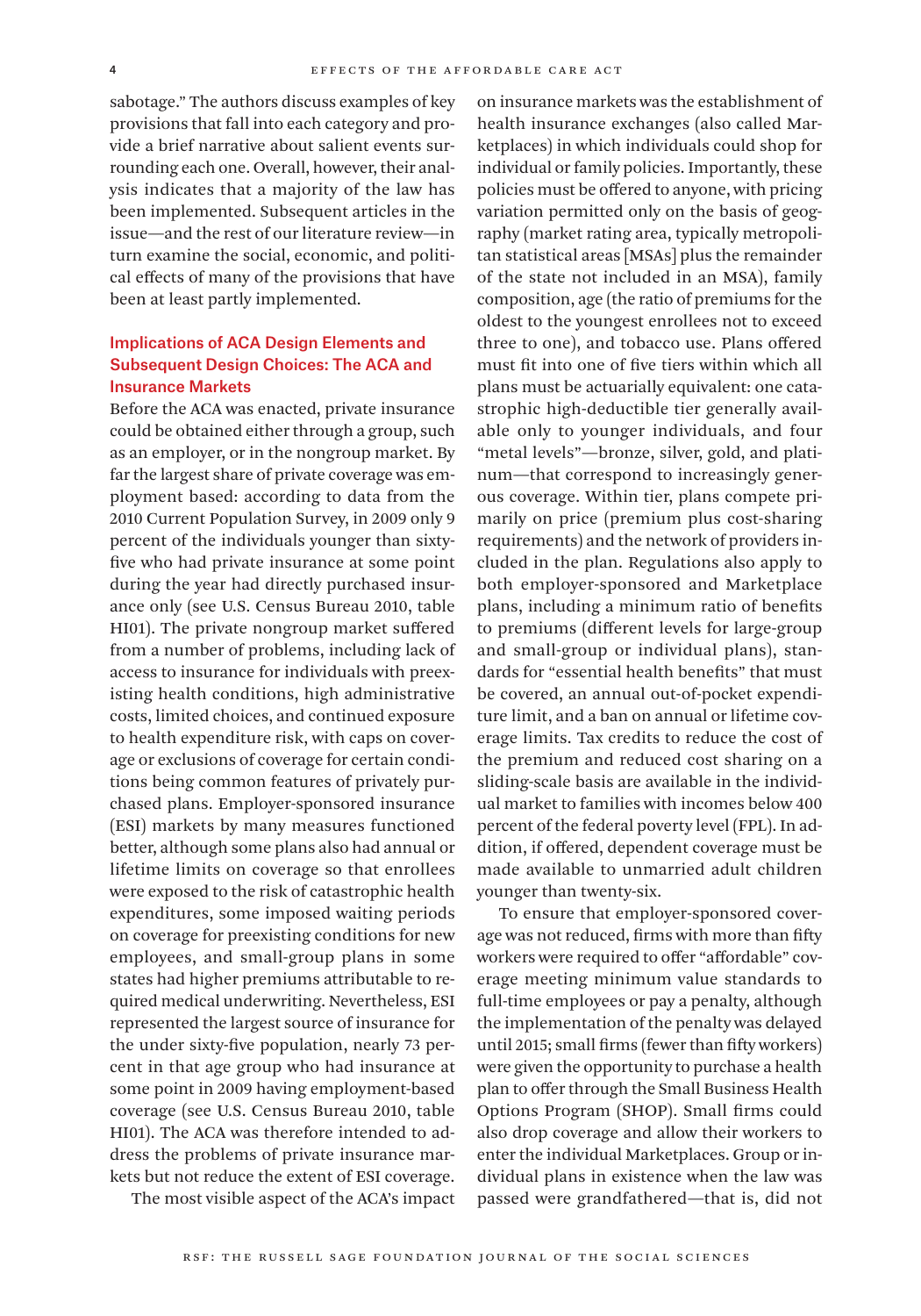have to meet all the requirements of the law until the insurer or employer made a significant change in coverage or pricing.

These regulations, and the rulemaking that accompanied them, were fundamental changes for private insurance markets, beginning with the clear increase in information available to potential consumers of individual plans. The "metal" tiers and standards for coverage made comparing plans more straightforward, though the extent of the networks of providers available in each plan was a key remaining variable, and one that has generated questions about the trade-offs inherent in "narrow network" plans between lower premiums and ease of access to health care. Both Leemore Dafny and colleagues (2017) and Daniel Polsky, Zuleyha Cidav, and Ashley Swanson (2016) show a clear association between the narrowness of the network and the premium, estimating a 6 to 9 percent reduction in premium with a narrowing of the network, and a larger reduction if both physician and hospital networks are reduced. Aditi Sen and colleagues (2017) find that individuals who are Hispanic or low income constitute a disproportionate share of enrollees in plans with networks that include fewer than a quarter of the physicians in a local area. However, further research is needed on whether narrow network plans have resulted in any health-care access or health implications or function primarily as an effective check on health-care prices. Another concern was that consumers would be unlikely to shop around in subsequent open enrollment periods, particularly given low rates of plan switching in Medicare Part D (Sanger-Katz 2014). Although some evidence indicates that a fair number do change plans on the ACA exchanges (Pearson, Carpenter, and Sloan 2016), to date little research has been undertaken on such plan switching and its effects.

Perhaps because so many of our day-to-day activities are conducted online, it may not be immediately apparent what a structural change Section 3021 of Subtitle C ("Health Information Technology Enrollment Standards and Protocols") represented in its call for "Electronic matching against existing Federal and State data, including vital records, employment history, enrollment systems, tax records, and other data determined appropriate by the Secretary to serve as evidence of eligibility and in lieu of paper-based documentation." The requirement for online enrollment capability meant that various electronic records systems, both private and public (state and federal) needed to be able to exchange information that could then be used in an eligibility determination for Medicaid or premium subsidies. This was such an immense undertaking that roll-out of the online enrollment system for the exchanges was, as is well known, less than smooth. Moreover, evidence suggests that problems have persisted in states experiencing particularly difficult roll-outs (Scheuer and Smetters 2018). The establishment of this capability, however, represents a significant change in ease of access to Medicaid—as of January 2019, according to a Kaiser Family Foundation survey of states, for the first time individuals can apply for Medicaid online in all states and can receive eligibility determinations within twenty-four hours in forty-six states (Brooks, Roygardner, and Artiga 2019). In addition, it represents an opportunity for states to streamline eligibility determination for a wider variety of programs (Dorn, Minton, and Huber 2014).

The ACA envisioned certain roles for states in insurance regulation, the federal government taking on some of the regulatory roles that states had formerly held, such as establishing the benefits that qualifying insurance plans would have to provide or mandating employer offering of insurance, but the states being given the opportunity to establish their own statelevel marketplaces. However, the roles as envisioned were not necessarily the same as the roles that occurred, many states choosing not to design their exchanges and instead adopting the federal one. Nevertheless, individual insurance markets continued to have considerable variation at the state level. One decision left to states was market definition, in particular, the geographic area that would be considered a single market. Michael Dickstein and colleagues (2015) find that counties that are smaller or more rural have more insurers and lower premiums when they are "bundled" with larger counties, although more heterogeneous regions (in terms of proportion urban versus rural) have fewer insurers and higher premiums, suggesting a trade-off for states between bun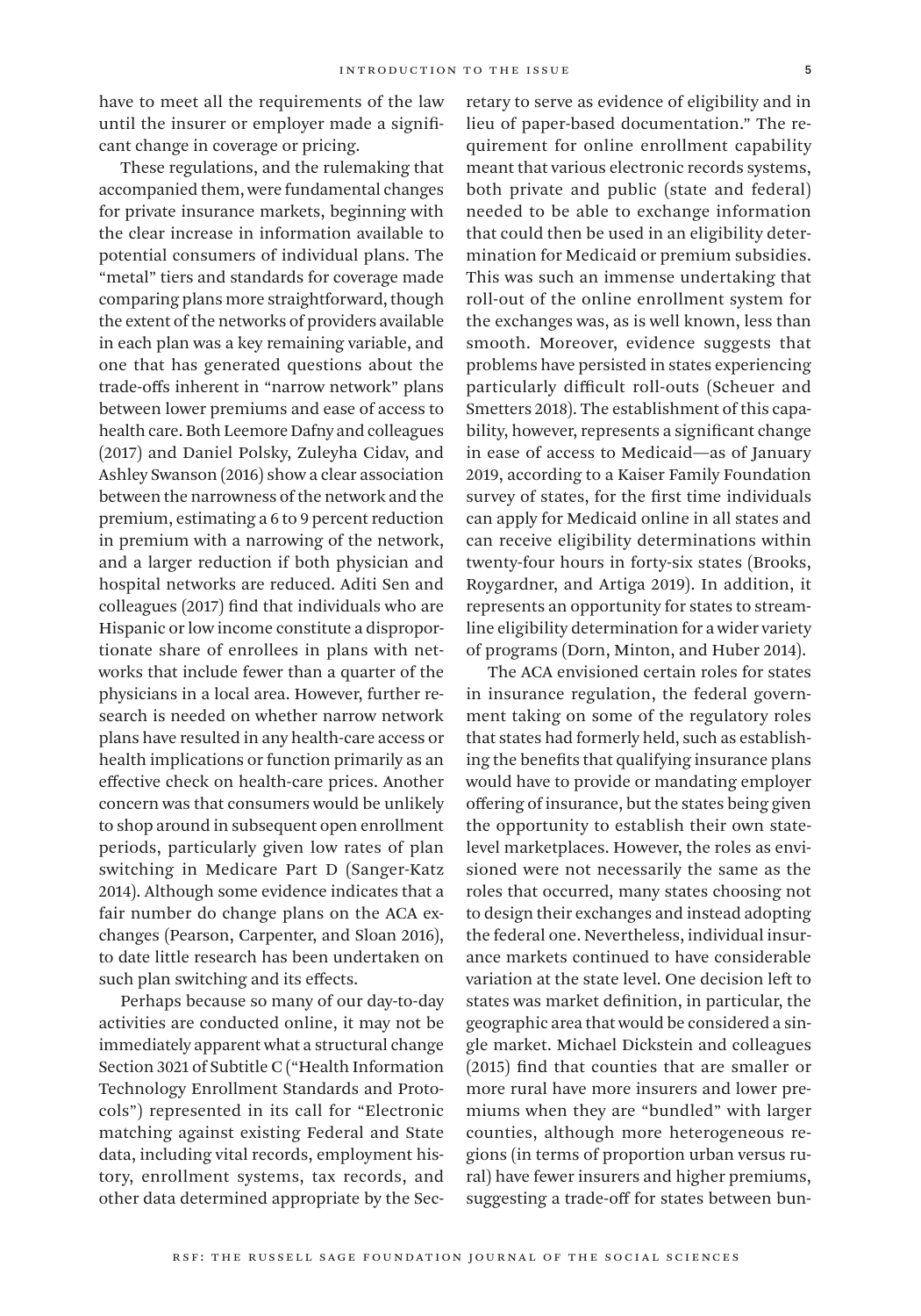dling smaller counties with larger ones and keeping more dissimilar counties separate.

Once the markets are defined, the decision about whether to enter the market is up to insurers. Researchers have noted two countervailing effects of additional entry into insurance markets. First is the typical effect of price competition arising through additional entry, which would tend to push down prices to consumers. However, because of bargaining between insurers and providers, the entry of additional insurers into a market is not guaranteed to lower prices to consumers because individual insurers have less bargaining power vis-àvis providers when insurers are more numerous (see, for example, Moriya, Vogt, and Gaynor 2010; Ho and Lee 2017). Researchers have studied the impact of competition on consumer prices in the ACA's individual insurance market. Focusing on arguably exogenous sources of variation in the number of insurers, they have found that the entry of an additional insurer has generally resulted in a reduction in prices to consumers of between 4 and 5 percent (Dafny, Gruber, and Ody 2015; Abraham et al. 2017; Lissenden 2017).

Particularly given that markets with more insurers have been shown to offer lower prices to consumers, a concern persistently expressed by observers of the ACA has been exit of insurers from the individual markets. In a series of issue briefs, analysts at the Kaiser Family Foundation have tracked the performance of insurers in the individual market since the passage of the ACA (see, for example, Cox, Levitt, and Claxton 2017; Fehr, Cox, and Levitt 2018a, 2018b). Examining medical loss ratios (the share of premiums paid out in claims) in the individual insurance market, they find that medical loss ratios rose to unprofitable levels in the first two years of the ACA marketplaces but began to decline thereafter, suggesting that after an initial period of inadequate information about the individuals purchasing insurance that led insurers to set their prices in the market too low for the level of risk, insurers in the market have begun to gain information that allows them to set prices more accurately. Nevertheless, many of the markets have been characterized by instability and uncertainty about the level and nature of enrollment. Mark Hall

(this issue, 2020) assesses the sources of instability in individual insurance markets using documentary research and case studies from ten states. He focuses particularly on the roles of actuarial uncertainty (which arises because insurers must account for unknown responses to known changes in market rules) and political uncertainty (which arises because insurers do not know whether and how regulations might change) in insurer pricing and entry decisions. Based on interview evidence, he concludes that actuarial uncertainty is not inherently destabilizing, although political uncertainty is; he points to regulatory flexibility on the part of the states and the subsidy structure as ensuring the resilience of the individual insurance markets in the face of political uncertainty. Jean Abraham (this issue, 2020) also studies instability in the individual markets, classifying local markets as more or less volatile based on changes over time in insurer participation and premiums and more or less vulnerable based on insurer participation and premiums in 2019. She finds that by her measure nearly a third of local markets experienced high volatility in the segment of the market offering subsidized plans, a slightly smaller share experiencing high volatility in the unsubsidized portion. She classifies markets as vulnerable if they have below-median insurer participation and a premium level above the median premium, and finds that vulnerable local markets are more likely to be rural, to have less healthy populations, and to be in states that have not expanded Medicaid.

It is not surprising that the individual insurance markets are affected by the states' decisions on whether to expand Medicaid, given that Medicaid expansion removes more risky low-income individuals from the private risk pools. As a result, individual market premiums are expected to be lower, on average, in states that expanded Medicaid. Aditi Sen and Thomas DeLeire (2018) find this to be the case, comparing premiums for plans on both sides of a state border where one state expanded Medicaid and the other did not. Similarly, Lizhong Peng (2017) finds that premiums fell in Pennsylvania and Indiana when Medicaid expansion occurred.

Researchers have also assessed whether either the hope of the ACA's designers that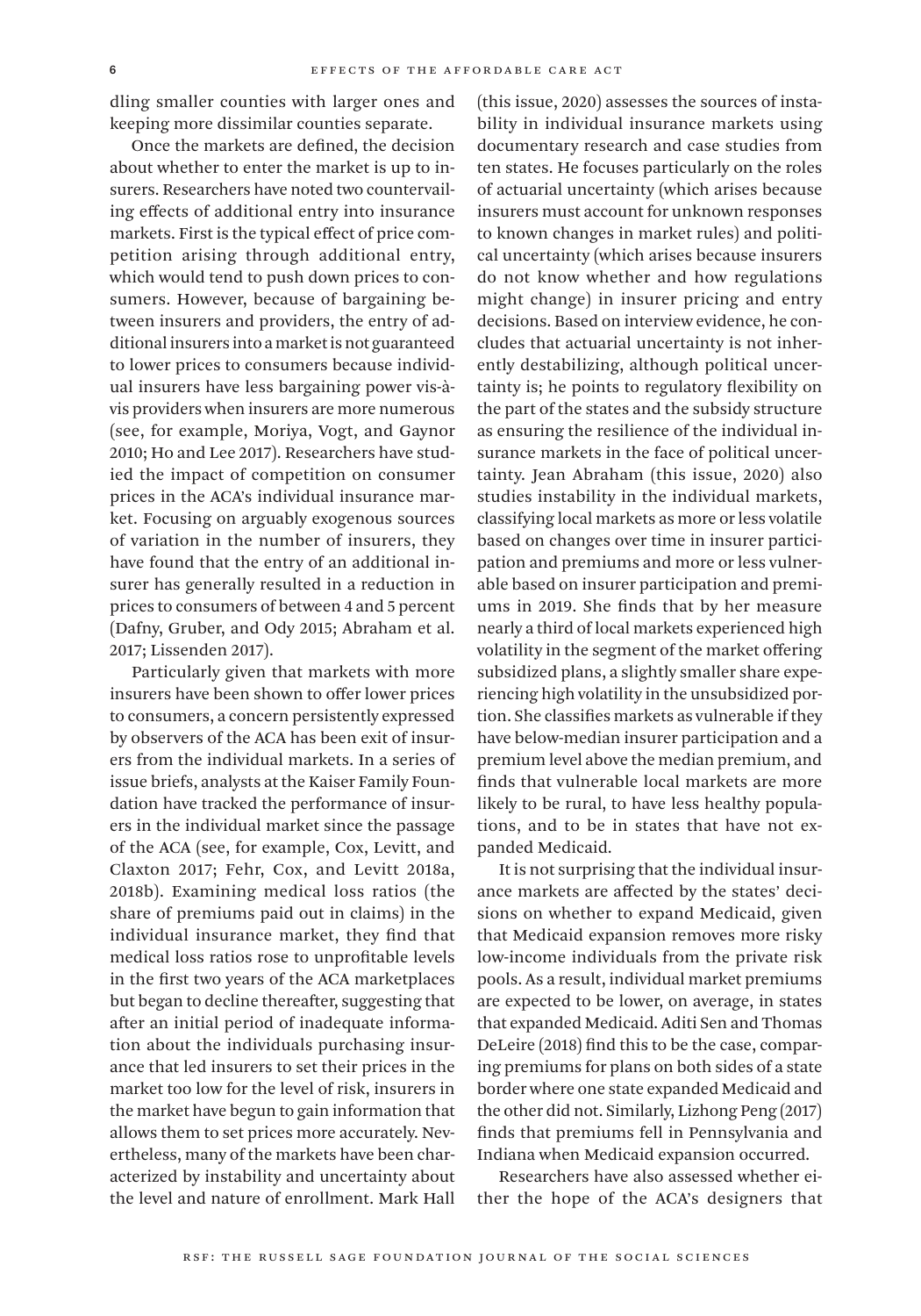employer-sponsored insurance coverage would continue as a mainstay of the insurance coverage structure, or the concern of the ACA's opponents that ESI coverage would fall significantly, have occurred. Overall, employersponsored insurance seems to have largely remained stable: Abraham, Anne Royalty, and Coleman Drake (2016), Frederic Blavin and colleagues (2016), and Adele Shartzer, Blavin, and John Holahan (2017) all find little change in ESI offerings or take-up post-ACA. One area that has elicited some concern is the small employer market, innovations such as the SHOP marketplace never becoming operational (Curran 2017). Focusing on small employers, Sabrina Corlette and colleagues (2017) use qualitative data from six states to describe changes in the small-group ESI market, noting that though rates improved for some small groups, employers with younger, healthier employees saw rising premiums, which has led some small employers to pursue lower priced but less complete coverage or other options. However, in comparing the small-group market with the individual market, Abraham, Royalty, and Drake (2019) note that on average, small-group markets appear to be functioning better than individual markets, offering more plan types and lower premiums. Overall, how people have fared in the small-group and individual insurance markets as a result of the ACA would seem to be important areas for further research.

# Implications of the Noninsurance and Public Insurance Components of the ACA

Although much of the scholarly work on the Affordable Care Act has thus far centered on the private insurance components of the law, such as the exchanges and new regulations, the law contained multiple provisions for Medicaid and Medicare as well as noninsurance provisions affecting many aspects of health care. A number of these provisions affect health-care delivery and, ultimately, health outcomes; and a robust and growing health services research literature examines those outcomes. However, we have found relatively little scholarly analysis thus far of the social, political, and economic effects that these many provisions might exert on individuals and institutions. Hence we highlight hypotheses that observers have put forth

about their likely effects and describe analytical findings where they exist.

By increasing health insurance coverage, the ACA was projected to increase the demand for health care, putting pressure on providers and provider participation. For example, Stephen Parente and colleagues (2017) estimate that demand for physicians, licensed practical nurses, and medical aides will increase more than 10 percent between 2014 and 2021 relative to a no-ACA baseline, and demand for other occupations—such as technician, registered nurse, and home health aide—will grow at somewhat lower rates. Their model predicts differential wage increases across provider types, with greater wage increases among health-care occupations requiring more education and training, such as physicians and registered nurses. Upward pressure on wages could also counteract other ACA provisions meant to control rising health-care costs.

The ACA includes additional measures intended to meet the increased demand for providers created by expanded health insurance coverage. The law permanently authorized and increased funding for the National Health Service Corps (NHSC) program, which provides scholarships and loan repayment to primary care providers who work in underserved areas. However, despite some increases in field strength—the total number of clinicians in the program—the number of open NHSC positions is higher than the number of NHSC providers (Heisler 2018). The ACA also increased Medicaid payments to primary care providers to Medicare levels for two years, 2013 and 2014. However, studies have found no apparent effect on physician participation in Medicaid, perhaps because the bump was temporary (Decker 2018; Neprash et al. 2018).

According to at least one survey, efforts to increase the size of the health-care workforce or to encourage physician participation in Medicaid could improve enrollee satisfaction. A 2014–2015 survey of Medicaid recipients found more patient satisfaction and greater access in states with higher physician participation per capita in Medicaid (Barnett, Clark, and Sommers 2018). Inequalities persist, however: racial and ethnic minorities report less satisfaction and access than white recipients. Ongoing eco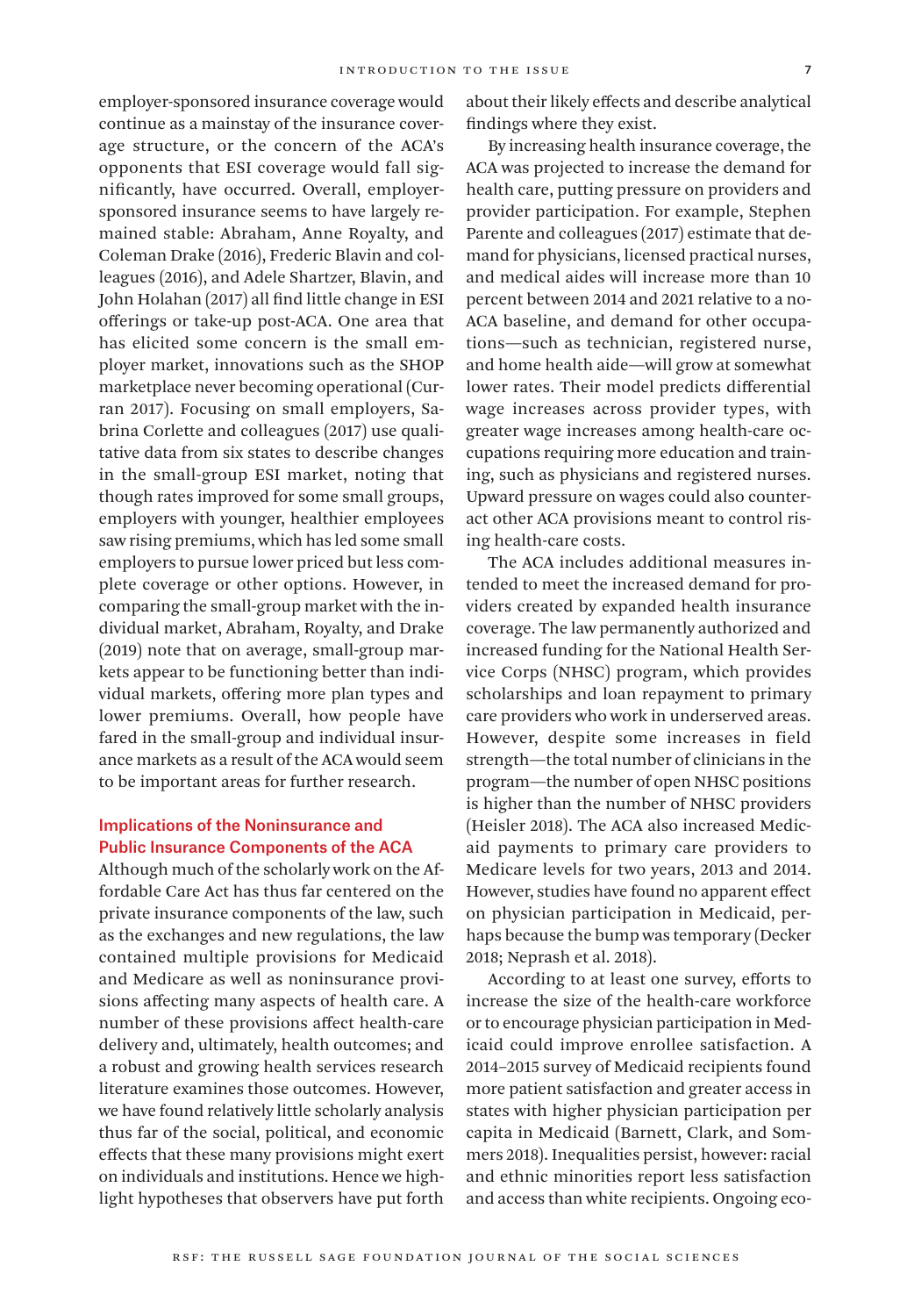nomic, political, and sociological questions remain about whether the size of the health-care workforce and distribution across health occupations and geographic locales will meet patient needs in the future and how to reduce disparities in access across income, race-ethnicity, and other demographic categories.

Although the impacts on the health-care workforce have not yet been fully assessed, several studies have examined the impact of the ACA on hospitals and community health centers. By expanding Medicaid, the ACA has reduced the amount of uncompensated care that hospitals provide (Blavin 2016; Dranove, Garthwaite, and Ody 2016), particularly among hospitals serving a disproportionate share of lowincome patients (Camilleri 2018). Although some substitution of Medicaid expansion funding for existing state or local safety net hospital funding was likely (see Duggan, Gupta, and Jackson 2019 for evidence on this substitution for California), the evidence to date indicates that hospitals, particularly those serving poorer populations, have benefited financially from the ACA. Richard Lindrooth and colleagues (2018) find that Medicaid expansion under the ACA is associated with better financial health for hospitals and lower likelihood of closure, particularly in rural areas. This could be good financial news for safety net hospitals if as a result they have greater capacity to treat more private insurance patients (at higher reimbursement rates), but alternatively could represent a financial threat if non–safety net hospitals attract healthier Medicaid patients and sicker ones remain at safety net hospitals.

Another ACA provision doubled federal funding for community health centers (CHCs), which provide care to twenty-six million Americans (Rosenbaum 2017). Researchers report that this increase in funding, together with Medicaid expansion, has significantly increased patient volume and reduced the shares of uninsured patients at CHCs (Han, Luo, and Ku 2017). Congress extended the original fiveyear grant for CHCs several times, but future funding remains uncertain (Lewis et al. 2019). Cuts in CHC funding would disproportionately affect access for low-income individuals and rural residents (on the latter, see Cole et al. 2018).

The ACA includes demonstration projects

aimed at better coordination of care for those dually eligible for Medicaid and Medicare. However, enrollment in these demonstration projects remains below projections (Grabowski et al. 2017), and advocates have voiced concern that the dual eligible demonstration projects do not do enough to address racial and ethnic health disparities (Sharma 2014). The ACA also provides new options for creating medical home models of coordinated care. Questions remain as to whether the medical home concept reduces racial-ethnic disparities in access for health services (National Academies of Sciences, Engineering, and Medicine 2015) or brings parity to mental health services (Sahasranaman 2017).

One difficulty the patient-centered medical home model faces is that its principles of comprehensive care that includes disease prevention and management of chronic conditions may be challenging for small physician practices to implement due to the financial and other resources required. Radhika Gore and colleagues (this issue, 2020) study the implementation of two particular population-health strategies espoused in the ACA—electronic health records and community health workers—in the context of efforts to implement hypertension control strategies among small practices serving South Asian immigrant communities in New York City. Using a method of semi-structured interviews and on-site observation of clinic workflow before and after implementation, they find that although some aspects of the strategies strengthened care provision and patient engagement, others proved challenging to implement or were not perceived as helpful by providers; they outline some of the challenges faced in making these ACA population-health strategies successful in the context of small providers and culturally distinct communities.

Beyond demonstration projects for dual eligibles and other populations, a notable feature of the ACA was an effort to make institutional investments in demonstration projects more generally to better ensure their translation into policy, such as creating a new Center for Medicare and Medicaid Innovation (CMMI), increasing the budget for demonstration projects and allowing them to be non-budget-neutral, ex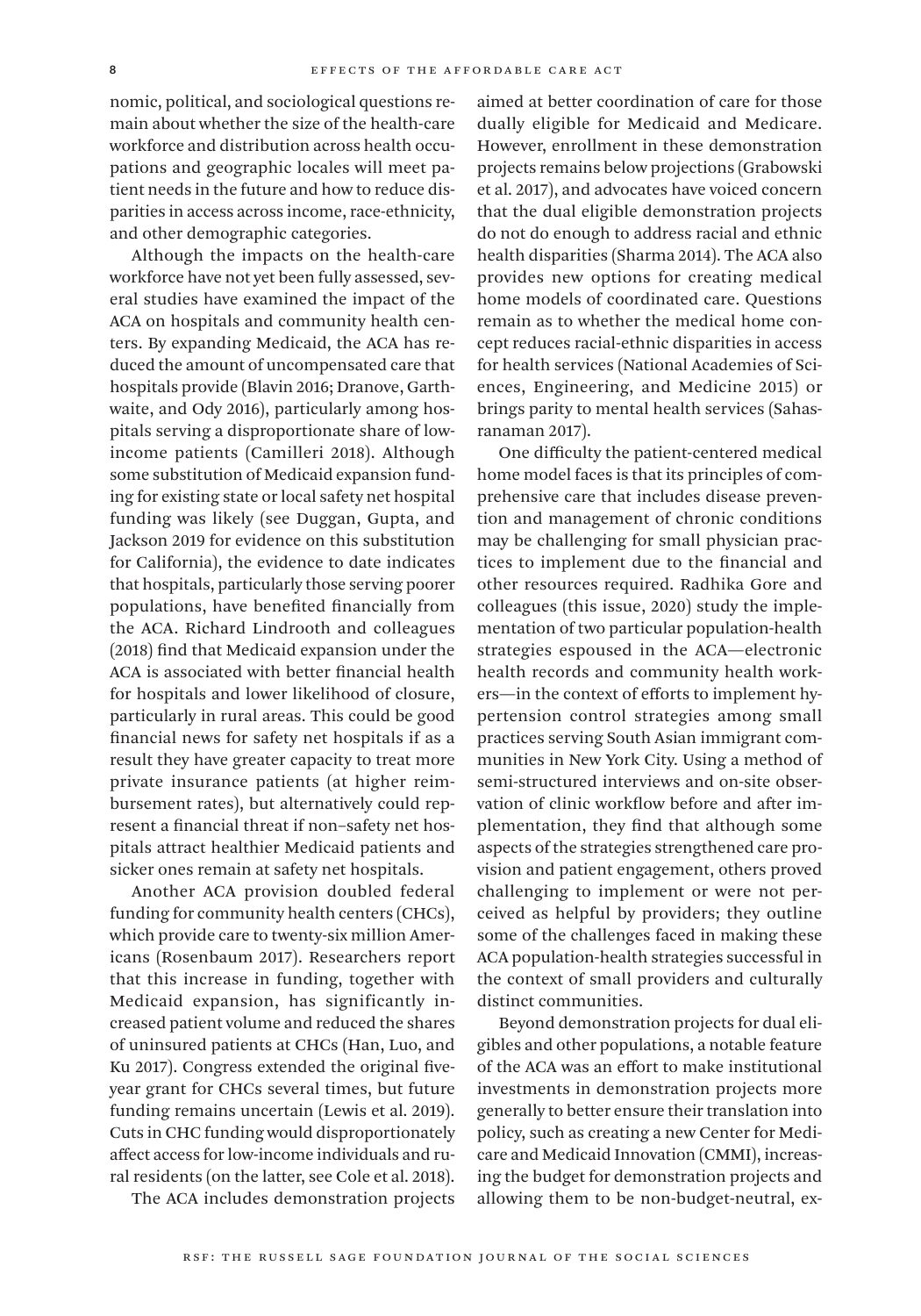empting some elements from judicial and administrative review, and increasing the authority of the secretary of the Department of Health and Human Services to expand Medicare and Medicaid demonstration projects without congressional approval. Philip Rocco and Andrew Kelly (this issue, 2020) examine fourteen demonstration models CMMI pursued between 2012 and 2018. Despite the increased budgets and authority, they find that only two new payment and delivery models have been certified for expansion. The actuarial certification process, they conclude, requires measurements of quality and attributions of savings that are difficult to meet, particularly for complex demonstration projects involving many types of stakeholders. Barriers to innovation therefore remain, even with increased discretion and resources.

The ACA contained many provisions affecting Medicare. A substantial health services research literature examines the effects of delivery system and payment reforms such as programs to reduce unnecessary hospital readmissions, develop accountable care organizations, introduce bundled payments and other value-based rather than volume-based reimbursement, and so on, which we do not examine here. Other provisions were intended to improve Medicare benefits by expanding preventive services, providing an annual wellness visit, and closing the prescription drug coverage gap known as the "donut hole" (reducing cost sharing in the coverage gap from 100 percent before the ACA to 25 percent in 2019 for brand name medications and in 2020 for generic drugs). Research indicates unequal patterns in utilizing these new benefits. For example, only a small share of Medicare beneficiaries received an annual wellness visit in the provision's first four years, increasing from 7.5 percent in 2011 to 15.6 percent in 2014, whites, women, urban residents, non-dual eligibles, and those from higher-income areas being more likely to do so (Ganguli, Souza, and Mc-Williams 2017). The ACA also introduced changes to private Medicare Advantage (MA) plans, which enroll a large proportion of Medicare recipients. MA plans are subject to the medical loss ratio provision, limiting the amount they can spend on administrative

costs, profits, and other non-health-care aspects to 15 percent of their Medicare payments. The ACA also sought to reduce payments to MA plans, which were higher than traditional Medicare payments, 14 percent higher per capita in 2009 (ASPE 2014), in part by reducing the perenrollee "rebate" an MA plan received when its bid was below the benchmark rate in the county, based on traditional Medicare spending in the county. Senior citizens exerted pressure on Congress to avoid such cuts (Kelly 2015), a kind of protective constituency policy feedback, although MA plan payment rates did fall, on average, to be equivalent to traditional Medicare, and MA enrollment grew significantly (Guterman, Skopec, and Zuckerman 2018).

The ACA also contained a large number of provisions addressing public health, including the creation of a public health council and a \$15 billion public health fund, "the first time that a comprehensive public health strategy, with dedicated funding, was articulated in federal law" (Chait and Glied 2018, 508). Other provisions aimed at prevention, oral health, immunizations, laboratory capacity, minority health, diabetes, childhood obesity, women's health, tobacco cessation, and so on (for a summary, see Chait and Glied 2018). Although some work on the effects of these initiatives on health outcomes has started to emerge, to the best of our knowledge none on the political, social, or economic effects has, perhaps because the impact of the ACA on such effects would be difficult to disentangle from myriad other social factors.

The ACA included multiple streams of financing that were intended not only to support new spending obligations such as Medicaid expansion and health insurance subsidies, but also to change both health-care and health insurance incentive structures and to magnify the law's redistributive effects. Some financing sources were imposed on health-care stakeholders, such as new annual fees on pharmaceutical manufacturers and health insurers as well as taxes on medical devices and indoor tanning services. More relevant for possible social, political, or economic effects were tax changes for individuals, ranging from lower limits on flexible spending accounts for medical expenses and an increased threshold for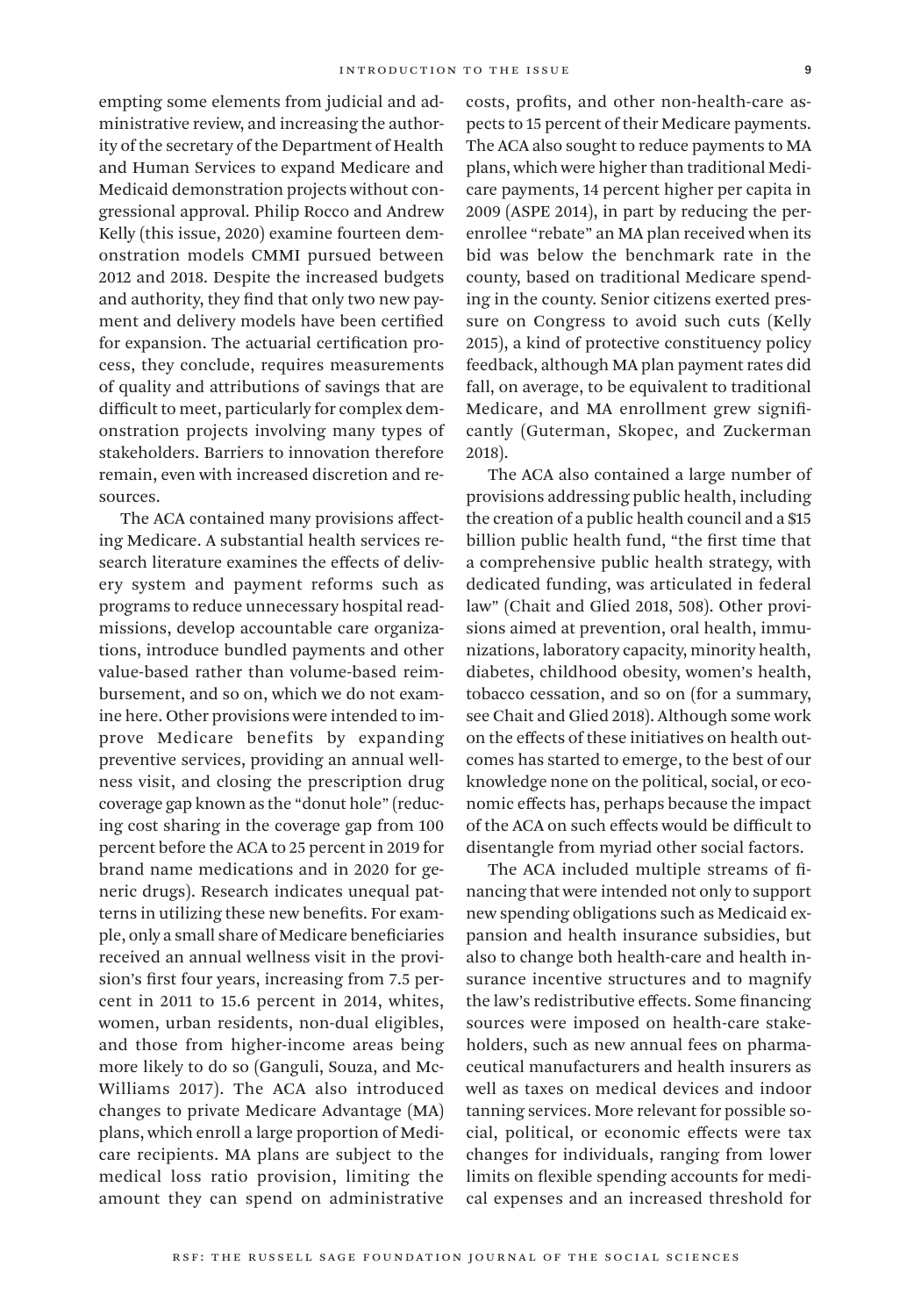itemized deduction of unreimbursed medical expenses, to changes with clearly redistributive implications, such as increased capital gains and Medicare payroll taxes for high earners and the so-called Cadillac tax.

Among the financing streams, the Cadillac tax was the subject of the most hypothesizing and analysis. A 40 percent excise tax on employer-sponsored health benefits that exceed certain thresholds, the Cadillac tax was intended not only to raise revenue but also to partly offset the tax exclusion for employersponsored insurance and to discourage employers from offering health plans that are so comprehensive that they encourage overuse. The thresholds, \$10,800 for individuals and \$29,100 for families, were indexed to the Consumer Price Index, which tends to increase at a lower rate than health-care costs, meaning that the tax would apply to more plans each year. Because of this and other controversies around the tax, its implementation was delayed several times. Thus scholarly analysis could not assess the effects of the Cadillac tax, but instead focused on estimating which workers would be affected by the tax when it came into effect (Claxton and Levitt 2015; Herring and Lentz 2011–2012; Lowry 2015). Mark Warshawsky and Michael Leahy (2018) estimate, for example, that 12 percent of workers would be affected at the outset, the highest concentrations among those who tend to have more generous benefit packages: union members, workers in education occupations, and workers in the top quartile and top decile of earnings. Workers in the Northeast and West would be more likely to be subject to the tax than those in the South or Midwest because of regional variations in health-care costs. Sherry Glied and Adam Striar (2016) speculate that the tax would ultimately be more progressive than first thought because it would most affect workers with health savings accounts. The tax may have induced employers and workers to move toward plans with greater cost-sharing or narrower provider networks, and it could have increased financial risk for the demographic categories most likely to be affected. That the Cadillac tax would fall on the health plans of more highly resourced and organized individuals resulted in political pressure to prevent or

blunt its implementation. Congress finally repealed the tax altogether (along with the ACA's taxes on the health insurance and medical device industries) in a budget bill passed in December 2019 and signed by President Donald J. Trump (Keith 2019).

Finally, by extending health insurance to the previously uninsured with funds extracted from higher-income households, the ACA will have effects on American patterns of inequality. Scholarly work on the social, political, and economic effects of the law's distributional consequences has just begun. Before most ACA provisions were implemented, Henry Aaron and Gary Burtless (2014) predicted that money incomes would increase slightly for the bottom quintile and fall slightly for other income groups, though none of the changes were large and most changes were concentrated in the bottom two deciles. Kevin Griffith, Leigh Evans, and Jacob Bor (2017) find that the ACA decreased socioeconomic disparities in insurance coverage, the gap in the insurance rate between those with incomes above \$75,000 and below \$25,000 shrinking over time. The decreases were larger in Medicaid expansion states, where the gap fell from 31 percentage points to 17 percentage points, than in non-expansion states, where the gap decreased from 36 percentage points to 28 percentage points. As the ACA extended health insurance access to adults in ways unrelated to their relationships with employers, spouses, and children, disparities were also decreased across sociodemographic groups, men, black and Latino adults, and adults with less education gaining insurance at greater rates and narrowing preexisting gaps by gender, race and ethnicity, and education (Gutierrez 2018). Naomi Zewde and Christopher Wimer (2019) use the ACA's Medicaid expansion to estimate that Medicaid coverage reduced the nation's poverty rate by about 1 percent, the effect concentrated in the non-elderly adult population that was the focus of the expansion.

## Political and Policy Responses to ACA Provisions in the States

One of the defining characteristics of the Affordable Care Act was the large role assigned to states. Although the law created a national framework for extending health insurance to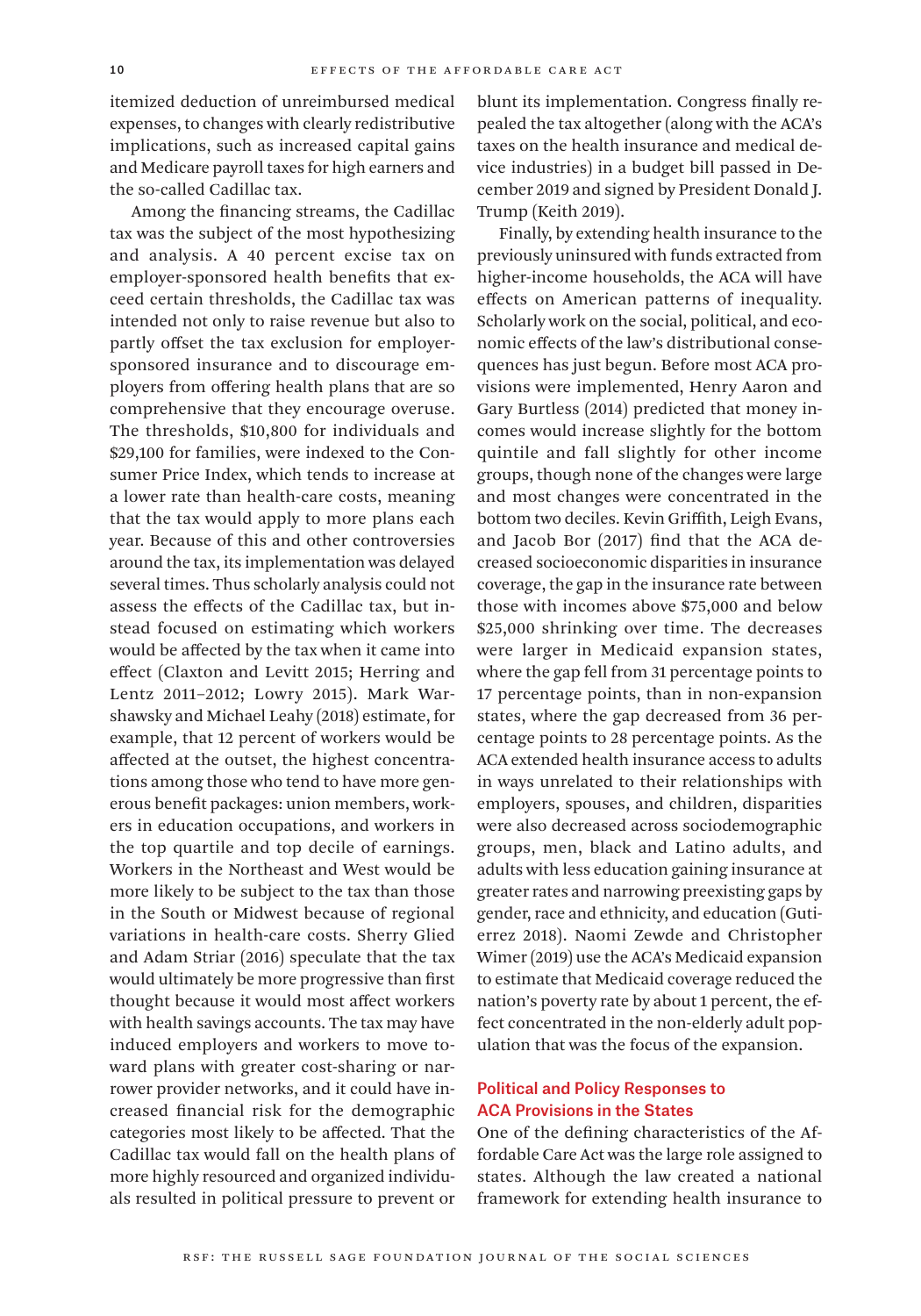more Americans and for addressing practices in the private insurance market that reduced access, states were charged with important implementation and policy responsibilities. These included deciding whether to create an insurance exchange, implementing new insurance regulations, and determining whether to participate in various initiatives and demonstration projects aimed at health education, healthy living, health-care delivery, payment structures, and so on (Weil and Scheppach 2010). The Supreme Court's decision rendering Medicaid expansion optional further heightened the importance of state decision making. Proponents of state control have traditionally lauded the possibilities for innovation and for tailoring policy to local conditions that such subnational policy responsibility affords. But states vary in their levels of expertise, previous policy experience, administrative capacity, and fiscal strength, not to mention political climates and partisan control of government. Delegating important aspects of the ACA to the states ensured substantial uncertainty and variation in the law's operation on the ground.

A number of scholars have examined the drivers of state choices in implementing the Affordable Care Act, including their decisions regarding health insurance exchanges (Jones, Bradley and Oberlander 2014; Rigby and Haselswerdt 2013; Shor 2018) and expanding Medicaid (Barrilleaux and Rainey 2014; Jacobs and Callaghan 2013; Shor 2018). Most find that party control of state legislatures and governorships is a dominant factor in explaining state policy choice, Democratic-led states implementing the ACA more enthusiastically. Some also find that state administrative capacity and previous policy experience, such as previous expansions of Medicaid, were also related to ACA implementation (Rigby and Haselswerdt 2013; Jacobs and Callaghan 2013; Haeder and Weimer 2015). Evidence on the influence of interest groups is mixed. On the one hand, the greater presence of business and professional lobbying groups is associated with less state progress on Medicaid expansion (Callaghan and Jacobs 2016). On the other, the greater presence of proexpansion interests was influential in one study—public interest groups (Callaghan and Jacobs 2016)—but not another—safety net providers (Grogan and Park 2017). Public opinion has an independent effect on policy choices in some analyses (Rigby and Haselswerdt 2013; Grogan and Park 2017), but only an indirect effect, through elected officials, in others (Shor 2018). Also, race matters. In the degree to which public opinion is associated with Medicaid expansion decisions, the opinions of white state residents matter, not those of nonwhites (Grogan and Park 2017). That ACA implementation occurs at a time of heightened political polarization complicates the usual pathways by which policies diffuse from one state to another (Volden 2017). Finally, and in some ways most normatively concerning, actual health insurance need in the state does not seem to matter for politicians' decision making (Jacobs and Callaghan 2013; Barrilleaux and Rainey 2014).

Most of these studies use state-year as the unit of analysis, although Boris Shor (2018) is able to use the state legislative district due to methodological advances that permit the estimation of public opinion and legislator ideology at that level of disaggregation. Unlike some of the individual-level studies, which use causal designs, most state studies are based on observational data.

One early decision states faced was whether to implement their own health insurance exchange or use the federal one. A state-level exchange could be attractive to conservatives as a market-model solution meant to foster competition and drive down health insurance prices, as was extolled during the Massachusetts reform under Republican Governor Mitt Romney and in various Republican health reform plans over the years (Jacobs and Skocpol 2010). Also, a state-level exchange would heighten state control and ward off the "partial preemption" of the federal exchange (Rigby and Haselswerdt 2013). On the other hand, running a state exchange could be viewed as embracing the progressive ACA reform championed by President Barack Obama, a Democrat. Also, the federal rules on exchanges and minimum standards meant that the exchanges were a form of "one-tailed devolution" (Conlan and Posner 2011), in that it was easier for states to proceed in a liberal direction than in a conservative one (Rigby and Haselswerdt 2013). Republican state lawmakers were caught in a dilemma: state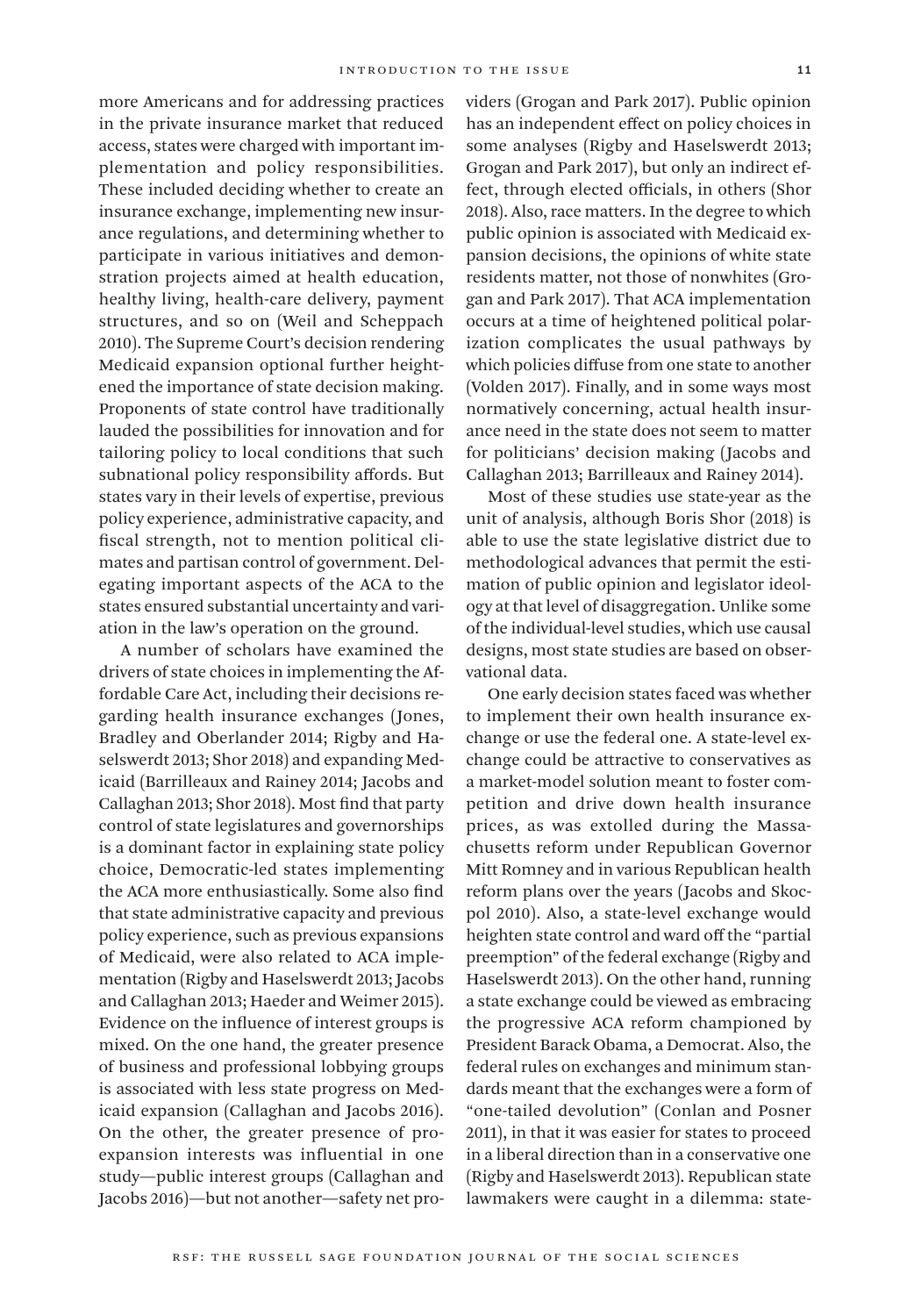level exchanges appealed to partisans who sought to minimize federal intervention, but also represented entrenchment of a law they opposed and might complicate legal challenges to the ACA (Jones, Bradley, and Oberlander 2014).

In examining early steps that states could take in setting up exchanges, Elizabeth Rigby and Jake Haselswerdt (2013) find more activity in states with more supportive public opinion and with either Democratic governors or a high share of Democrats in the state legislature. Simon Haeder and David Weimer (2015) find greater state cooperation in setting up exchanges in states with unified Democratic legislatures and less cooperation in those with a Republican governor or a Republican elected insurance commissioner. Shor (2018) examines state legislator roll-call votes on several ACA outcomes. He too finds that state exchanges were opposed more by conservative and Republican state legislators, legislator ideology having a stronger effect than legislator partisanship; district public opinion did not have an effect independent of the legislator characteristics. Thus analyses of both state-level decisions and individual legislator roll-call voting indicate that conservatives and Republicans were less likely to support state-level exchanges than liberals and Democrats were, despite the possible attractiveness of such exchanges to conservatives.

Another decision states had to make was whether to expand Medicaid after the Supreme Court effectively made expansion optional. An examination of early decisions regarding Medicaid expansion in 2012 and 2013 (such as issuing gubernatorial or legislative statements supporting expansion, applying for federal planning grants, or streamlining Medicaid application processes) found that party control is an important though not perfect determinant (some Republican-led states moved toward expansion). States were also more likely to have taken steps toward expansion if they had previously expanded Medicaid or if they had more administrative capacity (as measured by insurance oversight, policies against Medicaid fraud, and existing high-risk pools for the medically needy). However, states with greater need those with lower average per capita incomewere less likely to have done so (Jacobs and Callaghan 2013).

Lawrence Jacobs and Timothy Callaghan (2013) examined bivariate patterns only. Rigby (2012) analyzed state resistance to the ACA in 2010 and 2011, as measured by a three-item index adding whether the state had filed a lawsuit challenging the ACA, had passed legislation in opposition, or had forgone federal planning grants, finding that GOP control of government (governor, attorney general, or insurance commissioner) was the most important factor, accounting for half of the total variation in outcomes. Also important was state public opinion. State capacity (for example having a less professionalized legislature) was more modestly associated with resistance, as was the degree of change the ACA represented from current policy, such as the magnitude of Medicaid enrollment or the net costs to state budgets the ACA would bring (Rigby 2012).

Similarly, an analysis of governors' decisions to support Medicaid expansion found that gubernatorial partisanship and legislative party control were the most important factors; public opinion did not exert an independent effect, nor did need—support for Medicaid expansion declined with the share of state uninsured population (Barrilleaux and Rainey 2014). In yet another analysis of Medicaid expansion decisions in 2012 and 2013, supportive public opinion is associated with expansion, but only whites' opinions are statistically significant, not nonwhites' opinions (Grogan and Park 2017). As in his analysis of insurance exchanges, Shor (2018) finds that state legislators' roll-call votes on Medicaid expansion are associated more with legislator ideology than legislator party, public opinion again working through those pathways rather than exerting an independent effect on legislators' voting.

Several researchers have assessed the role of organized groups in state choices on Medicaid expansion. Colleen Grogan and Sunggeu Park (2017) find no statistically significant role for safety net interest group influence (measured by the number of community health centers and the number of patients served per capita) on state Medicaid expansion decisions. However, Callaghan and Jacobs (2016) do find a significant effect: states with Democratic control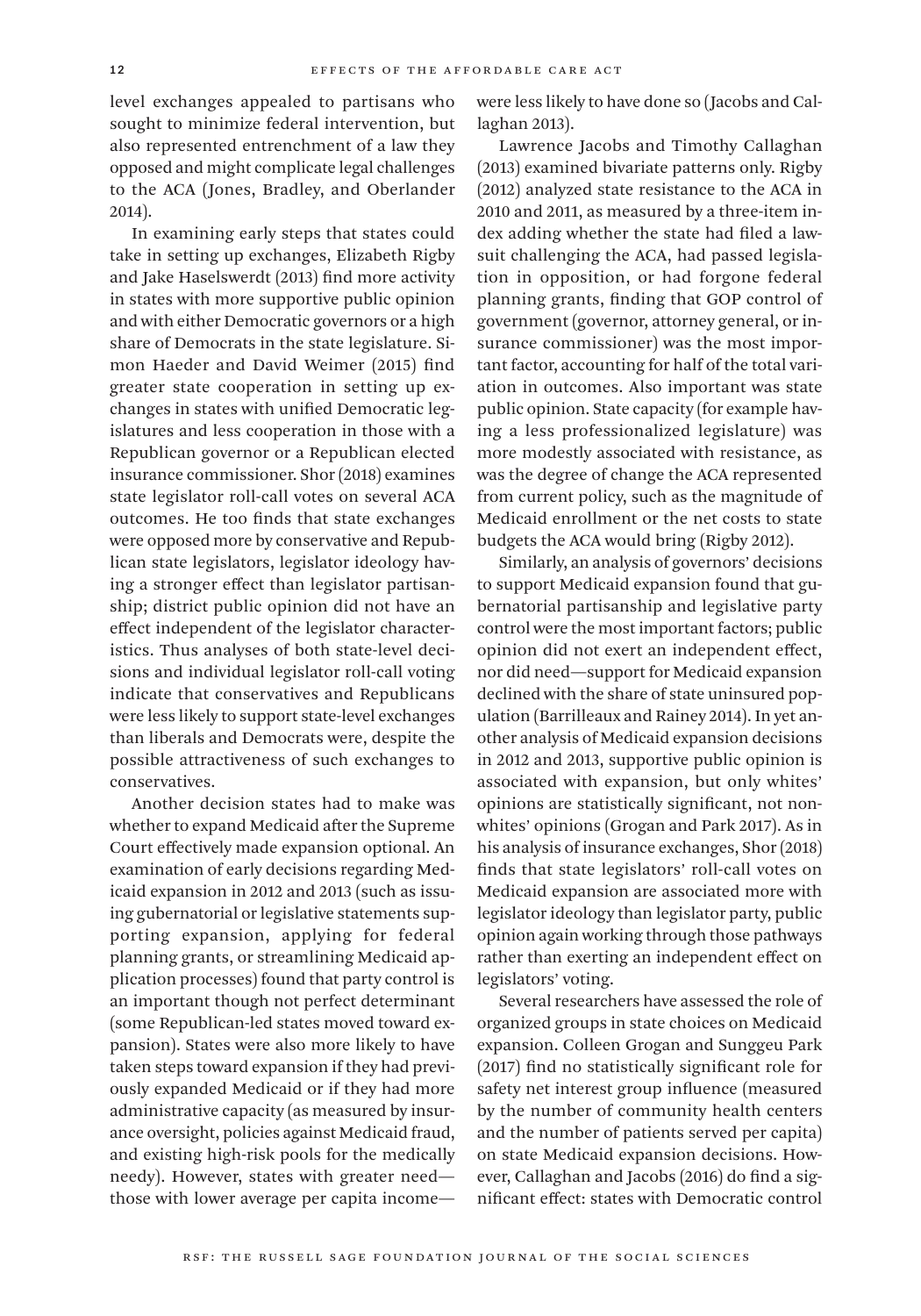of government and more public interest and nonprofit lobbyists per capita had taken more steps toward Medicaid expansion, but those with a stronger professional and business lobbyist presence had taken fewer. State affluence, past policy choices, and administrative capacity did not exert independent effects.

Another policy choice was funding navigators, assisters, and certified application counselors to assist consumers in comparing plans on the health insurance exchanges, applying for subsidies, and enrolling (Goodell 2013). Such navigators are typically members of advocacy groups or social service organizations. Variation in state funding of navigator programs is wide; those states that established marketplaces had more funding available given the nature of federal funding sources. States could elect to use their own money as well. During the first open enrollment period, California and Maryland spent as much on navigators as all states with federally run marketplaces combined (Goodell 2013). State variation in advertising and navigator budgets per capita of the uninsured population remained pronounced in the ACA's sixth open enrollment period in late 2018 (Corlette and Schwab 2018).

Some states erected barriers to navigators, such as stringent licensing and training requirements. In many cases, insurance agents and brokers lobbied for these regulations, viewing navigators as "government-funded competition" (Kusnetz 2013). In some states, local health departments have engaged in the outreach that navigators might otherwise play, as in Houston, where the city's Department of Health and Human Services headed a collaborative effort aimed at increasing health insurance enrollment even in the absence of Medicaid expansion (Runnels et al. 2016; Williams et al. 2016). Nonetheless, significant state variation in outreach remains, and evidence of navigator effectiveness suggests that this variation—and sharp reductions in navigator funding for federal marketplaces under the Trump administration—could be particularly harmful to vulnerable populations. In the early years of ACA implementation, African Americans and Latinos were more likely than white consumers to seek navigator assistance (Enroll America 2014; Mosqueira, Hua, and Sommers

2015); navigators also proved particularly helpful for those seeking insurance who had low incomes, low levels of health literacy, complex family situations, or limited English proficiency (Pollitz, Tolbert, and Diaz 2018). Overall, those receiving in-person navigator assistance were about twice as likely to enroll as those who tried to access insurance without help (Enroll America 2014).

The ACA includes many initiatives and demonstration projects in which states could participate. State choices to participate have not been analyzed in many instances. One exception is the article by Lisa Beauregard and Edward Miller (this issue, 2020), which examines state adoption of the ACA's home and community-based services (HCBS) initiatives from 2011 to 2015, using both cross-sectional and longitudinal models. Many individuals in need of long-term supports and services prefer to receive care at home rather than in a nursing home. Although the number of individuals receiving Medicaid HCBS has increased over time, the initiatives in the ACA were meant to accelerate the shift to noninstitutional care and to address cross-state variation in long-term services and supports rebalancing. The authors find that HCBS initiative adoption was more common among more liberal states, those that had previously adopted HCBS policies, and those with neighboring states that had adopted; in the cross-sectional model, states that had expanded Medicaid under the ACA were also more likely to adopt the ACA's HCBS policies. Thus several of the factors associated with Medicaid expansion, as mentioned, were important in explaining HCBS expansion as well: ideology, existing policy, and policy diffusion. Going against expectations, HCBS initiative adoption was also more common in states with less bureaucratic capacity (fewer state employees per capita) and more nursing home beds per elder. It could be that states with less capacity saw the HCBS initiatives as a way to bolster hiring in an understaffed area, and that states with more nursing facility beds had more incentive to increase HCBS options.

Given the importance and structure of the ACA, legal scholars and political scientists have examined the implications of the ACA for the operation of American federalism. For exam-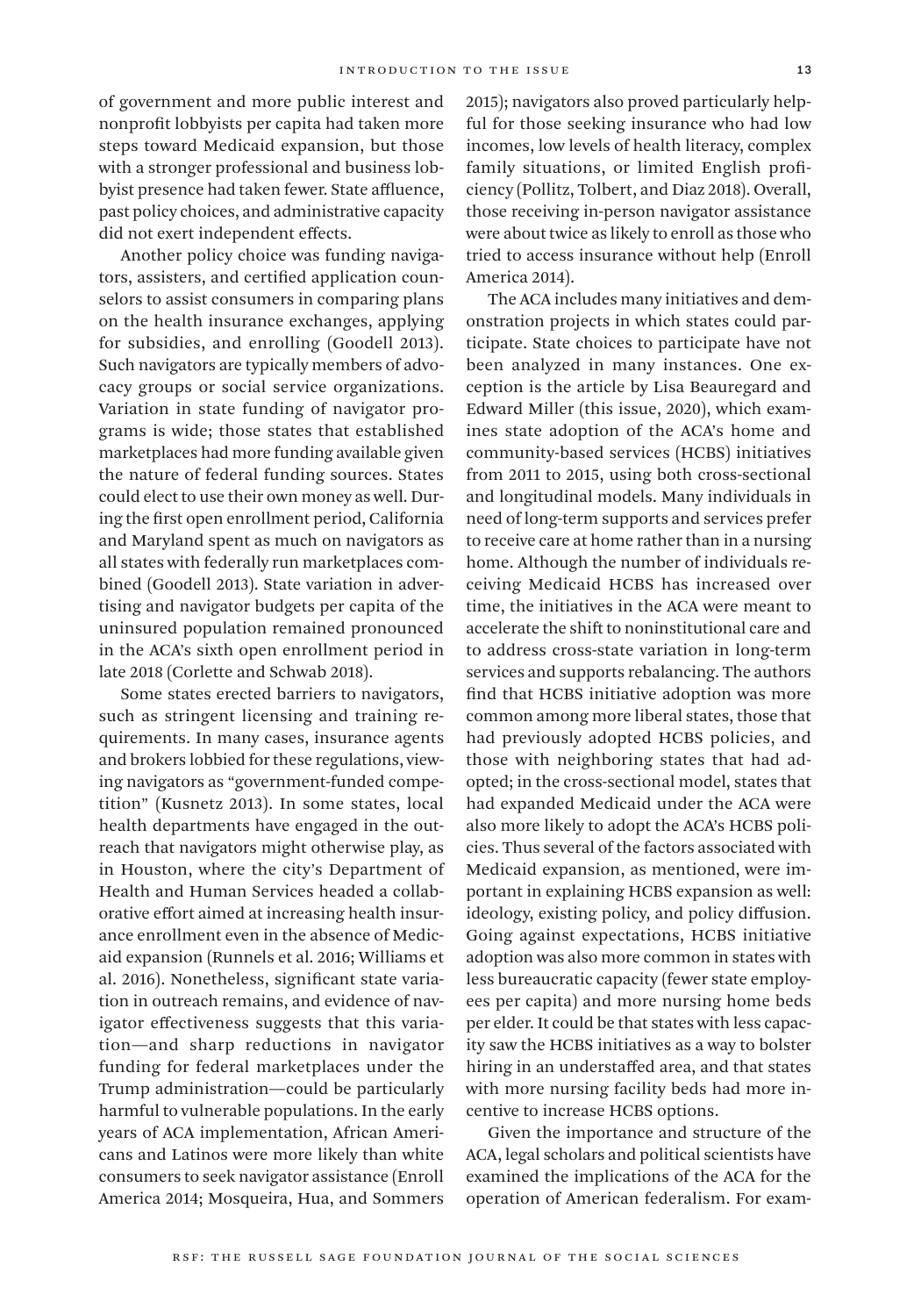ple, Abbe Gluck and Nicole Huberfeld (2018) argue that the ACA is valuable for illustrating how federalism operates contemporarily in the United States. They conclude that the ACA illustrates the "conceptual confusion" inherent in American federalism: is "healthcare federalism"—including the structural elements by which the federal and state governments divide responsibility—meant to produce "particular policy outcomes" regarding cost, access, or quality, or is it meant to "service structural aims regardless of policy ends," for example "reserving power to states." Frank Thompson, Michael Gusmano, and Shugo Shinohara (2018) use the ACA as a case of "executive federalism," showing how some Republican governors abetted Trump administration efforts to undercut the insurance exchanges and Medicaid expansions through waivers, funding decisions, executive orders, and administrative roles, and how a few resisted ACA retrenchment. Some researchers express concern that enhanced state control and flexibility under the Trump administration is used less for innovation than for retrenchment and "intergovernmental blame shifting" (Jones 2017).

Many studies examine state choices to engage in various components of the ACA, but scholars are just beginning to examine the next phase in the ACA's political effects: feedback effects arising from earlier state choices. In this issue, Richard Fording and Dana Patton (2020) examine one feedback that has emerged in the negative direction: how the expansion of Medicaid to new populations incentivized the adoption of work requirements in some states. Such requirements emerged first in expansion states led by Republican governors, who sought to assuage Republican voters' objections to expansion by imposing additional terms and conditionality on Medicaid eligibility. The policy then diffused to newly expanding states, which incorporated work requirements from the outset of expansion, and even to non-expansion states, which imposed them in their existing Medicaid programs, rendering those programs even more restrictive than they had been before the ACA. In this way, the ACA provides an important example not just of positive policy feedbacks (policy entrenchment in many liberal states), but also of negative feedbacks of various forms in more conservative states (policy modification, policy reinvention, and policy regression).

# Effects of the ACA on Insurance Coverage, Access to Health Care, and Health

Unsurprisingly, dozens of studies estimate the impact of the Affordable Care Act on health insurance coverage, the vast majority focusing on the Medicaid expansion due to its importance in targeting the uninsured (just over half of the uninsured had incomes less than the new Medicaid eligibility income cutoff in 2011) and the opportunity for causal inference afforded by the Supreme Court's decision to make the Medicaid expansion optional to the states. Research has also been substantial on the extension of parental coverage to young adult dependents that began in 2010, researchers comparing young adults eligible for the dependent coverage with those who were somewhat older and therefore ineligible. The most empirically convincing estimates indicate that insurance rates for young adults increased by about 3.5 percentage points (Slusky 2017). Given the general increase in insurance coverage following the implementation of the main components of the ACA, the literature has focused on determining the contribution of the ACA to the rise in coverage and estimating the contribution of the Medicaid expansion and the ACA's other elements.

All studies focusing solely on the Medicaid expansion and examining insurance coverage find that Medicaid expansion resulted in sizable and statistically significant reductions in uninsured rates (for a review and comprehensive list, see Antonisse et al. 2018), virtually all of these studies relying on comparing outcomes between states that did and did not take the Medicaid expansion. Two take the analysis further, examining the Medicaid expansion in the broader context of the ACA as a whole. Charles Courtemanche and colleagues (2017) distinguish between substate areas with high and low rates of insurance prior to the ACA, noting that the ACA's provisions will have more impact in areas where more individuals lack insurance coverage. Using this third dimension of variation in impact, along with the variation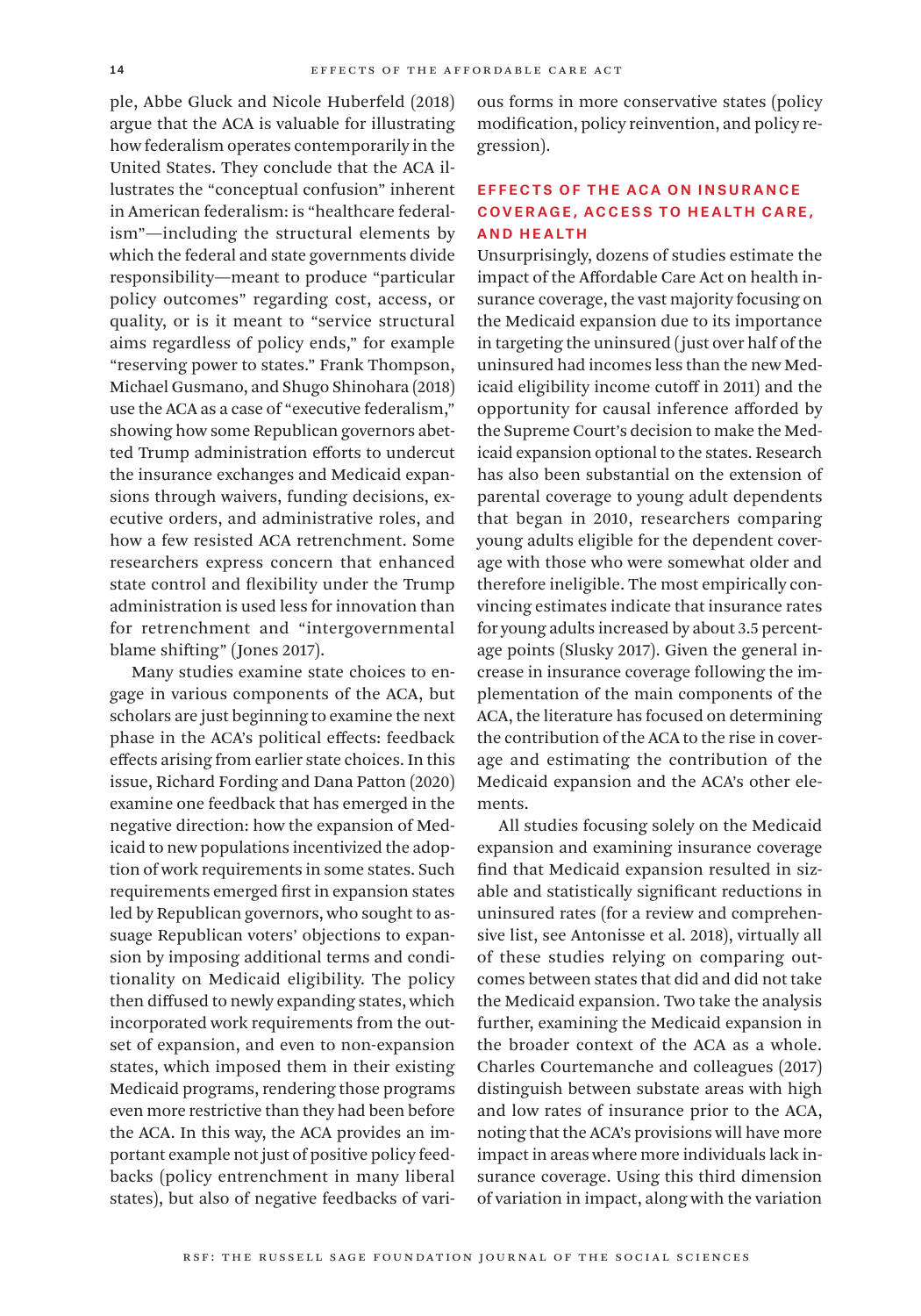over time and across states, they find that in areas with average levels of uninsurance prior to the ACA, the uninsured rate fell by 5.9 percentage points in states with a Medicaid expansion and by 2.8 percentage points in states that did not expand, suggesting that the Medicaid expansion explains just over half of the overall fall in uninsurance on average, the contribution for certain subsets of the population being considerably larger. Molly Frean, Jonathan Gruber, and Benjamin Sommers (2017) estimate the premium subsidy for which a family would be eligible (which varies depending on the area of residence and family structure) and the Medicaid eligibility of the family under both pre-ACA and post-ACA Medicaid rules. Decomposing the change in coverage, they find that approximately 60 percent of the decline in uninsurance explained by their model can be attributed to expansion in Medicaid eligibility and 40 percent to the premium subsidies. A study that focuses on the impact of the premium subsidy policies (Hinde 2017) finds a statistically significant 5.4 percentage point increase in private non–group insurance coverage for individuals with incomes just above the 138 percent of the federal poverty limit cutoff in Medicaid expansion states and a statistically insignificant 2.3 percentage point increase in private non–group coverage for individuals with incomes just above 100 percent of FPL in non-expansion states.

Given the increase in health insurance coverage, demand for health care is likely to rise as the price falls. However, to the extent that supply of health care may respond more slowly, health-care use may not increase as quickly. Moreover, the causal linkages between health insurance, health-care use, and health are not obvious: individuals with health insurance tend to use more care and are healthier, but disentangling the causal effect of the insurance itself from other characteristics of insured individuals is difficult. Consequently, research examining the effects of the expansions of health insurance availability that occurred with the ACA on health care and health has been considerable. Researchers have examined a variety of health-care access and use measures, some of which may plausibly be affected quickly by an increase in insurance coverage; others

may take more time for any effect to be seen. One of the goals of the ACA was to improve the appropriateness of care used, thus researchers have been particularly interested in examining whether appropriate preventive care such as blood pressure screening increased and use of the emergency department (where the uninsured are more likely to go to obtain care) fell.

Concomitant with the expansion in insurance coverage, measures such as whether someone needed care but could not afford it have been found to be lower in many studies (for a survey of Medicaid expansion studies, see Antonisse et al. 2018; for a survey of studies of the dependent coverage expansion, see Breslau et al. 2018). Other use measures have a less obvious relationship with insurance coverage given the possibility of supply side constraints, but studies examining use of primary and preventive care have generally found evidence of increases. For example, using the common state difference-in-differences approach, Laura Wherry and Sarah Miller (2016), Miller and Wherry (2017), Kosali Simon, Aparna Soni, and John Cawley (2017), and Ausmita Ghosh, Simon, and Benjamin Sommers (2019) find that at least some measures of preventive care use increased in a statistically significant way due to the Medicaid expansions. Courtemanche and colleagues (2018) find that both the Medicaid expansions and the impact of the ACA in previously high uninsured areas increased use of preventive care. Thomas Selden, Brady Lipton, and Sandra Decker (2017) strike a cautionary note, however, finding that for adults with incomes between 100 and 138 percent of the federal poverty level increases were similar in having a usual source of care and primary care visits, but adults in expansion states reported facing greater difficulty accessing physician care than those in non-expansion states, although those in expansion states saw larger reductions in out-of-pocket spending.

Some evidence indicates that use of acute care increased as a result of the Medicaid expansion, although estimates of such effects are more variable. For example, Wherry and Miller (2016) find that Medicaid expansions were associated with increased overnight hospital stays but no change in emergency department use in the first year of the expansion; results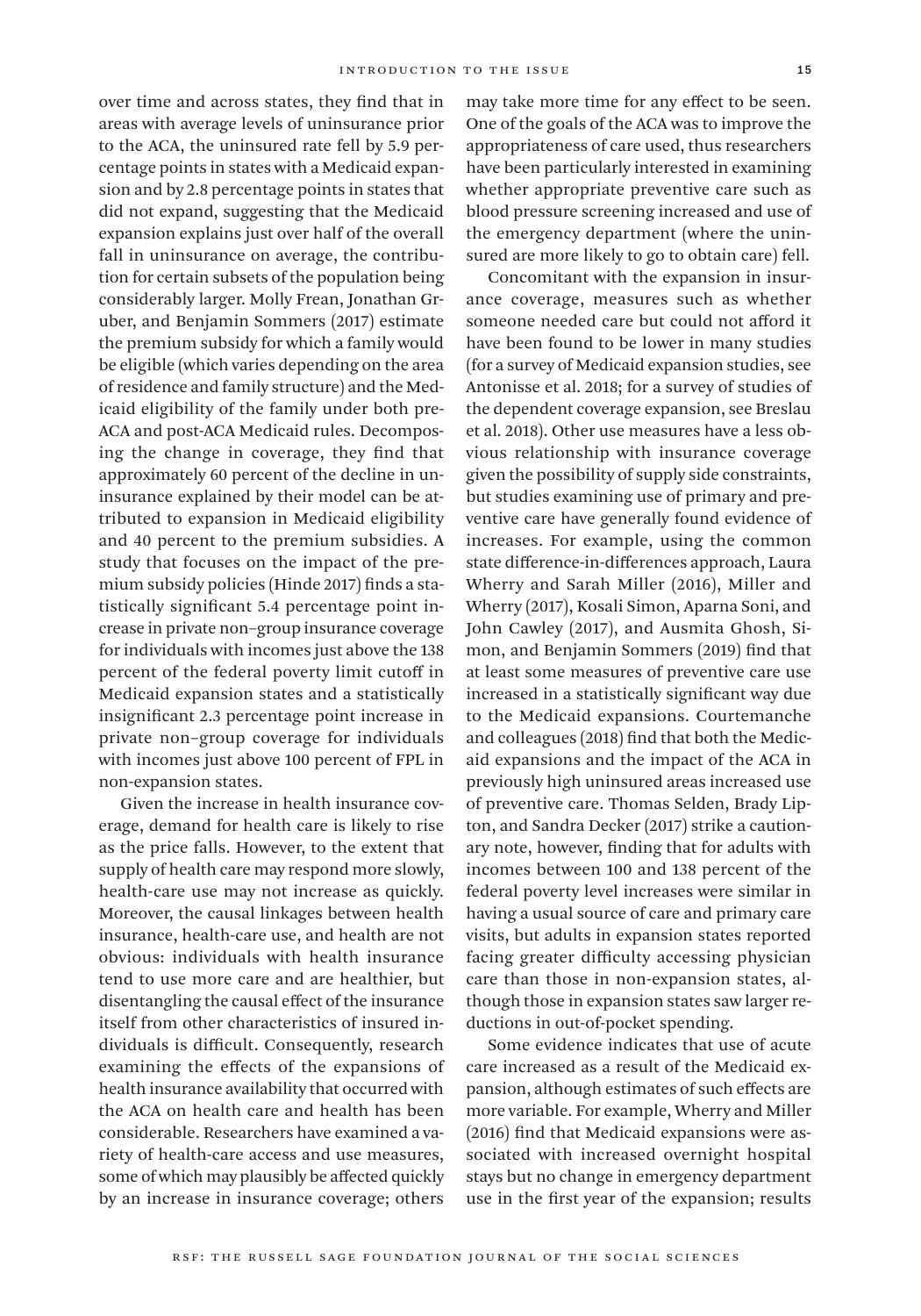are somewhat different when they add additional data (Miller and Wherry 2017). Estimates of impacts on emergency department use vary, some researchers finding no change in overall emergency department use (Pines et al. 2016) and others finding an increase (Nikpay et al. 2016). Research on the dependent coverage mandate suggests that it led to a slight decrease in emergency department visits (see Akosa Antwi et al. 2015). Overall, hospital admissions seem to have remained largely unchanged, though the payer mix shifted toward Medicaid and away from uninsured admissions (Pickens et al. 2018). Focusing on substance abuserelated admissions, Angélica Meinhofer and Allison Witman (2018) find that opioid admissions to specialty treatment facilities increased in expansion states, especially those with comprehensive medication-assisted treatment coverage under Medicaid. Joanna Maclean and Brendan Saloner (2019) find some evidence of increases in prescriptions and specialty admissions for substance use disorder, but stronger evidence of a shift in payer away from uncompensated care and state and local government payments and toward Medicaid and private insurance.

Although having insurance may lead to moral hazard effects, research thus far has not found the ACA Medicaid expansion to have increased risky behavior such as smoking (Simon, Soni, and Cawley 2017; Courtemanche et al. 2018; Cotti, Nesson, and Tefft 2019). Instead, Chad Cotti, Erik Nesson, and Nathan Tefft (2019) find that Medicaid expansions were associated with reduced cigarette consumption and increased smoking cessation product use among the Medicaid-eligible population. However, Silvia Barbaresco, Courtemanche, and Yanling Qi (2015) find evidence of an increase in risky drinking following the dependent coverage provision.

Although insurance coverage and many measures of access to care have clearly improved under the insurance provisions of the ACA, the health impacts are as yet not clear. Researchers have found results ranging from an improvement in self-assessed health due to the Medicaid expansion (Simon, Soni, and Cawley 2017), to no effect on self-assessed health (Courtemanche et al. 2018), to reduced reporting of being in excellent or very good health in the first year after the expansion (Miller and Wherry 2017). Because changes in self-assessed health are subjective, they may reflect reductions in stress from greater financial security due to insurance or new information learned from new contacts with health-care professionals as well as changes in physical health, so it is perhaps not surprising that the results for self-assessed health vary. In addition, health impacts of insurance coverage may arise over the longer term. For example, Wherry and Miller (2016) find increased rates of diagnosing chronic conditions, and Benjamin Sommers and colleagues (2017) find evidence of increased treatment for chronic conditions, both of which might be expected to have longer-term impacts on health.

## Economic Effects of the ACA: Financial and Labor-Market **IMPACTS**

Although improving the health of the population is an underlying goal of the Affordable Care Act's provisions to move toward universal health insurance coverage, another goal of insurance coverage is to protect against the financial consequences of poor health. Health insurance is in many ways unique among types of insurance and, from the perspective of protecting against financial consequences, society's interest in ensuring access to health insurance may be greater than for other insurance types, because though the risks of a bad health shock can be reduced by behavioral changes, they cannot be eliminated. Moreover, publicly subsidized health insurance plays a key role in the safety net supporting low-income Americans. As a result, household financial security is an important area where the ACA may have had economic impacts, and research in this area is considerable.

Much of the research examining changes in access to care has also examined whether provisions of the ACA affected reported difficulty in paying medical bills, inability to afford care, or magnitude of out-of-pocket payments. Researchers have found evidence for reductions in such measures with Medicaid expansion (see, for example, Miller and Wherry 2017; for a review, see Antonisse et al. 2018). Researchers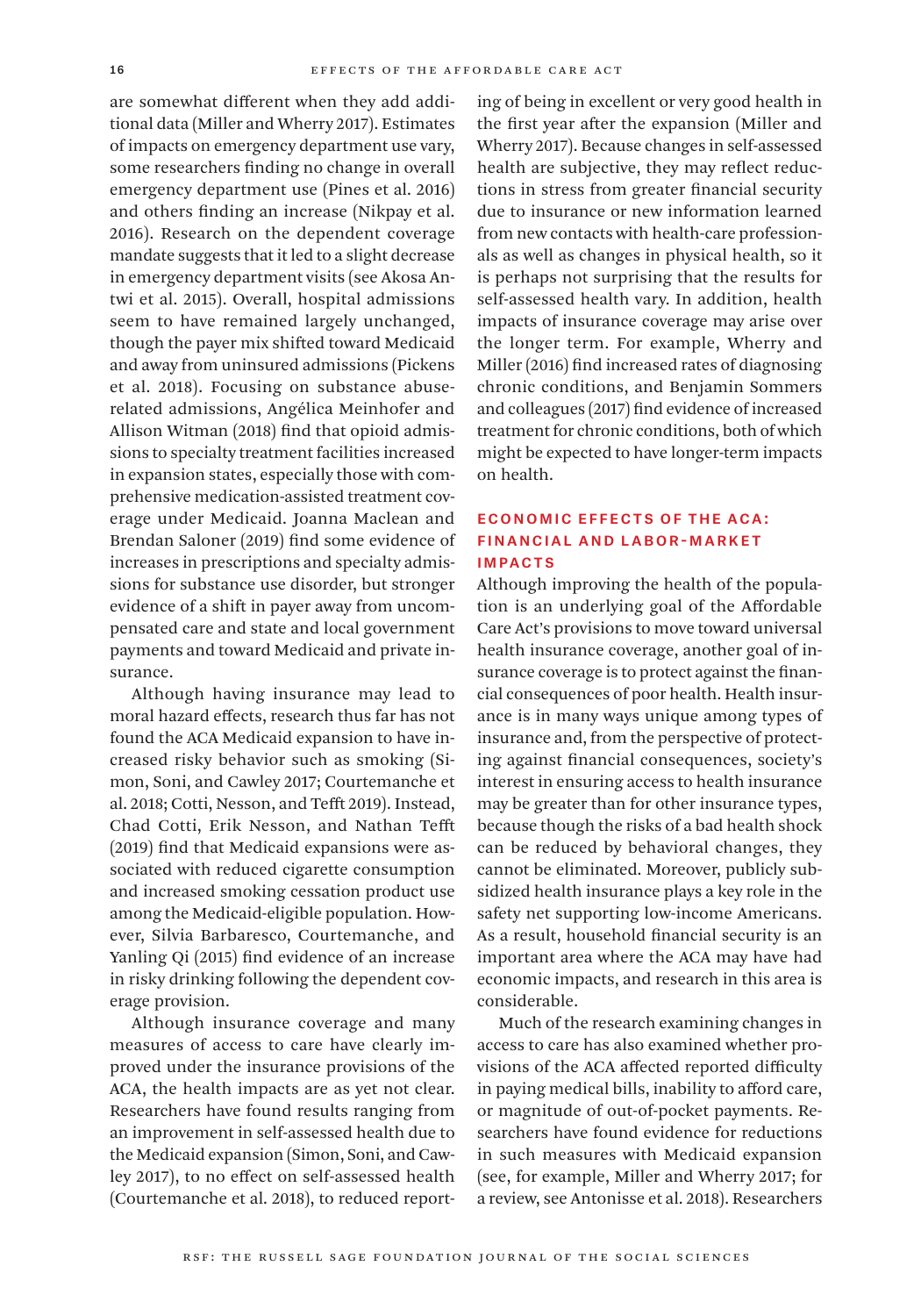have also found a reduction in such measures correlated with the ACA insurance expansion more broadly (see, for example, McKenna et al. 2018). Most of the extant studies examining the effects of the ACA on financial security have examined the Medicaid expansion; other ACA impacts, such as changes in rating rules, costsharing subsidies, and an increase in patient cost-sharing, may have had an effect as well, but are less studied.

More generally, research has shown that the ACA, and in particular the Medicaid expansion, has improved the financial circumstances of low-income families. Exploiting the fact that some California counties expanded Medicaid earlier than 2014, Heidi Allen and colleagues (2017) examine the use of payday loans—shortterm, unsecured loans characterized by high annual interest rates and more commonly used by low-income families. The authors find an 11 percent reduction in the number of loans taken out each month in the early expanding counties relative to others. They also find reductions in the expansion counties in the number of unique borrowers each month and the amount of payday loan debt. Kyle Caswell and Timothy Waidmann (2019) use credit bureau data to compare individuals in expansion and nonexpansion counties and across counties with more previously uninsured individuals relative to fewer, and find that the expansion improved consumer financial health on a number of dimensions, including credit scores, balances past due as a percent of total debt, probability of new medical collections, and probability of experiencing a new derogatory balance of any type. Luojia Hu and colleagues (2018) use a panel of consumer credit data and a synthetic control approach to deal with the issue of inconsistent pre-trends across expansion and non-expansion states. They also find evidence of improved financial well-being: the Medicaid expansion reduced the number of unpaid bills and the amount of debt sent to collection among individuals living in zip codes with a high share of previously uninsured low-income individuals. Kenneth Brevoort, Daniel Grodzicki, and Martin Hackmann (2017) examine medical debt more specifically as well as measure the indirect benefits to households of improved credit profiles. They find that the

Medicaid expansion reduced the incidence of new medical debt, reduced the probability of becoming newly delinquent on a debt, and improved credit scores. These improvements, they show, translate into better credit outcomes, using novel data on credit offers to show that after the expansion individuals in adopting states received more offers of credit and at substantially better terms than individuals in non-adopting states. Their results indicate that the effects are larger for individuals with subprime credit scores. Because lowincome individuals are more likely to have subprime credit scores, these results point to an improvement in financial security among lowincome families as a result of the Medicaid expansion. Similarly, Dahlia Remler, Sanders Korenman, and Rosemary Hyson (2017) show the importance of Medicaid and insurance subsidies in reducing health-inclusive poverty, which they define as the poverty rate when accounting for health needs. They find that the ACA's insurance provisions had a particularly strong impact on health-inclusive poverty among groups such as two-parent families and nondisabled childless adults.

Given the long-standing connection between employment and health insurance, a law such as the ACA may have consequences for the labor market, different provisions having possibly different and even contrasting effects, making overall impacts difficult to disentangle. In addition, the context of an economic recovery and improving labor market adds an additional layer of complexity, limiting the use of variation over time and making provisions that applied equally more difficult to study. The provisions that are most likely to result in labormarket effects, and thus which have received the most attention from researchers, include the dependent coverage mandate, the Medicaid expansion and exchange subsidies, and the employer mandate.

By offering insurance to young adults through their parents, the dependent coverage mandate would be predicted to reduce the incentive to work in jobs offering health insurance and to increase the incentive to work in jobs that do not offer health insurance or in self-employment. In addition, the income effect arising from newly available health insur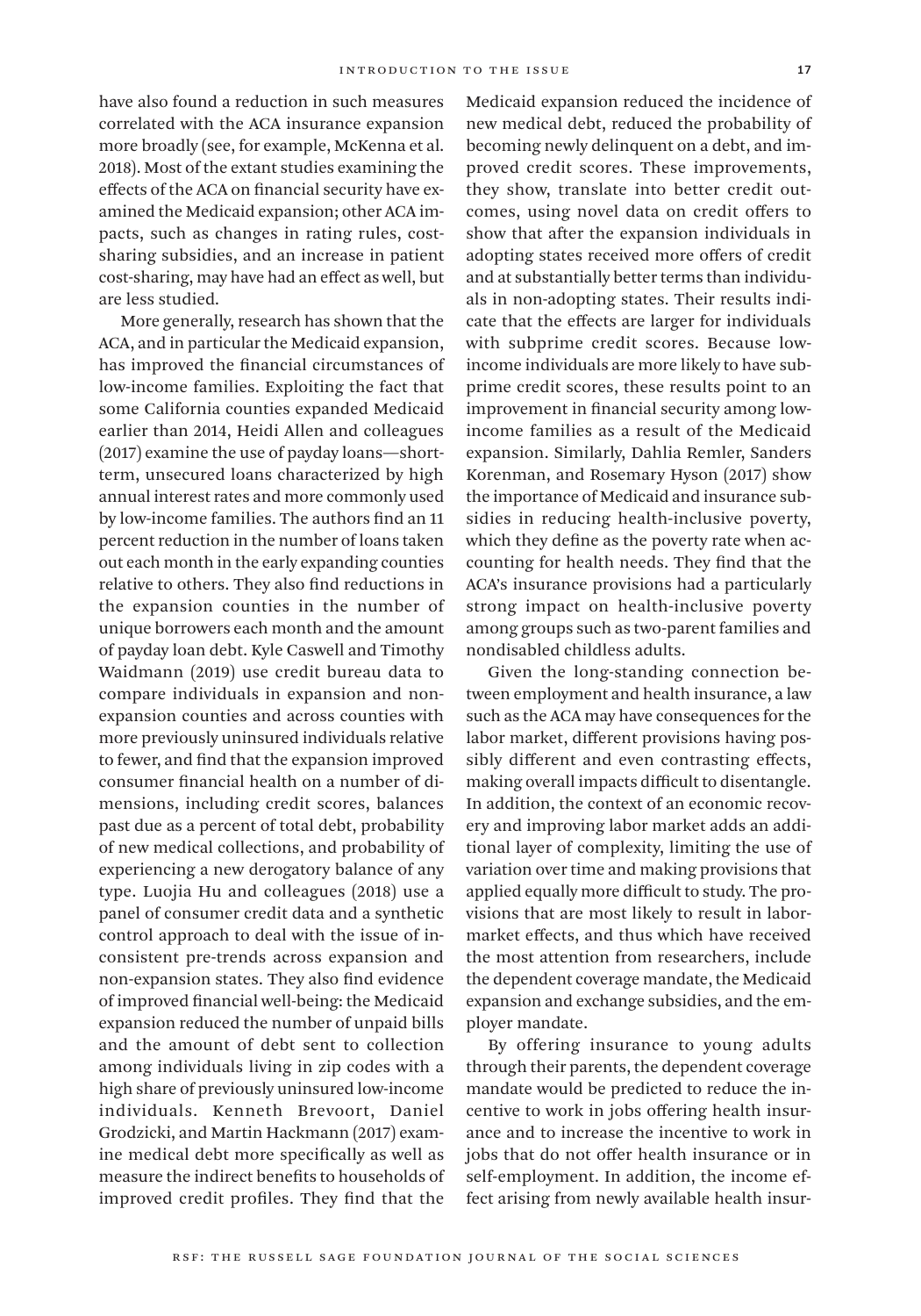ance at low or no additional cost may reduce labor supply; it may also have differential effects on school enrollment, increasing the probability of enrollment in school for dependents who might have been reluctant to enroll in school if it meant not working or taking a part-time job without health insurance, or reducing the probability of enrollment in school for the group of dependents who previously would have been covered only while a student. Finally, wages among the newly eligible may rise if they take jobs that offer higher wages and fewer benefits such as health insurance, or if employers with large numbers of workers newly eligible for dependent coverage shift their wage-benefit packages accordingly. As Bradley Heim, Ithai Lurie, and Kosali Simon (2018b) note, however, young adults may be less responsive to incentives arising from health insurance perhaps because of general good health or myopia, indicating that any effects of the dependent coverage mandate may be small.

Indeed, the results from the literature studying the dependent insurance mandate indicate small effects or no effects. Using similar approaches to those discussed earlier, Yaa Akosa Antwi, Asako Moriya, and Simon (2013) find some evidence of reduced work hours. David Slusky (2017), however, points out that these estimates are likely an overestimate due to differential trends for the treatment and control age groups used; he finds no evidence of changes in labor supply. Following Slusky's suggested refinements but using new data, Gregory Colman and Dhaval Dave (2018) find some evidence that newly eligible dependents spent less time working and more time searching for work. However, James Bailey and Anna Chorniy (2016) find little evidence of increased job mobility among young adults. Finally, Heim, Lurie, and Simon (2018b) use tax data to examine employment, self-employment, wages, and enrollment in education. They find effects that are in the theoretically predicted directions but quite small and only for a subsample of young adults whose parents have an employment-based retirement plan (a proxy for having employersponsored insurance). Overall, it appears that the dependent insurance mandate has had no substantial effect on labor-market behavior.

The Medicaid expansion and subsidies for

insurance purchased through the exchanges have a variety of theoretical impacts on the supply side of the labor market. Most straightforward is the incentive for individuals to reduce labor supply, either to get below the subsidy eligibility level (or to qualify for a more generous subsidy) or because of an income effect of the additional resources provided by Medicaid or insurance subsidies (Congressional Budget Office 2014). This incentive implies reductions in employment and hours and thus increases in (voluntary) part-time work. However, individuals such as parents who previously were eligible for Medicaid if their income was very low have an incentive to increase their labor supply because they can now earn more and still have insurance. In addition, individuals in states that do not accept the Medicaid expansion also have an incentive to increase their labor supply to qualify for exchange subsidies that only apply to individuals earning more than the poverty line. In addition, the availability of health insurance through a source not tied to employment makes it easier for workers to change jobs or become self-employed.

Although theoretical predictions indicate a variety of possible labor supply effects, empirical work to date has found little evidence of statistically or economically significant labor supply effects of the Medicaid expansion. Using standard state difference-in-differences methods, multiple studies find no evidence of changes in labor-force participation, employment, usual hours worked, propensity for fulltime versus part-time work, or wages as a result of the Medicaid expansion (Gooptu et al. 2016; Kaestner et al. 2017; Frisvold and Jung 2018; Leung and Mas 2018). This lack of a result is also found when using somewhat higherincome individuals as a control group (Gooptu et al. 2016), when examining outcomes for individuals observed for two years (Gooptu et al. 2016; Leung and Mas 2018), when focusing just on childless adults in states with no previous coverage for such adults (Leung and Mas 2018), and when using a synthetic control method to better account for the possibility of differential trends across expansion and non-expansion states (Kaestner et al. 2017). Similarly, researchers have found no change in the probability of retirement or part-time work among workers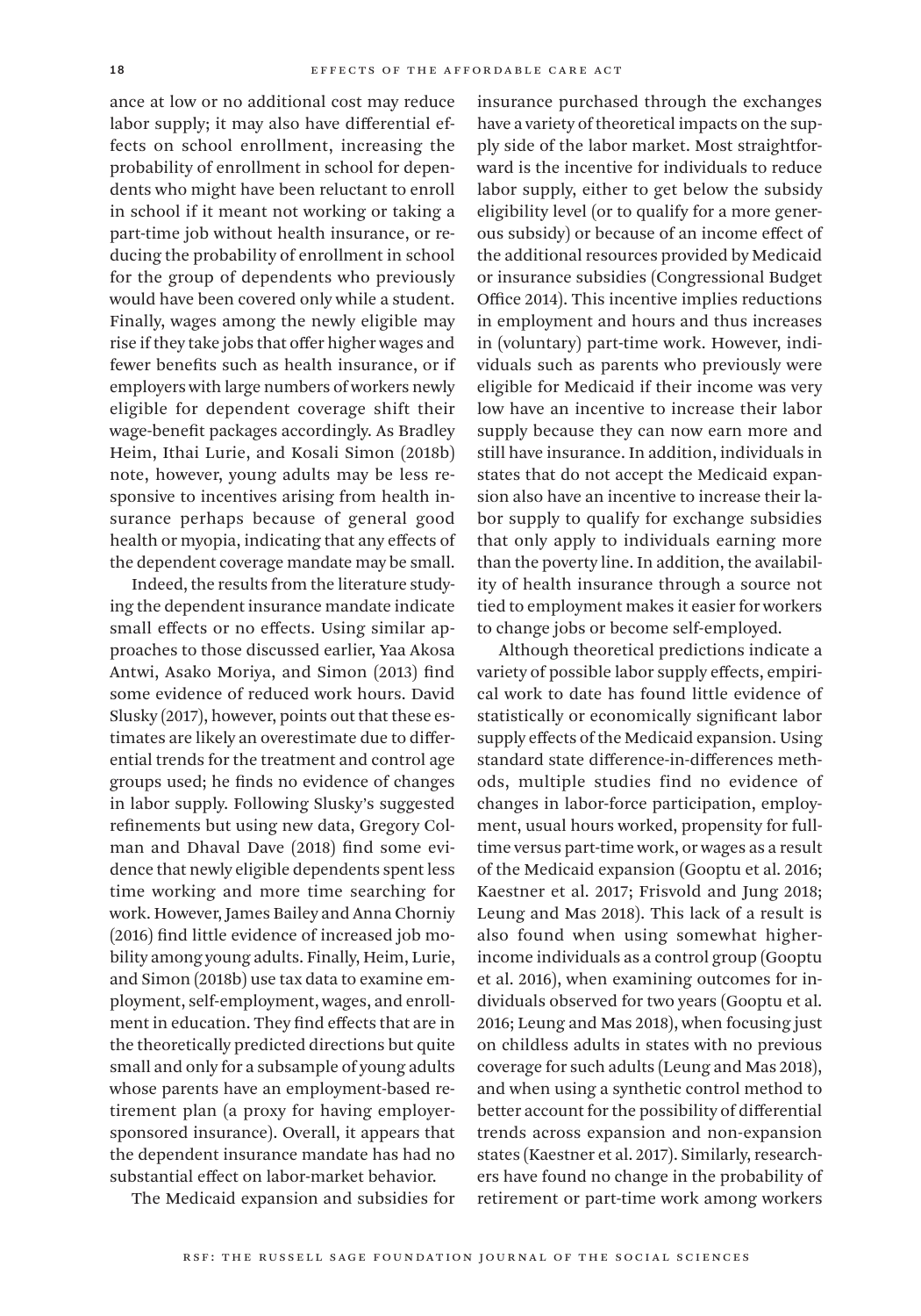ages fifty through sixty-four beginning in 2014 in Medicaid expansion states relative to nonexpansion states (Levy, Buchmueller, and Nikpay 2018). In addition, the Medicaid expansion does not appear to have affected exits of workers from unemployment, suggesting no detectable impact on job search behavior among the unemployed (Buchmueller, Levy, and Valetta 2019).

The only indication of labor supply effects comes from two working papers that focus on substate geographies. Mark Duggan, Gopi Goda, and Emilie Jackson (2019) find no aggregate effect on labor-force participation but an increase in participation and employment in Public Use Microdata Areas (PUMAs) with a higher pre-ACA uninsured rate among the Medicaid-eligible population and a reduction in labor-force participation in areas with a higher pre-ACA uninsured rate among the subsidy-eligible population. However, they find no effect on part-time employment, selfemployment, or hours worked conditional on employment. Lizhong Peng, Xiaohui Guo, and Chad Meyerhoefer (2018) find evidence of a transitory decline in employment in border counties in expansion states relative to neighboring counties in non-expansion states, although they find no impact on wages. However, the data they are using correspond to the location of the job rather than the location of the potentially eligible individual, so it is not clear to what extent they are measuring a labor supply effect. In another study focusing on substate geographies, Lucie Schmidt, Lara Shore-Sheppard, and Tara Watson (2019b) find no evidence of labor supply effects for nonparents or married parents for any outcome (labor-force participation, employment, hours, or earnings) and at most a small increase in labor supply among single parents, comparing individuals in expansion PUMAs with those in PUMAs in bordering non-expansion states. The vast majority of the evidence thus suggests no economically or statistically significant effect of the Medicaid expansion on labor supply.

Finally, although the Medicaid expansion and the availability of subsidized insurance through the exchanges raises the possibility of increased job flexibility, research to date has not found evidence of increases in job changing or self-employment. Kavan Kucko, Kevin Rinz, and Benjamin Solow (2018) examine the universe of individual tax returns and find an increase in reported income just above the poverty level among taxpayers with selfemployment income in states that did not take the Medicaid expansion. However, by matching the tax returns to survey data, they show that there were no differences in actual labor market outcomes, indicating an increase in reported income in response to the tax incentive but no real change in labor-market behavior.

The employer mandate, which requires firms with more than fifty workers to offer affordable coverage or pay a penalty, could have several possible impacts on labor demand, including incentives for firms to reduce their size below the cutoff if they are close to that level, to use fewer full-time workers but increase their hours, to increase use of temporary or contract workers, and to increase use of part-time (less than thirty hours per week) rather than fulltime full workers. Firms forced to begin offering coverage have an incentive to reduce wages to compensate, although the minimum wage limits changes on this margin. However, 95.7 percent of firms with fifty or more employees offered health insurance in 2013 according to data from the Agency for Healthcare Research and Quality, indicating that any impacts of the employer mandate on labor demand are likely to be small.

The evidence to date on the employer mandate, much of which is primarily descriptive rather than demonstrating causal effects, largely bears this prediction out. Moriya, Selden, and Simon (2016) compare trends adjusted for economic conditions for different firm sizes and find little evidence of differential change in part-time employment by firm size. Using similar methods, Bowen Garrett, Robert Kaestner, and Anuj Gangopadhyaya (2017) find no difference between trends in actual labormarket outcomes and those predicted based on economic conditions and demographics for employment or usual hours per week, but do find an increase in voluntary part-time employment, particularly among women, and a decline in involuntary part-time employment. To obtain estimates that are more plausibly causal, William Even and David Macpherson (2019) try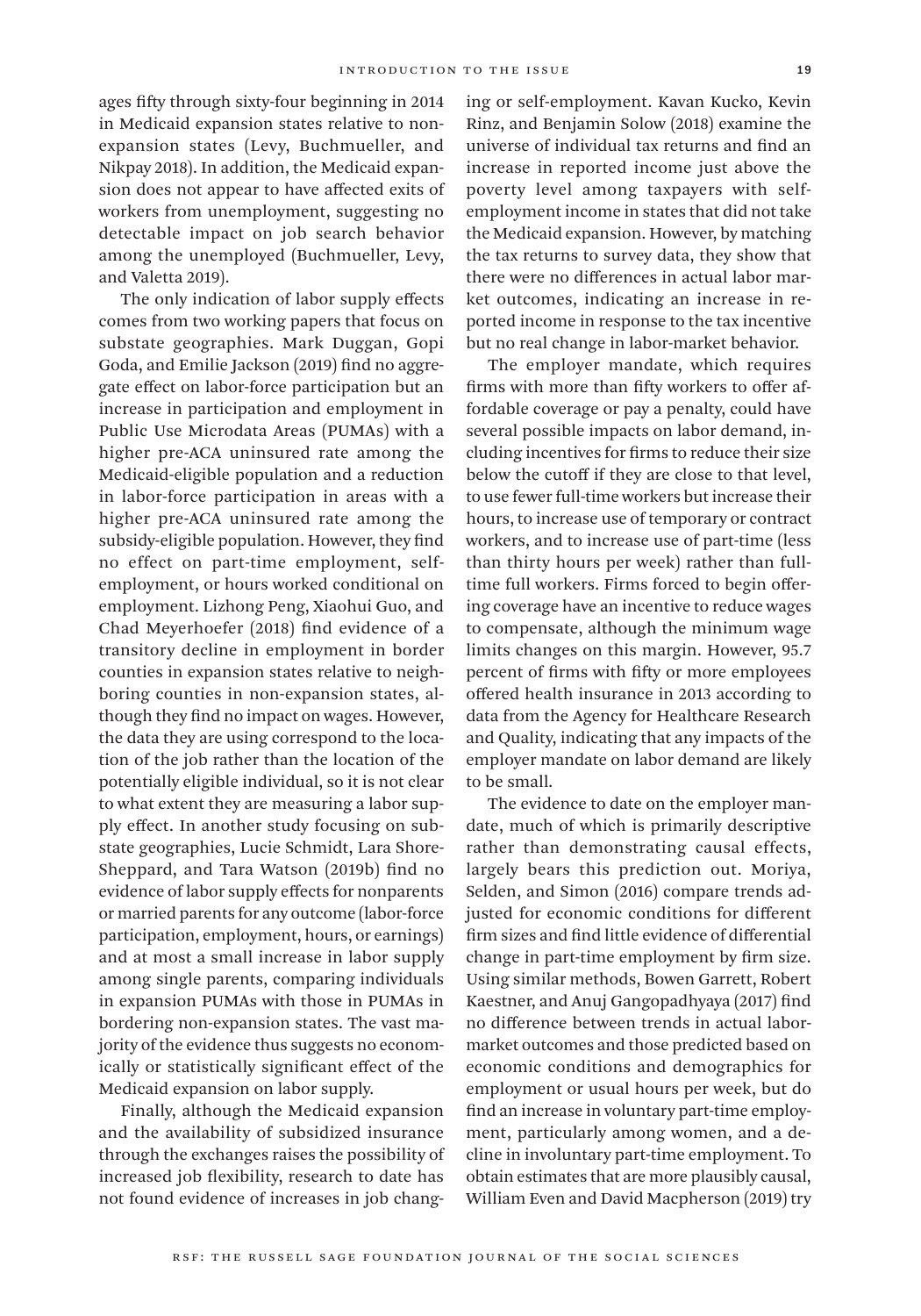to incorporate differences between occupations more and less likely to be affected by the employer mandate. They find that among lesseducated workers, involuntary part-time employment fell more slowly after 2014 in occupations with higher shares of workers likely to be affected by the employer mandate (working in firms with more than one hundred workers, not offered health insurance, and working thirty or more hours per week), which suggests that the employer mandate contributed to higher levels of involuntary part-time work, although it is not definitive given that trends across occupations may have differed in the absence of the ACA. They find no evidence of a change in voluntary part-time work.

Finally, the requirement that insurance policies must cover preexisting conditions and cannot charge higher premiums for them has important theoretical implications for job mobility because it allows an individual to change jobs or to take a job not offering health insurance even if a family member has such a condition. Little research thus far has focused on job mobility changes as a result of the preexisting condition limitation, but Pinka Chatterji, Peter Brandon, and Sara Markowitz (2016) find that the elimination of preexisting condition exclusions led to an increase in voluntary job changes among parents of a child with a chronic condition.

Overall, the evidence to date on labor-market impacts of the ACA suggests that they have been limited, even in areas such as labor supply and job flexibility where theoretical arguments suggest effects. Further work, particularly that which investigates possible sources of heterogeneity in outcomes across individuals and places, is needed before full conclusions can be drawn, however. In addition, although shortterm effects of the ACA on labor-market outcomes may be smaller than long-term ones, as the time since the ACA's passage lengthens, researchers will face additional challenges in attempting to disentangle ACA effects from the effects of other changes in the economy.

#### Social Effects of the ACA: Family Structure

The extensiveness of the ACA and the importance of health insurance to individual and family well-being suggests that in addition to the direct impacts on coverage, health, and the labor market discussed earlier, its passage may have affected more indirect social outcomes, including marital and fertility decisions. Prior to the ACA, marriage was an important way for individuals to gain access to insurance if their employer did not sponsor it or they did not have a job but their prospective spouse's employer did. The incentive offered by the possibility of insurance coverage thus may have induced couples in a relationship to marry or to marry earlier than they would have otherwise. Various provisions of the ACA changed this incentive, however. In particular, the young adult dependent coverage mandate provides young adults an additional source for health insurance coverage outside of marriage, reducing the incentive to marry. The provisions of the premium tax subsidy, like other tax subsidy programs, may have more complex effects on marriage incentives, penalizing marriage in some cases and rewarding it in others, depending on the income and employment circumstances of the potential partners. The requirement that preexisting conditions be covered also has implications for marriage (and divorce) since an individual no longer faces constraints on moving between insurance plans. In addition, as Joelle Abramowitz (2016) points out, indirect impacts on marriage may operate through other channels (for example, if young adults increased their school enrollment in response to the new coverage, their marriage propensity could be affected indirectly). Finally, the Medicaid expansion included a provision eliminating asset tests. In that case, when a spouse is diagnosed with an expensive medical condition couples do not need to divorce to preserve assets for the healthy spouse while obtaining Medicaid coverage for the unhealthy spouse ("medical divorce").

In addition to marriage, the ACA's provisions may have impacts on other aspects of family structure, such as fertility. These impacts are theoretically ambiguous given that having health insurance reduces the cost of any medical care, including the cost of childbearing, which would be predicted to increase fertility, but having insurance also lowers the price of contraception, thus reducing fertility. In ad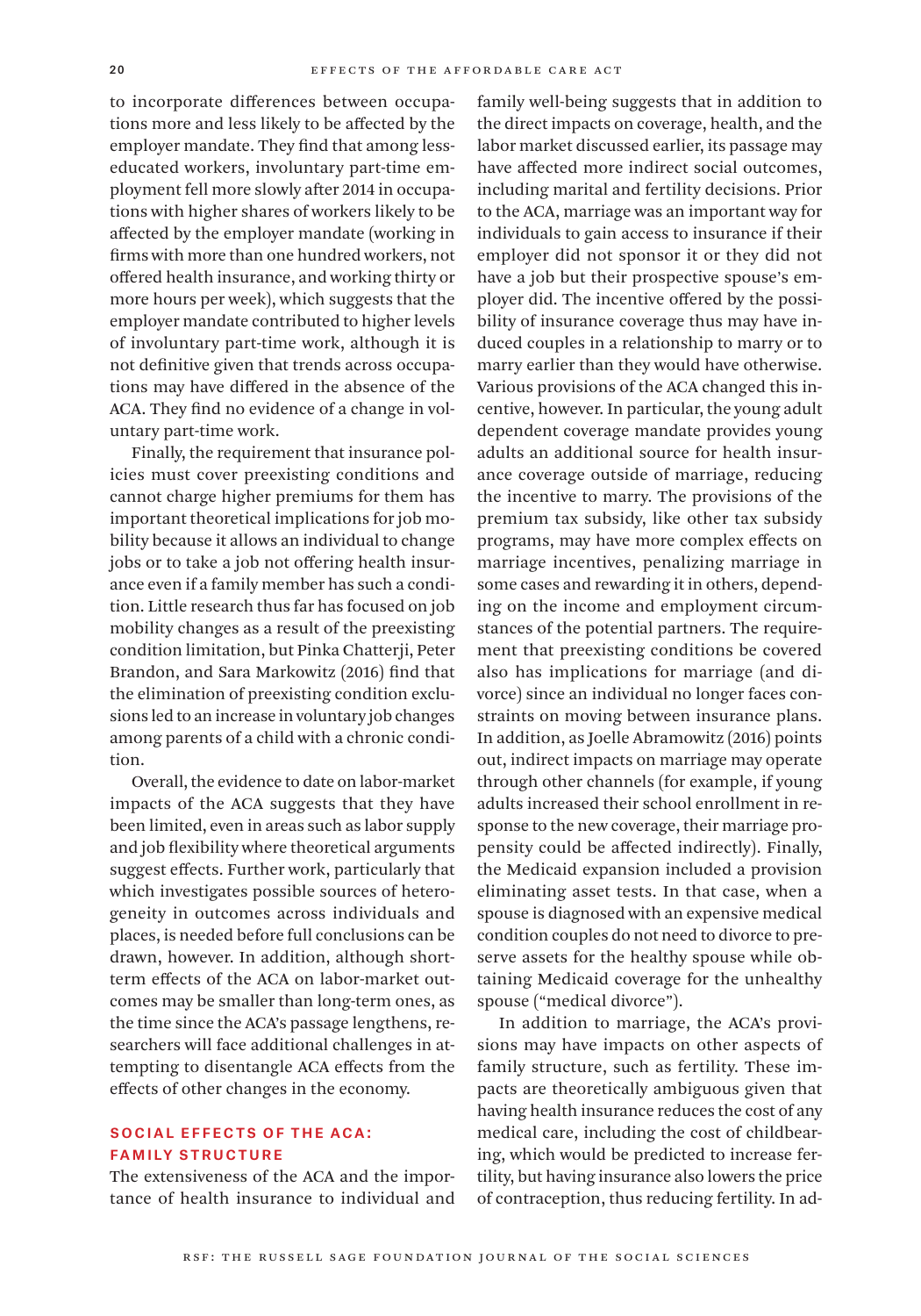dition, the ACA included a provision requiring insurers to cover contraception, which would be expected to reduce fertility further.

Despite the variety of possible impacts on family structure, relatively little research on family structure outcomes has been undertaken. In the area of marriage and divorce, the research thus far suggests that marital status decisions are affected by the policy. Abramowitz (2016) examines the impact of the dependent coverage mandate using a typical age-based difference-in-difference strategy, finding reductions in the likelihood of marriage and increases in the probability of divorce following the implementation of the mandate. Matthew Hampton and Otto Lenhart (2019) use longitudinal data to estimate the impact of coverage of preexisting conditions, finding that the probability of being married declines for men with preexisting conditions after 2014 relative to men without such conditions, a finding that is robust to a variety of specification checks, including a placebo test using alternate time periods not including a policy change. Finally, Slusky and Donna Ginther (2017) use state difference-in-differences to examine the impact of the Medicaid expansion on "medical divorce" and find that the Medicaid expansion decreased the prevalence of divorce among those ages fifty through sixty-four with a college degree.

As is true of research on marital status, research on fertility effects of the ACA has focused on the impact of the young adult dependent coverage mandate. Both Abramowitz (2018) and Heim, Lurie, and Simon (2018a) take advantage of the age variation in the mandate, Abramowitz using data from the American Community Survey and the National Survey of Family Growth and Heim, Lurie, and Simon using tax records. Both studies find that the dependent coverage mandate modestly reduced childbearing, Abramowitz also showing evidence of a reduction in abortion rates and an increase in the use of long-term contraceptives. Because such little research has been published to date on fertility impacts of the ACA, this would seem to be an important area for future research, particularly given that previous work on Medicaid expansions and fertility has found equivocal effects of income-based expansions

on birth rates but more consistent impacts of expansions to contraceptive access (for a review, see Buchmueller, Ham, and Shore-Sheppard 2016).

#### Social Effects of the ACA: Impacts on Vulnerable Populations

Because rates of uninsurance were higher in vulnerable populations before the ACA, many but not all such populations were intended to be helped by the policy. Evidence from Medicaid expansions in particular but also the ACA overall indicates that when subpopulations of low-income, low-education, or racial or ethnic minorities are studied, coverage gains are substantial (for a review, see Antonisse et al. 2018, 3). In addition, health outcomes tend to have improved for those groups (see, for example, Sommers et al. 2015; Antonisse et al. 2018). One key group excluded from the intended effects of the policy, however, was immigrants who were either undocumented or had been in the United States fewer than five years. Researchers have pointed out the likely importance of additional funding for community health centers that was included in the ACA in providing care for this group (see Ortega, Rodriguez, and Vargas Bustamante 2015). However, relatively little work evaluating the impact of this part of the ACA has been done.

Similarly, the ACA, and particularly the Medicaid expansion, represents a potentially important new source of health-care funding for a group that has historically had low rates of insurance—the criminal justice–involved population (Boutwell and Freedman 2014). This population faces health challenges including rates of infectious disease, chronic illness, and trauma that are higher than in the general population (Rich, Wakeman, and Dickman 2011). A lack of health insurance among the formerly incarcerated therefore suggests that many of these issues have gone unaddressed. However, little is known about the impact of the ACA on this population, an important omission that Carrie Fry, Thomas McGuire, and Richard Frank (this issue, 2020) address in their article. Comparing arrest data from six urban county jails, they show that Medicaid expansion is associated with small decreases in rates of recidivism in two of the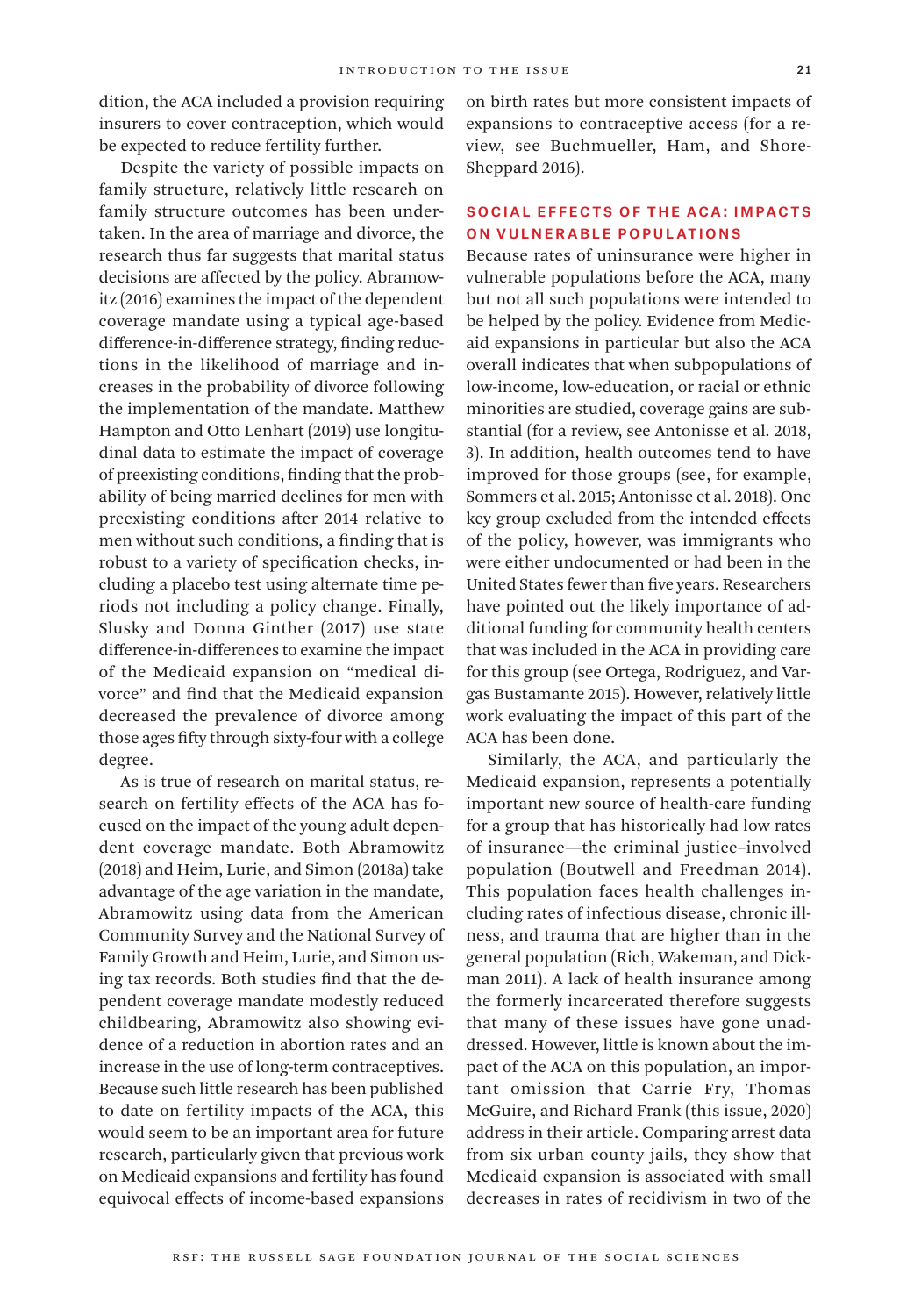three county pairs examined. The declines are of similar magnitude across gender and racialethnic subgroups.

Another way the ACA may affect vulnerable populations is its interaction with other parts of the safety net. This area has received more attention, particularly in regard to programs for the disabled—Supplemental Security Income (SSI), a means-tested program requiring that family income and resources be below a cutoff in addition to the individual being determined to have a disability, and Social Security Disability Insurance (SSDI), a social insurance program for disabled individuals with significant work history that pays benefits based on an individual's past earnings. Both SSI and SSDI provide beneficiaries with health insurance as well as cash benefits, SSI recipients being eligible for Medicaid and SSDI recipients receiving Medicare. The health insurance benefit is likely to be particularly important for the disabled, who are likely to have high levels of health-care needs and low levels of access to employmentbased health insurance. Jae Kennedy and Elizabeth Blodgett (2012) note that several provisions of the ACA have the potential to affect disability program participation both by allowing disabled workers to remain privately insured (the elimination of preexisting condition exclusions, the elimination of lifetime caps on insurance payments, and the parental coverage mandate) and by granting public coverage through Medicaid even without a formal disability assessment. The possibility of health insurance not tied to disability program participation thus provides an incentive to reduce disability program participation. However, incentives are also in place to increase disability program participation. Because the disability determination process is time consuming, and SSDI recipients face an additional waiting period before they can receive Medicare, disabled workers may be reluctant to leave their jobs and health insurance to claim disability benefits because it could mean a long period without health coverage. The Medicaid expansion of the ACA might therefore encourage disability program participation among such individuals. In addition, the Medicaid expansion might encourage disability program participation if potentially eligible individuals become aware of their disability program eligibility in the process of applying for Medicaid.

Several groups of researchers have examined the question of the net effect of the Medicaid expansion on disability program participation and applications. Chatterji and Yue Li (2017) examine SSI participation in three states and Washington, D.C., that expanded Medicaid before 2014 under an optional provision of the ACA or a federal waiver. Notably, all of the expansions they study were built on previous state-run programs that had limits on benefits or the number of enrollees rather than being entirely new opportunities. Using synthetic control methods, they find a marginally statistically significant reduction in SSI receipt in only one state, Connecticut. Aparna Soni and colleagues (2017) also find a reduction in SSI recipients when they examine expansions that occurred in 2014 and 2015 using a simple difference-in-differences approach, although no effect of the expansion is evident when SSI participation is measured as a fraction of the population (Schmidt, Shore-Sheppard, and Watson 2019a).

Because exit from disability programs is relatively low, disability program participation is affected by previous policies as well as new policies, suggesting that the stock of program participants may change more slowly than changes in policies would suggest. Moreover, the lag between application and enrollment may be substantial, raising the question of when the level of disability program participation might realistically be expected to reflect changes in public insurance policy. By contrast, applications to disability programs are likely to reflect policy changes more immediately. Two studies have examined research on SSI and SSDI applications using administrative data from the Social Security Administration. Priyanka Anand and colleagues (2019) run a difference-in-difference model using only PUMAs that match well on preexpansion characteristics with at least one other PUMA, finding that SSI applications were slightly higher in PUMAs in states that expanded in the first quarter of 2014 than in nonexpansion PUMAs between one and five quarters after the expansion. However, as Schmidt, Shore-Sheppard, and Watson (2019a) note, because Anand and colleagues pool all expansion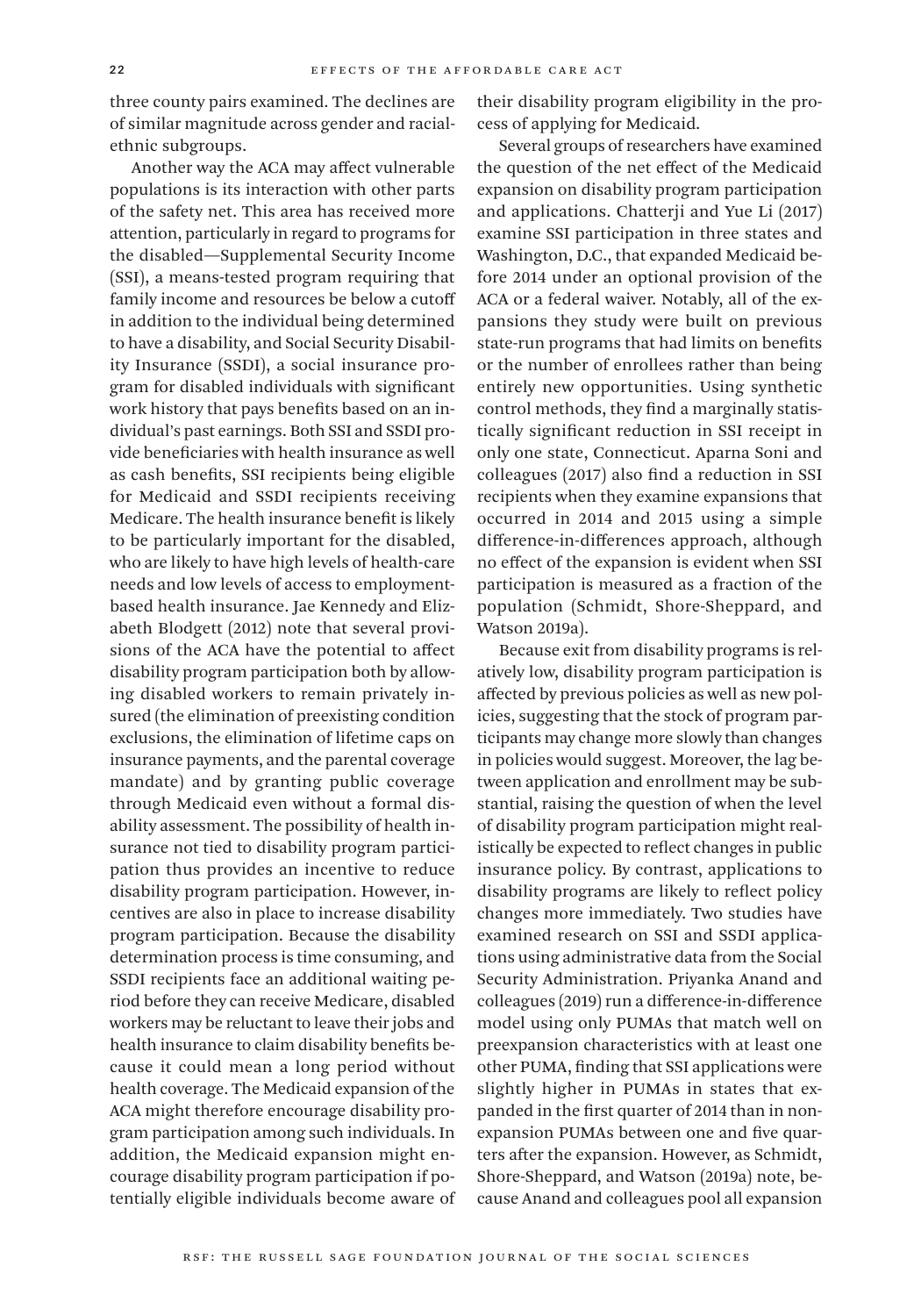and non-expansion PUMAs in their matched sample rather than comparing specific matched PUMAs, there is some evidence of dissimilar preexpansion trends in the two groups, raising the possibility that their results partially reflect differential trends across groups. Their estimates for SSDI applications are similarly inconclusive.

Schmidt, Shore-Sheppard, and Watson (2019a) use annual applications for SSI and SSDI, but observed at the county level. To control for the likelihood of differential trends in disability program applications across expansion and non-expansion states, they compare application rates in state border counties that expanded Medicaid with those in counties in non-expansion states just across the border, showing that border counties are more similar to the county just across the border than to those with differential expansion status located elsewhere. They find no significant effects of the Medicaid expansion on applications or awards to either SSI or SSDI. Overall, the research in this area indicates that any impact of the new availability of public insurance on disability program applications or caseloads is negligible.

One concern about a research design examining Medicaid expansion that compares geographically proximate areas across state lines would be the possibility that individuals who would be eligible for Medicaid if they lived in an expansion state would move across state lines in order to obtain public insurance. Lucas Goodman (2017) investigates migration in response to the ACA Medicaid expansion and finds no evidence that migration out of nonexpansion states to expansion states increased relative to migration in the reverse direction. His results are precise enough that he can rule out effects on migration rates that would produce Medicaid enrollment changes detectable in the data.

Finally, using a similar comparison of outcomes in expansion to non-expansion border counties, Schmidt, Shore-Sheppard, and Watson (2019b) examine participation in two additional safety net programs, the Supplemental Nutrition Assistance Program (SNAP) and the Earned Income Tax Credit (EITC). As meanstested programs, EITC and SNAP may be affected by the Medicaid expansion if individuals change their labor supply in response—either reducing it to qualify for Medicaid, which might increase participation in other programs, or increasing it because for individuals such as parents the Medicaid expansion offers more generous means testing than previous Medicaid eligibility limits. Even if labor supply does not change, eligibility for Medicaid or the process of enrolling in it may provide information about eligibility for other means-tested programs or make the process of enrolling in other programs relatively easier. Schmidt, Shore-Sheppard, and Watson (2019b) use county-level administrative data and PUMA-level data from the American Community Survey and find evidence of small increases in SNAP and EITC receipt. They find no evidence of labor supply changes, however, suggesting that information about program eligibility or enrollment is the primary mechanism behind the increases.

#### Political Effects of the ACA: Impacts on Individual-Level Political Behavior and Attitudes

The largest expansion of social policy in the United States in a generation, the Affordable Care Act could potentially have profound effects on the political behavior and attitudes of ordinary Americans—those who may benefit from the law's provisions, those who pay for the new benefits, those who embrace the law's expansion of health insurance access, and those who resent or oppose it. As noted, several scholars have examined whether state decisions on the ACA were associated with public opinion, with mixed results. A much larger literature has explored whether the ACA and its implementation has had feedback effects shaping subsequent attitudes and behaviors. That is, scholars have examined political activity and preferences among the public not as an input into policymakers' decisions but rather as an outcome of the law. Indeed, although much of the existing policy feedbacks literature examines policy initiatives of the past, such as Social Security, the GI Bill, and Aid to Families with Dependent Children (for an overview, see Campbell 2012), the ACA enables both the study of feedback effects as they emerge in real time and enhanced causal inference, due to the quasi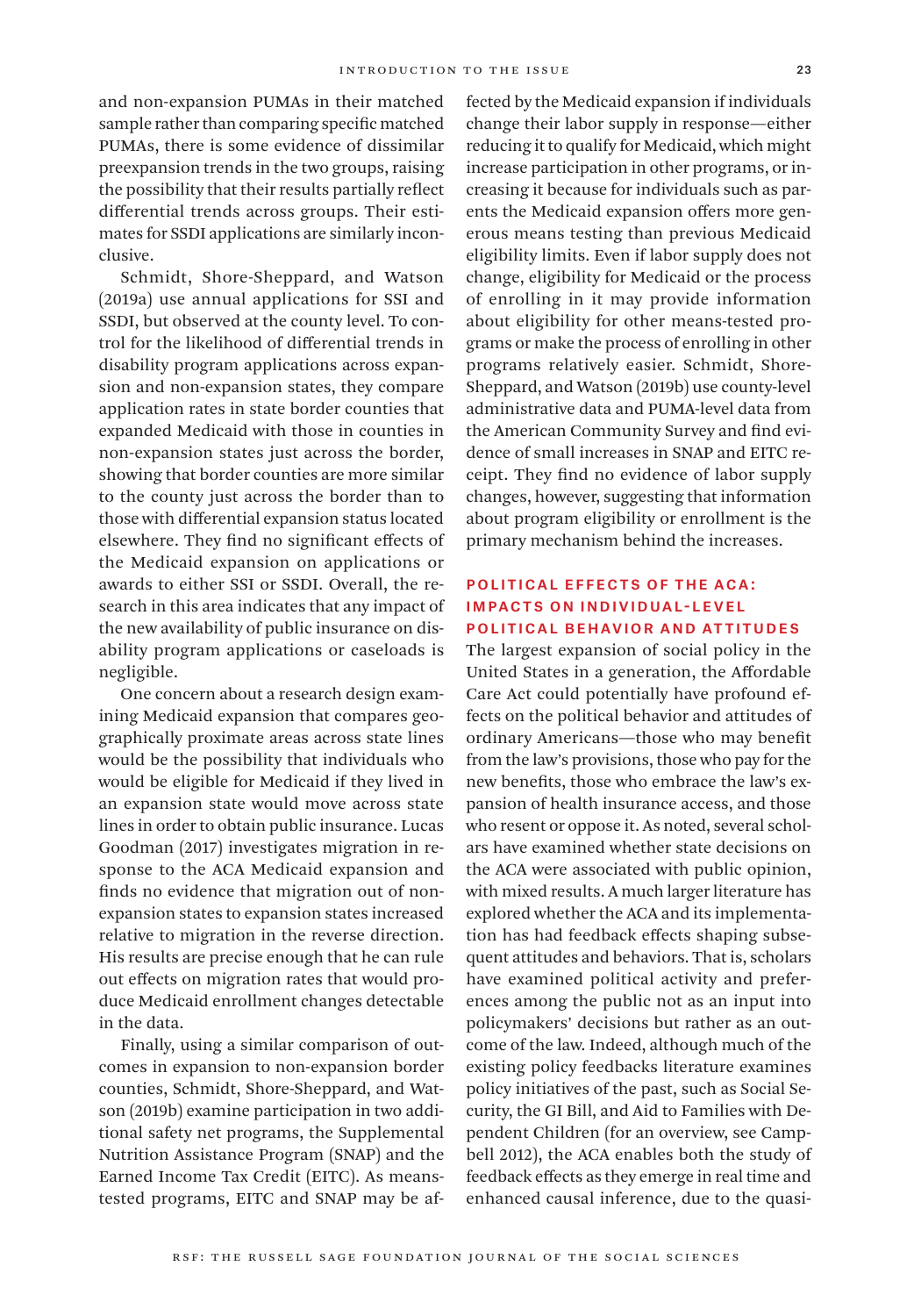experimental roll-out of various provisions. That the ACA was the subject of a wellpublicized and enduring political debate during its creation, enactment, and implementation would seem to heighten the possibilities for feedback effects as well (Sances and Clinton 2019b).

Thus far, much scholarship has used the optional Medicaid expansion to estimate causal models of political behavior. Most analyses have found positive effects: increased voter turnout in states that expanded Medicaid. For example, Haselswerdt (2017) finds that aggregate voter turnout in House races declined less in 2014 (a midterm year) than in 2012 (a presidential election year) in states that had expanded Medicaid. An accompanying analysis using individual-level survey data shows that the positive turnout effect is evident among both Democrats and Republicans, the latter suggesting a backlash effect, given surveys indicating that most Republicans opposed the ACA. Joshua Clinton and Michael Sances (2018) compare counties sharing a border between expansion and non-expansion states, focusing on citizens between eighteen and sixty-four and below 138 percent of the federal poverty limit. Examining midterm and presidential elections before and after Medicaid expansion, they find that both voter registration and turnout increased in expansion counties, particularly those with a high share of citizens who are newly eligible for Medicaid. Unlike Haselswerdt, they find the participation effect concentrated in Democratic-leaning rather than Republican-leaning counties, evidence of a positive effect among recipients but not an anti-ACA backlash effect.

In this issue, Charles Courtemanche, James Marton, and Aaron Yelowitz (2020) estimate the impact of the ACA on voter registration and turnout, focusing not just on the Medicaid expansion but also on provisions intended to increase insurance coverage overall. Using the Current Population Survey's November Supplement between 2006 and 2016 and capitalizing on variation across time, state Medicaid expansion status, and within-state pre-ACA uninsurance rates, they find that the ACA had small and statistically insignificant effects on registration and turnout. These results are in contrast to the

positive Medicaid effects reported in analyses of aggregate data at the county level (Clinton and Sances 2018) and the congressional district level (Haselswerdt 2017), but are consistent with estimates of Medicaid effects on turnout outside of the ACA (Michener 2017).

In contrast to some of the findings for Medicaid expansion, the dependent care provision, by which individuals under age twenty-six can stay on their parents' health insurance, does not have an effect on the political participation of these youth (Chattopadhyay 2017). The lack of an effect could be due to a variety of reasons: the dependent care benefit may not be visible as government activity because it depends on parents' having private health insurance; it may be difficult to identify others benefiting from the ACA in this way, complicating potential mobilization by advocacy groups; the benefit targets youth, who are a low-participation group to begin with, and confers a short-term rather than lifetime benefit. The failure to find a positive participatory effect of the dependent care provision supports the view of other scholars who argue that the ability of policies to produce positive feedbacks may be contingent and fragile, particularly policies with designs as complicated, contested, and submerged as those of the ACA (Patashnik and Zelizer 2013; Galvin and Thurston 2017; Jacobs and Weaver 2015). We also do not know whether the dependent care provision changed the political behavior of parents, a possible question for future research.

Scholars have also begun to assess the mechanisms that may link ACA benefits to increased political participation, though much of this work remains speculative. A leading possibility is that gaining health insurance has a positive effect on individuals' politically relevant resources. As discussed, the Medicaid expansion improved the financial stability of low-income families. Such stability may enhance recipients' ability to engage in the "luxury good" of political participation (Rosenstone and Hansen 1993). Another resource effect of ACA-provided health insurance coverage could be improved mental or physical health, as research outside the ACA suggests. Better physical health is associated with greater political participation (Burden et al. 2017; Pacheco and Fletcher 2015; Gollust and Rahn 2015). Poor health could have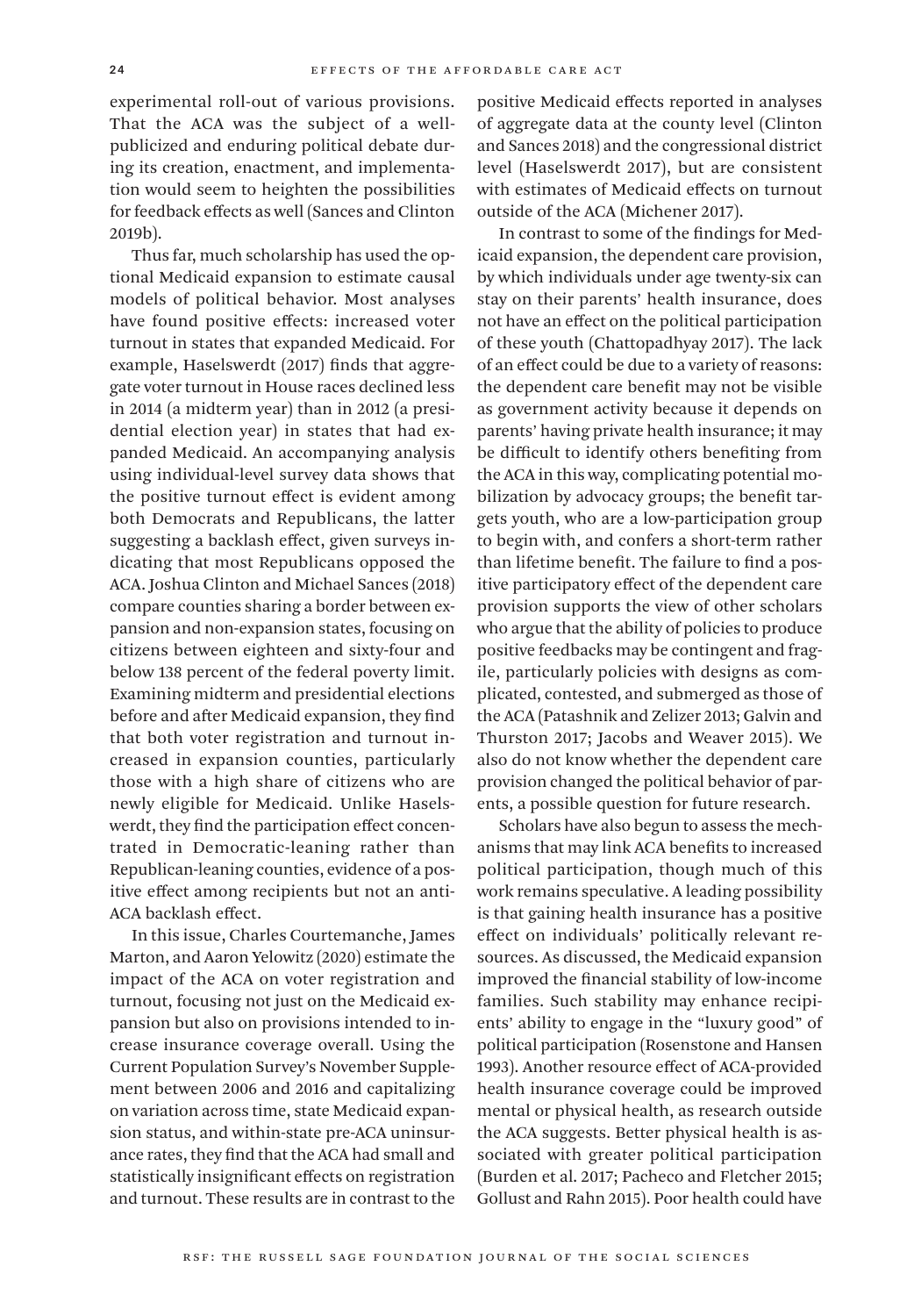an attention-interest effect—drawing focus from political matters to personal ones—or have a cognitive effect that inhibits political participation (Pacheco and Fletcher 2015; Blais 2000). As noted, effects of the ACA on health may not yet have emerged, although diagnosis and treatment of chronic conditions have risen under the ACA (Wherry and Miller 2016; Sommers et al. 2017).

A second mechanism linking health insurance and political participation is political engagement, including political interest, knowledge, and efficacy (Verba, Schlozman, and Brady 1995). Being newly insured because of the ACA could enhance recipients' awareness of the stakes of public policy, linking their selfinterest to government policy and enhancing their interest in government action, a form of "conscious mobilization" (Clinton and Sances 2018). Gaining insurance could have a positive "interpretive effect" (Pierson 1993), the government conferring a benefit and recognizing the recipient as a worthy citizen. Newly insured citizens might feel gratitude toward the government (De La O 2013) or become civically and politically engaged because of a "reciprocity" effect (Mettler 2005). Endorsement by politicians could dampen stigmatizing effects (Clinton and Sances 2018).

Third, the ACA could enhance political participation through a mobilization effect either a positive effect on recipients or a participation-enhancing backlash among program opponents. One mobilization effect for recipients may simply have been mechanical: the 1993 National Voter Registration Act requires social assistance agencies, including the health exchanges, to provide voter registration services, which may explain increased turnout in Medicaid expansion states (Clinton and Sances 2018). Many navigator organizations assisting citizens in signing up for health insurance facilitated voter registration as well (Hagan 2016). Another possibility is group mobilization—that advocacy groups are actively organizing ACA recipients as pressure groups to defend the legislation—although we did not identify any scholarly accounts of such activity.

Fourth, policy threat could be a mechanism linking the ACA and political participation. Journalistic accounts describe protests defending the ACA from Republican repeal efforts after the 2016 election resulted in unified Republican control of the presidency and Congress (see, for example, Stein 2017). Scholarly accounts of anti-Trump and anti-Republican grassroots organizing are emerging (Gose and Skocpol 2019; Meyer and Tarrow 2018), protecting the ACA from repeal playing a significant role in this mobilization (see also Nadash et al. 2018). The ACA is an important case for analyzing the effect of policy threat on participation: previous analyses of policy threat and political participation find differing effects for meanstested versus universal programs: threats to cut Social Security and Medicare in the 1980s and 1990s elicited surges of senior citizen letterwriting to Congress (Campbell 2003); in contrast, cuts to Tennessee's Medicaid program in 2005 resulted in greater turnout declines in counties with the largest disenrollment (Haselswerdt and Michener 2019). Thus more work is needed to assess the effects of policy threat for social policies of various designs and target populations, including the ACA and its many components.

One additional contribution the scholarship on policy feedbacks and the ACA has made is showing how the effects of public policy on behavior may vary by partisanship. Take-up of health insurance under the ACA varies by party identification: Republicans have been shown to oppose the ACA even when they might personally benefit (Kliff 2016); indeed, Amy Lerman, Meredith Sadin, and Samuel Trachtman (2017) find in their recent field experiment that Republicans in need of insurance are more likely to sign up if shown a private interface (healthsherpa.com) rather than the government interface (HealthCare.gov). The effect of party extends to political behavior as well. The ACA appears to elicit a backlash or "thermostatic" effect in which those who are opposed to the reform for ideological reasons or who perceive that they will not benefit or may have to pay for the reform react with increased political participation (Haselswerdt 2017; McCabe 2016).

The advent of the ACA also triggered a great deal of work examining effects on the political attitudes and preferences of recipients and other members of the public. Speculation cir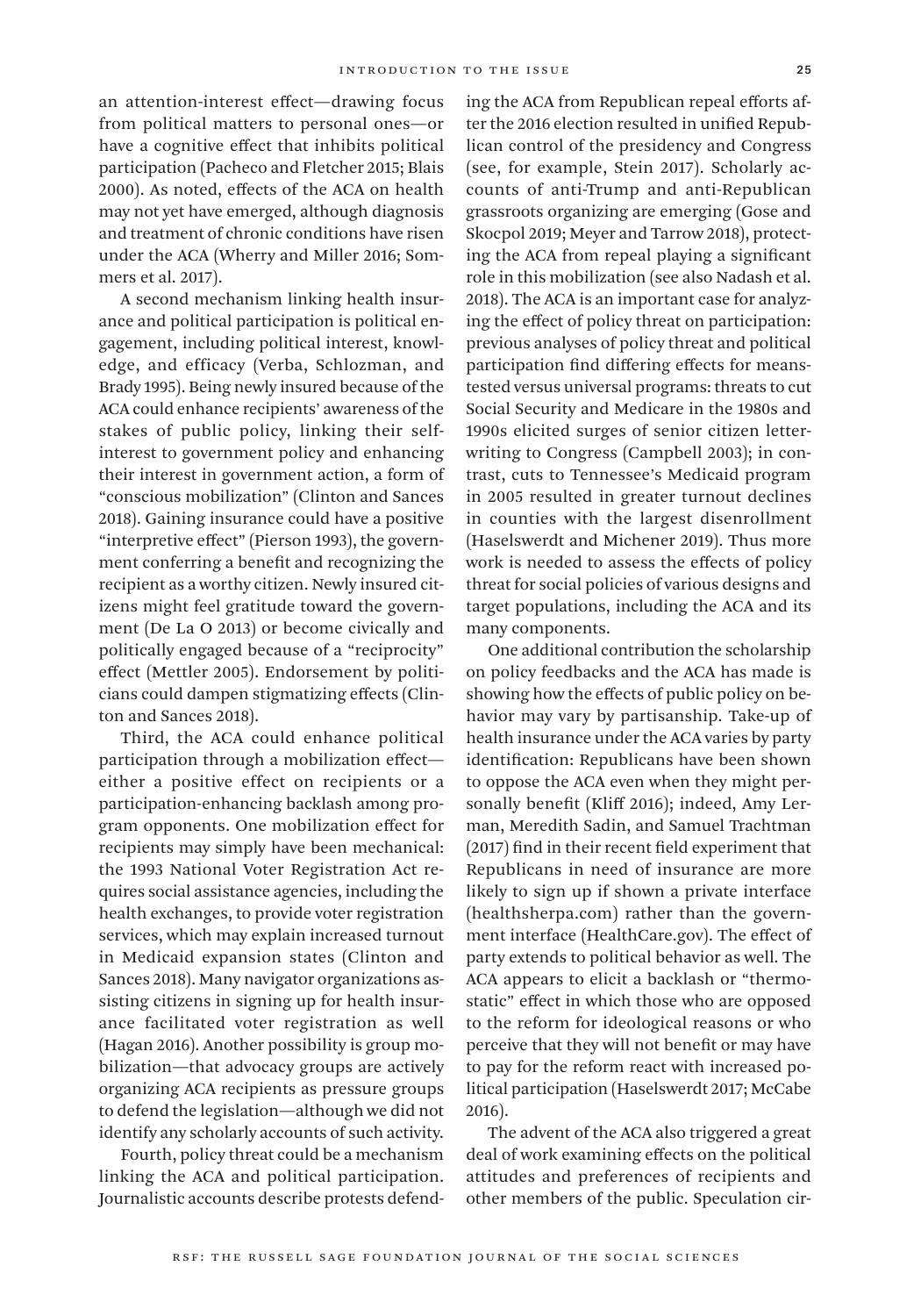culated that support for the ACA, which hovered below 50 percent as the law was being debated, would rise once implementation began and people gained insurance through its provisions (Jacobs and Mettler 2011). However, previous scholarship looking for attitudinal changes after reforms of welfare and Medicare failed to detect them (Soss and Schram 2007; Morgan and Campbell 2011). Further, both political and design reasons to believe that the ACA also would not generate policy feedback effects have merit: the law was debated and implemented in a highly partisan environment, suggesting that partisanship might dominate personal experience as a driver of attitudes (Patashnik and Zelizer 2013). The law's complicated, often hidden design elements might also undercut possibilities for attitudinal change (Chattopadhyay 2018, 2019).

Early in the ACA's trajectory—as the legislation was being debated and before anyone actually benefited from its provisions—partisan and racial considerations dominated the public's attitudes toward the reform. Pooled crosssectional surveys in 2009 and 2010 showed that party identification was more important in shaping support or opposition toward health reform than were demographic factors such as being older, higher income, or African American (Kriner and Reeves 2014). An analysis of individual-level change from a 2008–2010 panel survey found that during the debate over the law, opinions were more likely to change toward opposition than toward support for reform, and that Republicans were more likely to switch to opposition than Democrats were, the effect being more muted among Republicans concerned about health-care costs, presaging later findings that material stakes affected ACA attitudes (Henderson and Hillygus 2011). Scholars also detected motivated reasoning among partisans in the absence of actual experience as well as an effect of elite rhetoric: as elite rhetoric about the law stabilized, variance in attitudes diminished (Kriner and Reeves 2014). The power of partisanship and symbolic attitudes such as little trust in government remained powerful even after implementation began. For example, panel data from 2010 through 2014 showed that Republicans and those with less trust in government were more likely to say the

ACA was increasing their tax burden, regardless of their experience with the law (Jacobs and Mettler 2016, 2018).

Racial attitudes were also found to be highly correlated with support for the ACA (Henderson and Hillygus 2011). That the reform was debated and passed under the first black president made a difference; the relationship between racial attitudes and health reform attitudes was not apparent during the Clinton reform effort of 1993 and 1994, but materialized after it was clear Obama would be the Democratic nominee for the 2008 presidential election (Tesler 2012).

After implementation began, the question became whether actual experience—such as gaining insurance—might shape attitudes beyond party identification, racial attitudes, and elite rhetoric. Although in the past scholars have found that political attitudes often do not correspond to individuals' apparent material interests, health insurance potentially has the characteristics that can trigger self-interested considerations: gaining insurance is a tangible, large, and visible policy event (Citrin and Green 1991). Evidence of increased support among those benefiting from the legislation has begun to emerge. As the ACA was implemented, fewer survey respondents said the law had no effect on health-care access (Jacobs and Mettler 2016). Both pooled cross-sectional data and panel data from the early years of ACA implementation also show that the gap between Republicans and Democrats in favorability toward the law was smaller among those who gained insurance through an ACA marketplace than those with employer-based insurance (McCabe 2016). These findings echo those of Daniel Hopkins and Kalind Parish (2019), who pool Kaiser Family Foundation surveys from 2010 through 2017 and find that Medicaid expansion made lower income Americans more favorable toward the ACA, the effects being stronger among nonwhite and Democratic respondents (and absent among higher-income respondents, who are more likely to have insurance from other sources, suggesting a self-interest mechanism at work). Similarly, those with personal or family experience with the ACA (such as using subsidies, gaining insurance, or getting prescription drug help as a senior citizen) are more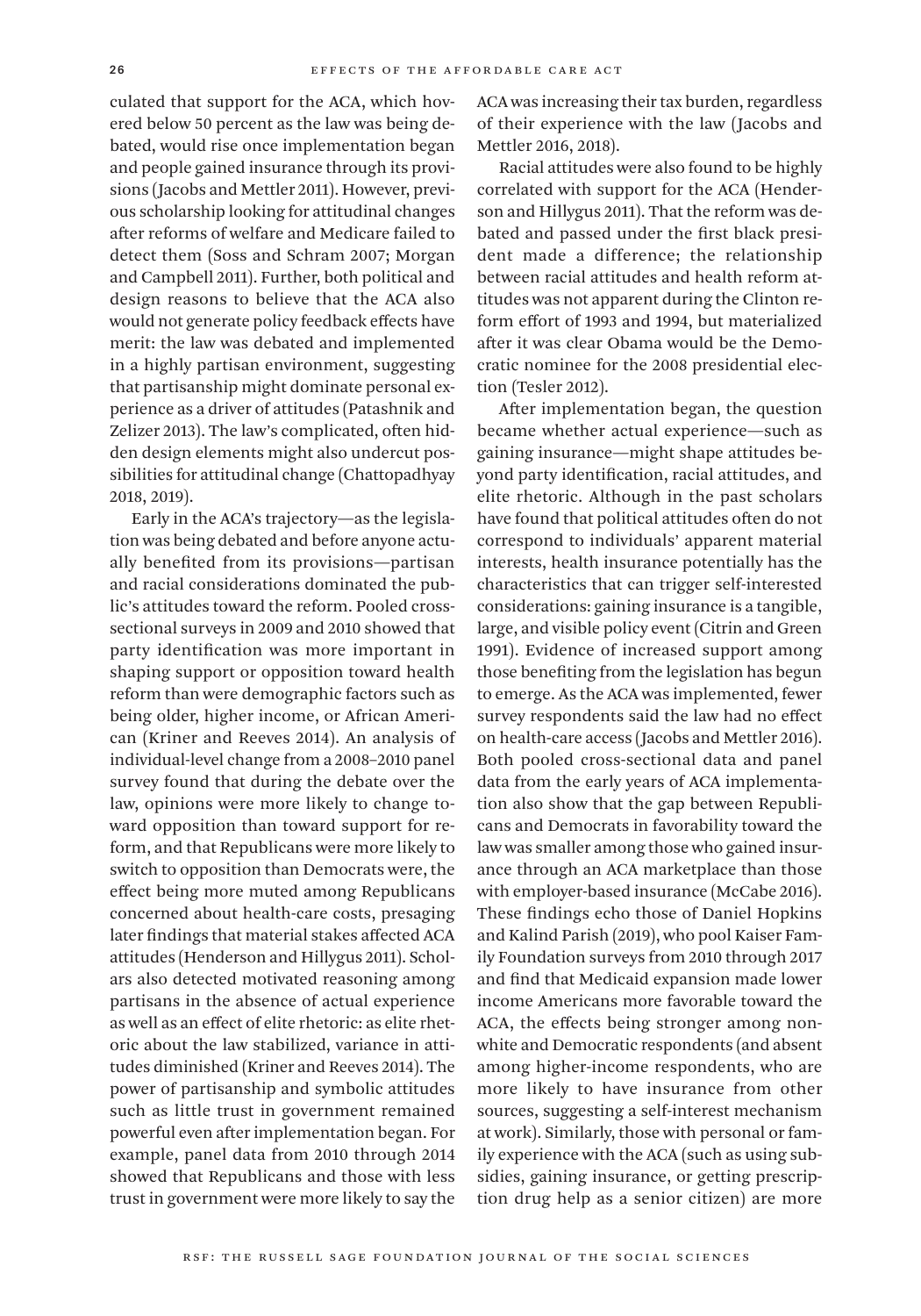likely to say the law has had a favorable impact on health access (Jacobs and Mettler 2018). Yet more evidence of personal experience affecting attitudes comes from an analysis of those using the exchanges to buy insurance, which found that they were much more positive toward the ACA after implementation commenced than those who remained uninsured (Hobbs and Hopkins 2019; see also Hosek 2016). The same study found that those in their early sixties whose insurance premiums were newly capped by the ACA became more favorable toward the law after implementation (Hobbs and Hopkins 2019; see also Nadash et al. 2018). However, the effect of personal experience varies across individuals in quite specific ways. William Hobbs and Daniel Hopkins (2019) also find that those purchasing insurance on the exchanges who experienced local premium spikes became less favorable toward the ACA.

Those with other forms of government health insurance are more supportive of the ACA as well (Jacobs and Mettler 2018; Lerman and McCabe 2017). Lerman and Katherine Mc-Cabe use a causal design—comparing those immediately above and below the Medicare eligibility threshold at age sixty-five—and find that getting Medicare increases both support for Medicare spending and support for the ACA. The effects of personal experience were stronger for Republicans, showing that personal experience and self-interest can offset some of the effects of partisanship.

That said, the effect of partisanship is so strong that Republicans in need of health insurance are less likely than Democrats to sign up under the ACA (Lerman, Sadin, and Trachtenberg 2017; Sances and Clinton 2019a). The gap is larger in non-expansion states; in Medicaid expansion states there is no partisan difference in Medicaid uptake, suggesting that elite cues and partisanship are not just filters but actual bars to addressing a tangible need (Sances and Clinton 2019a).

Another factor that might influence attitudes toward the ACA is news coverage and television advertising, although the existing work examining these relationships is correlational rather than causal. During the first two weeks of open enrollment in October 2013, news coverage of the ACA was more negative in states

using federal marketplaces than those using state marketplaces (Gollust et al. 2014). Individuals in locales with a higher volume of insurance advertising and more local news coverage of the ACA in Fall 2013 were more likely to say that they were well informed about the law and more favorable toward it, although the effect was stronger for Democrats than Republicans (Fowler et al. 2017). After Marketplaces opened for business, a greater volume of television ads opposing the ACA was associated with lower Marketplace participation (Gollust et al. 2018). Looking at the effects of different types of health insurance and health-related political advertising on Marketplace participation, Paul Shafer and colleagues (this issue, 2020) use a county fixed-effects model to control for underlying differences across counties. They find that when more health-insurance-related ads sponsored by states are aired, enrollment increases, as it does, somewhat surprisingly, when more pro-Republican political ads that mention health care are aired (although this result is driven by a few locales where off-year gubernatorial contests or early federal primary elections were held). Other types of ads, including federal ads not dealing with Medicare, private ads, and pro-Democrat health-care-related political ads, do not show statistically significant correlations with enrollment, suggesting that both the volume and source of advertising matters for Marketplace participation, and that private-source advertising lacks the positive effect of state-sponsored advertising.

Yet other scholars examine the effects of elite rhetoric on public opinion. As noted, as elite rhetoric stabilized during the 2009 and 2010 health reform debate, public opinion became less volatile (Kriner and Reeves 2014). A comparison of word choice in senators' press releases and in open-ended survey questions of the public during the debate reveals that elite framing did not appear to change public opinion but did influence the words and arguments members of the public used in explaining their ACA attitudes, the public adopting both Republican and Democratic rhetoric as debate ensued (Hopkins 2018). Last is the question of whether elite action, as opposed to rhetoric, can influence public opinion. One study of policy diffusion found that pro-ACA gubernatorial an-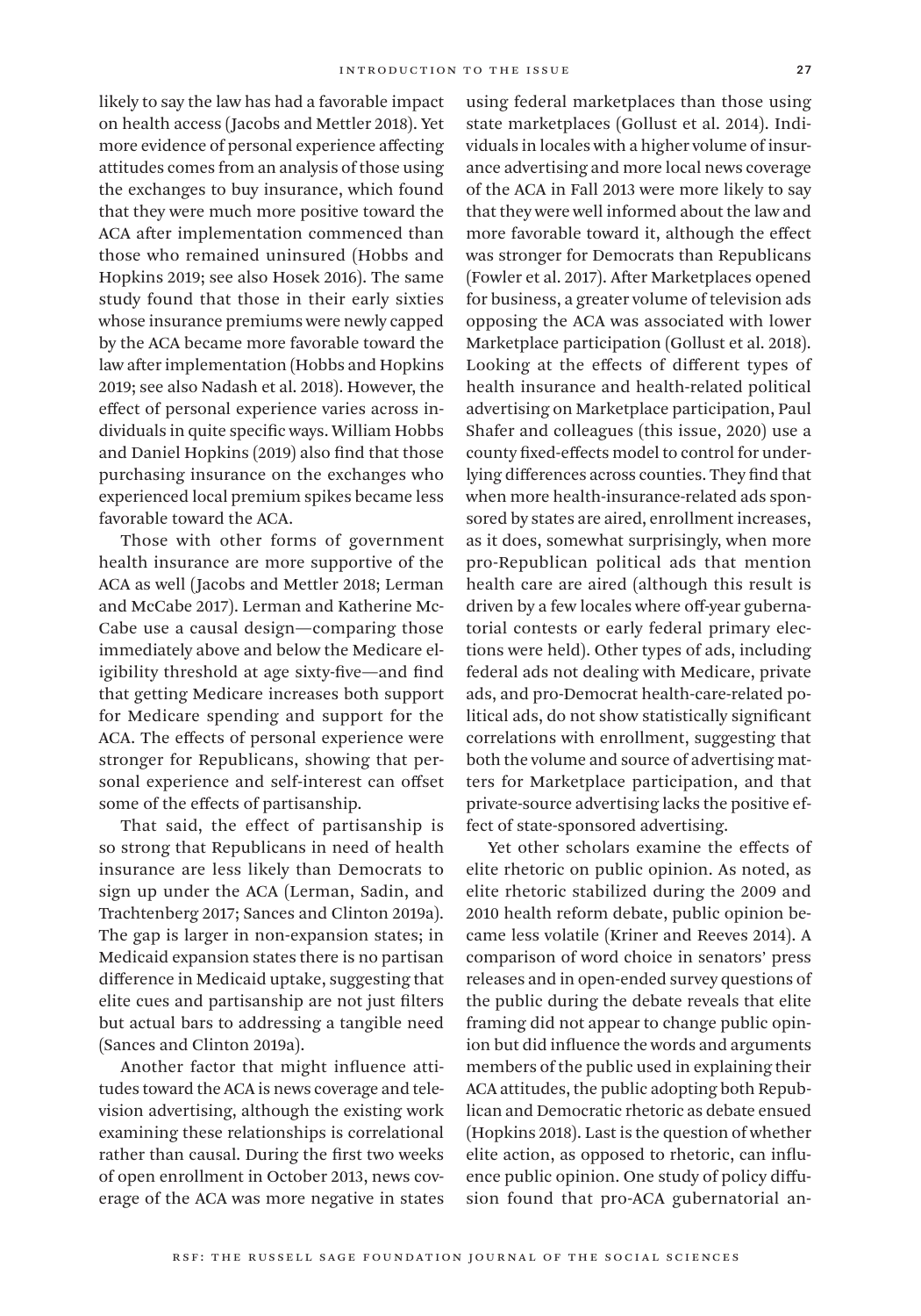nouncements in one state increased public support for the ACA in nearby states, a pattern the authors term "policy spillover" (Pacheco and Maltby 2017).

Julianna Pacheco, Haselswerdt, and Jamila Michener (this issue, 2020) provide another example of state policy choice and partisanship influencing public opinion (see also Pacheco and Maltby 2019). The authors estimate support for the ACA at the state level by quarter between 2009 and 2016, and find that differences between Republicans and Democrats in ACA attitudes are greatest in states in which Democratic governors established state-run health insurance exchanges. In the few states where Republican governors did the same, polarization in support by party identification is less, though the evidence is less clear. They conclude that attitudinal polarization is greater where state ACA policy choices are "aligned"—that is, where Democratic governors implemented the law—and more modest in the presence of greater "misalignment"—elite decision making that cuts across partisanship.

Finally, attitudes toward existing policies may become more positive in the face of political threat. Sances and Clinton (2019b) pool a large number of surveys from 2009 through 2017 and find that approval of the ACA is 1.3 percentage points higher in Medicaid expansion states than in non-expansion states, though this effect is apparent only after the 2016 election, when unified Republican control of the federal government made the threat of repeal more credible. The largest increase in approval was among lower-education nonsenior adults, the expansion's target population. They also find that support for repealing the ACA is 2 points lower in Medicaid expansion states than in non-expansion states, beginning immediately after ACA implementation commenced and corresponding to the wellestablished asymmetry of gains and losses (Kahnemann and Tversky 1979).

#### Conclusion: Questions Needing Further Research

The largest expansion of social policy in more than a generation, the Affordable Care Act has garnered a great deal of attention from scholars, as both this review and the articles in this

issue attest. However, much work remains to be done in exploring its economic, political, and social effects. Some of this work will become more feasible as more data become available; more will emerge as longer-term effects come to fruition. We also hope to see more work based on qualitative methodologies such as ethnographic fieldwork and interviews added to the results reviewed here, which have largely been based on administrative data, survey data, and field experiments.

As we searched for extant social science research on the ACA, we identified a number of areas where interesting questions appear to be unaddressed thus far. Having noted some apparent lacunae at various points, we pose additional questions here in the hope of inspiring continuing research. Many of these questions arise because of uncertainty in the policy environment or differences between the ACA as written and as implemented, although others would have arisen even had the ACA been more broadly welcomed across the political and social spectrum.

We have noted throughout that much of the research about the ACA's effects on individuals and families—whether on economic and financial outcomes or on political behaviors or attitudes—has examined the effects of the Medicaid expansion. Although a crucial part of the law and a component lending itself to quasiexperimental analyses, the Medicaid expansion was not the only provision affecting individuals' financial security. Research is still needed on the effects of other components of the ACA that affect the cost and availability of health insurance, such as cost-sharing subsidies or the rating rules.

Some of the questions arising from the uncertain federal policy environment concern state responses: how are states responding to federal decisions such as approval of work requirements and other previously denied Medicaid waivers, the elimination of cost-sharing reduction payments to insurers, approval of association health plans and short-term insurance plans with narrower benefits, and how are these state decisions affecting individual wellbeing? Given the repeated unsuccessful attempts to repeal the law entirely and journalistic accounts of rising public support for it,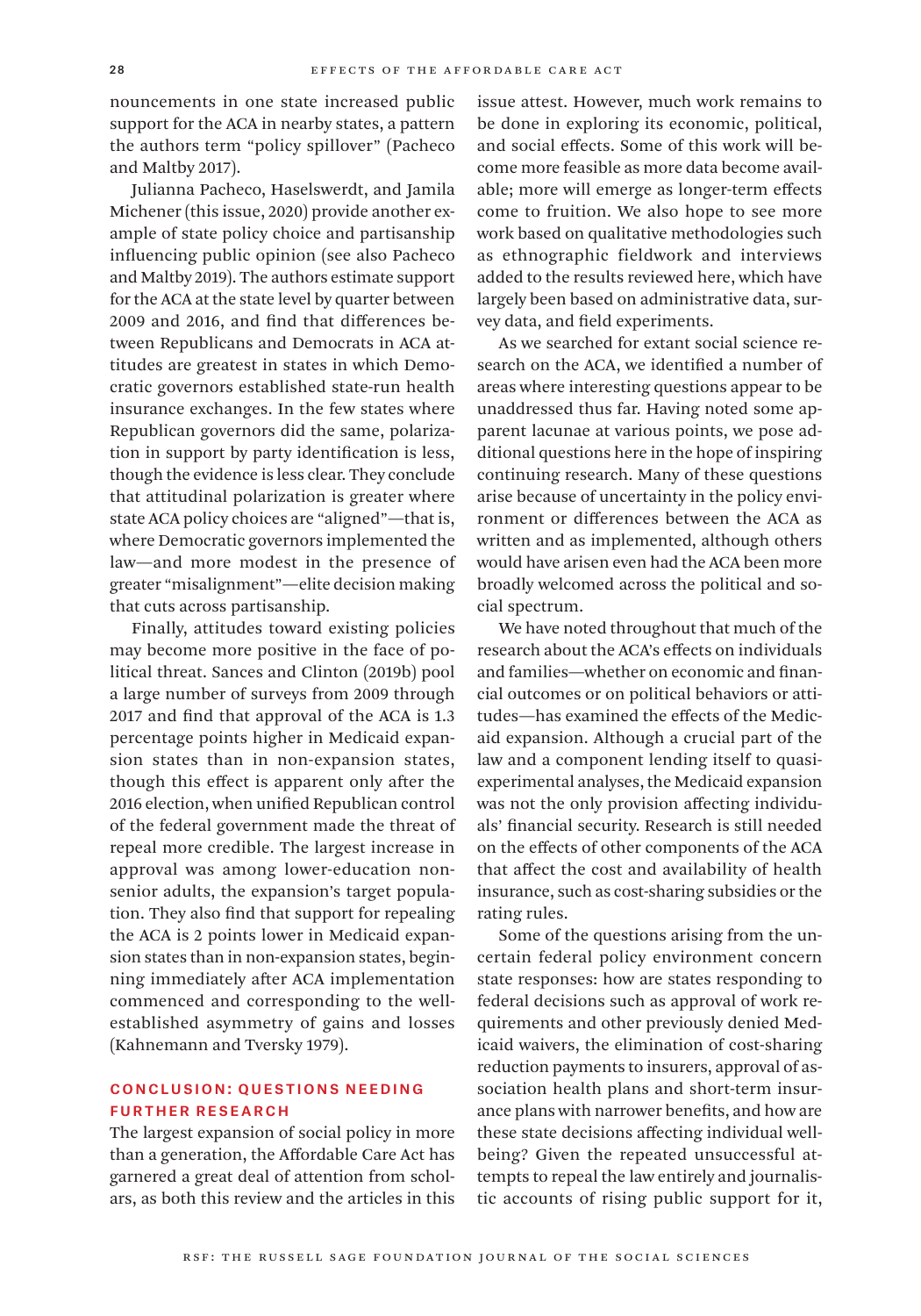more work is needed on the development of such support. To what extent are constituencies being mobilized to defend the ACA, and by whom? To what extent are new advocacy groups forming or existing groups redeploying resources or adopting new strategies to combat challenges to the law? How does the COVID-19 pandemic alter politics around ACA support or retrenchment? Other questions surrounding the uncertain policy environment concern individual outcomes: what are the effects on enrollment and other individual outcomes of changes such as reduced federal funding for advertising and for navigators or shortened enrollment periods? Last are questions about how the portions of the ACA focused on reducing health-care expenditures have been affected by policy uncertainty; for example, how has the policy environment affected what can be learned from accountable care organizations and other demonstration projects?

Some of the unaddressed questions are largely unrelated to issues of policy uncertainty but arise because of the far-reaching nature of the ACA or the structure of its provisions. One important question that has received less attention from researchers than we were expecting is how the ACA has affected measures of inequality, including income, earnings, or wealth. The ACA's insurance provisions are implicitly redistributive, but little is known about the distributional consequences of various provisions of the ACA. We also know little about how much freedom of choice low-income people have among insurance plans and health-care providers and what the implications are for their health-care access, financial security, and feelings toward the reform and government, given that low premiums have generally been attached to narrow networks of providers. In addition, as time goes on, it will become possible to assess the downstream effects of change in one health insurance arena on another. For example, if private insurance premiums fall where Medicaid expands, will there be increased budgetary pressure on Medicaid given that the shift implies adverse risk selection into Medicaid? Another area with surprisingly little research is the effect of the ACA on employment, safety net participation, and other outcomes for various vulnerable populations, including immigrants and families with mixed immigration status, early retirees, and the unemployed. Other questions are largely unexamined: What are the economic, social, and political effects of the various public health interventions contained in the ACA, a question made particularly pertinent by the COVID-19 pandemic? To what extent and how has the implementation of the ACA affected nongovernmental providers of social services?

Although we describe the results from some research on employer behavior, many questions about how firms have responded to the ACA remain unaddressed: To what extent have firms and nonprofits altered their business models, patterns of lobbying, and enterprise investment decisions in light of the ACA? How have small employers been affected by the changes in the small-group insurance market? How have large employers changed their practices in response to regulations in the ACA? Also largely uninvestigated is the nature of the interaction between the ACA and another statute affecting employee benefits, the Employee Retirement Income Security Act of 1974 (ERISA). Because self-insured employer plans fall under ERISA's jurisdiction, they are not subject to state insurance regulation, but the ACA exempted ERISA plans from some of its requirements, leaving regulatory boundaries unclear. As Gluck, Allison Hoffman, and Peter Jacobson (2017) point out, unclear boundaries between ERISA's jurisdiction and the portions of the ACA devolving regulatory authority to the states raises difficulties for states in using their regulatory authority to implement state-specific health reforms. Gluck, Hoffman, and Jacobson give as an example *Gobeille v. Liberty Mutual Insurance Co.*, in which the Supreme Court ruled that ERISA preempted Vermont's ability to require ERISA plans to participate in an all-payer claims database.2 Another issue raised by ERISA-ACA interactions is the ACA's exemption of self-insured ERISA plans from needing to cover "essential health benefits" as required of fully insured small-group (fewer than fifty employees) plans, an exemption that Corlette and colleagues (2017) note in their de-

2. *Gobeille v. Liberty Mutual Insurance Co.*, 577 U.S. \_\_ (2016).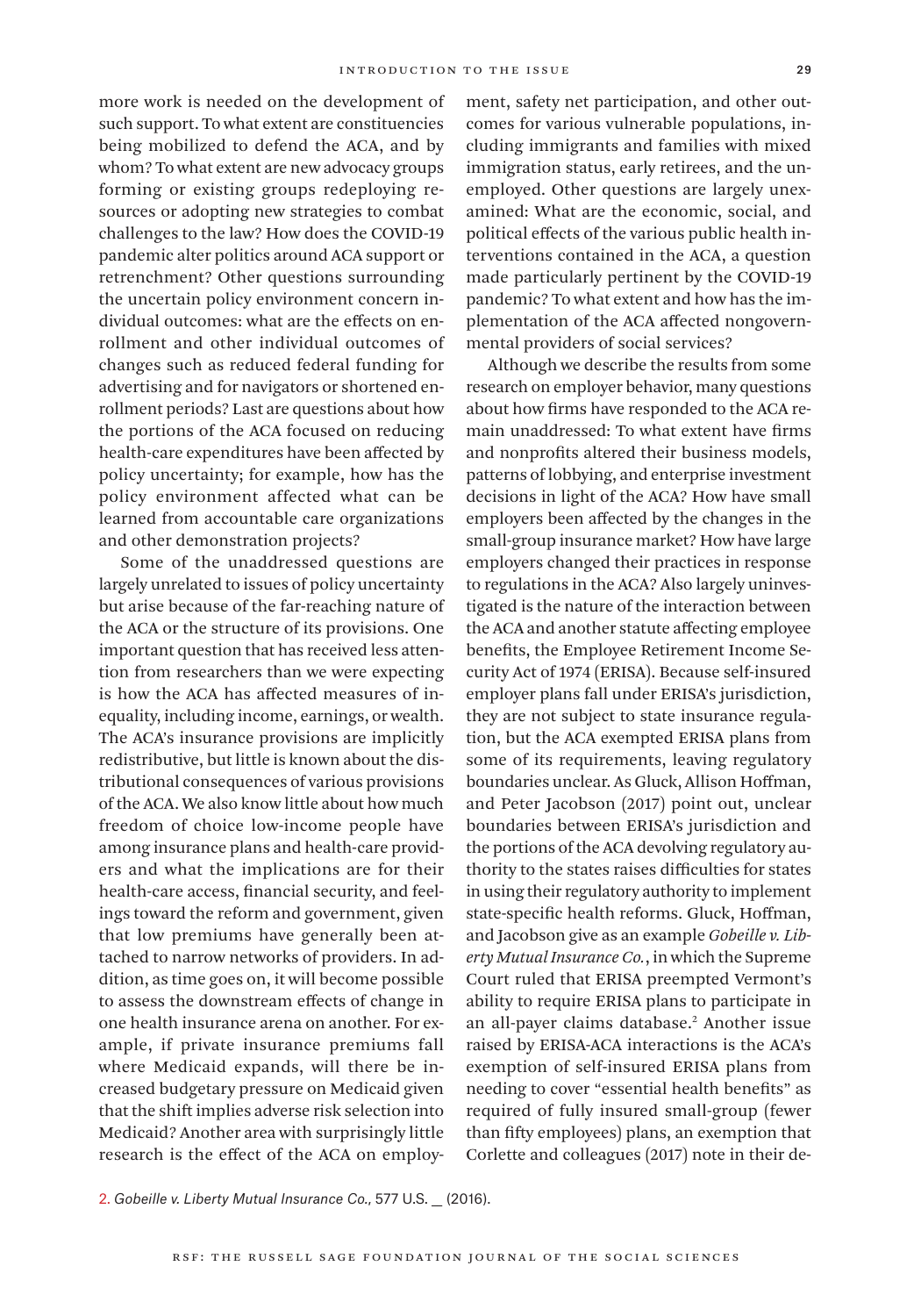scription of changes in small-group markets in six states has led some small employers to move toward self-insured plans.

The excellent articles in this issue expand our social scientific knowledge of the economic, social, and political effects of the Affordable Care Act. Just as earlier important social policy reforms have done, we fully expect the ACA to prompt new research for years to come.

#### **REFERENCES**

- Aaron, Henry, and Gary Burtless. 2014. "Potential Effects of the Affordable Care Act on Income Inequality." Washington, D.C.: Brookings Institution. Accessed April 22, 2019. [http://www](http://www.brookings.edu/wp-content/uploads/2016/06/potential-effects-affordable-care-act-income-inequality-aaron-burtless.pdf) [.brookings.edu/wp-content/uploads/2016/06](http://www.brookings.edu/wp-content/uploads/2016/06/potential-effects-affordable-care-act-income-inequality-aaron-burtless.pdf) [/potential-effects-affordable-care-act-income](http://www.brookings.edu/wp-content/uploads/2016/06/potential-effects-affordable-care-act-income-inequality-aaron-burtless.pdf) [-inequality-aaron-burtless.pdf.](http://www.brookings.edu/wp-content/uploads/2016/06/potential-effects-affordable-care-act-income-inequality-aaron-burtless.pdf)
- Abraham, Jean Marie. 2020. "Individual Market Volatility and Vulnerability, 2015 to 2019." *RSF: The Russell Sage Foundation Journal of the Social Sciences* 6(2): 206–22. DOI: 10.7758/RSF.2020 .6.2.09.
- Abraham, Jean M., Coleman Drake, Jeffrey S. Mc-Cullough, and Kosali Simon. 2017. "What Drives Insurer Participation and Premiums in the Federally-Facilitated Marketplace?" *International Journal of Health Economics and Management* 17(4): 395–412.
- Abraham, Jean, Anne B. Royalty, and Coleman Drake. 2016. "Employer-Sponsored Insurance Offers: Largely Stable in 2014 Following ACA Implementation." *Health Affairs* 35(11): 2133–37.
- -. 2019. "Plan Choice and Affordability in the Individual and Small-Group Markets: Policy and Performance—Past and Present." *Health Affairs* 38(4): 675–83.
- Abramowitz, Joelle. 2016. "Saying, 'I Don't': The Effect of the Affordable Care Act Young Adult Provision on Marriage." *Journal of Human Resources* 51(4): 933–60.
- -. 2018. "Planning Parenthood: The Affordable Care Act Young Adult Provision and Pathways to Fertility." *Journal of Population Economics* 31(4): 1097–123.
- Akosa Antwi, Yaa, Asako S. Moriya, and Kosali Simon. 2013. "Effects of Federal Policy to Insure Young Adults: Evidence from the 2010 Affordable Care Act's Dependent-Coverage Mandate." *American Economic Journal: Economic Policy* 5(4): 1–28.
- Akosa Antwi, Yaa, Asako S. Moriya, Kosali Simon, and Benjamin D. Sommers. 2015. "Changes in Emergency Department Use Among Young Adults After the Patient Protection and Affordable Care Act's Dependent Coverage Provision." *Annals of Emergency Medicine* 65(6): 664–72.e2.
- Allen, Heidi, Ashley Swanson, Jialan Wang, and Tal Gross. 2017. "Early Medicaid Expansion Associated with Reduced Payday Borrowing in California." *Health Affairs* 36(10): 1769–76.
- American Public Health Association. 2012. "Affordable Care Act Overview, Selected Provisions." August. Accessed January 22, 2020. [http://www](http://www.apha.org/-/media/files/pdf/topics/aca/aca_overview_aug2012.ashx?la=en&hash=4DD6AED4DB9784BF5E5053117B8FCCC8E1163968) [.apha.org/-/media/files/pdf/topics/aca/aca](http://www.apha.org/-/media/files/pdf/topics/aca/aca_overview_aug2012.ashx?la=en&hash=4DD6AED4DB9784BF5E5053117B8FCCC8E1163968) overview aug2012.ashx?la=en&hash=4DD6AED [4DB9784BF5E5053117B8FCCC8E1163968](http://www.apha.org/-/media/files/pdf/topics/aca/aca_overview_aug2012.ashx?la=en&hash=4DD6AED4DB9784BF5E5053117B8FCCC8E1163968).
- Anand, Priyanka, Jody Schimmel Hyde, Maggie Colby, and Paul O'Leary. 2019. "The Impact of Affordable Care Act Medicaid Expansions on Applications to Federal Disability Programs." *Forum for Health Economics and Policy* 21(2). DOI: 10 .1515/fhep-2018-0001.
- Antonisse, Larisa, Rachel Garfield, Robin Rudowitz, and Samantha Artiga. 2018. "The Effects of Medicaid Expansion Under the ACA: Updated Findings from a Literature Review." Issue Brief. San Francisco: Kaiser Family Foundation. Accessed January 22, 2020. [https://www.kff.org/medicaid](https://www.kff.org/medicaid/issue-brief/the-effects-of-medicaid-expansion-under-the-aca-updated-findings-from-a-literature-review-march-2018) [/issue-brief/the-effects-of-medicaid-expansion](https://www.kff.org/medicaid/issue-brief/the-effects-of-medicaid-expansion-under-the-aca-updated-findings-from-a-literature-review-march-2018) [-under-the-aca-updated-findings-from](https://www.kff.org/medicaid/issue-brief/the-effects-of-medicaid-expansion-under-the-aca-updated-findings-from-a-literature-review-march-2018) [-a-literature-review-march-2018](https://www.kff.org/medicaid/issue-brief/the-effects-of-medicaid-expansion-under-the-aca-updated-findings-from-a-literature-review-march-2018).
- Assistant Secretary for Planning and Evaluation (ASPE). 2014. "The Medicare Advantage Program in 2014." Washington: U.S. Department of Health and Human Services.
- Bailey, James, and Anna Chorniy. 2016. "Employer-Provided Health Insurance and Job Mobility: Did the Affordable Care Act Reduce Job Lock?" *Contemporary Economic Policy* 34(1): 173–83.
- Barbaresco, Silvia, Charles J. Courtemanche, and Yanling Qi. 2015. "Impacts of the Affordable Care Act Dependent Coverage Provision on Health-Related Outcomes of Young Adults." *Journal of Health Economics* 40(1): 54–68.
- Barnett, Michael L., Kathryn L. Clark, and Benjamin D. Sommers. 2018. "State Policies and Enrollees' Experiences in Medicaid: Evidence from a New National Survey." *Health Affairs* 37(10): 1647–55.
- Barrilleaux, Charles, and Carlisle Rainey. 2014. "The Politics of Need: Examining Governors' Decisions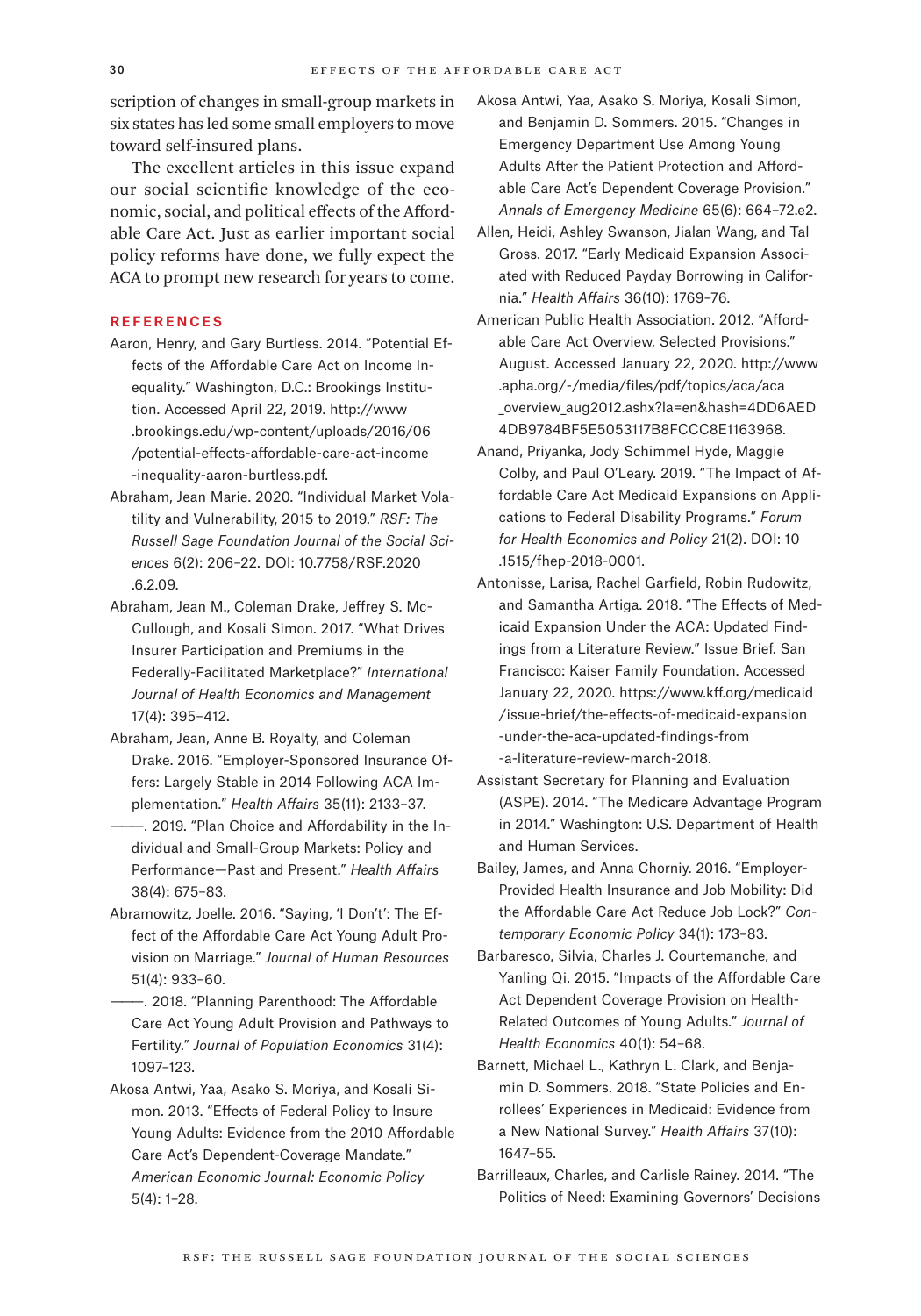to Oppose the 'Obamacare' Medicaid Expansion." *State Politics and Policy Quarterly* 14(4): 437–60.

- Beauregard, Lisa Kalimon, and Edward Alan Miller. 2020. "Why Do States Pursue Medicaid Home Care Opportunities? Explaining State Adoption of the Patient Protection and Affordable Care Act's Home and Community-Based Services Initiatives." *RSF: The Russell Sage Foundation Journal of the Social Sciences* 6(2): 154–78. DOI: 10 .7758/RSF.2020.6.2.07.
- Blais, André. 2000. *To Vote or Not to Vote: The Merits and Limits of Rational Choice Theory*. Pittsburgh: University of Pittsburgh Press.
- Blavin, Fredric. 2016. "Association Between the 2014 Medicaid Expansion and U.S. Hospital Finances." *Journal of the American Medical Association* 316(14): 1475–83.
- Blavin, Fredric, Adele Shartzer, Sharon K. Long, and John Holahan. 2016. "Employer-Sponsored Insurance Stays Strong, with No Signs of Decay Under the ACA: Findings Through March 2016." Health Reform Monitoring Survey, Urban Institute Health Policy Center, July 13. Accessed January 22, 2020. http:/[/hrms.urban.org/briefs](http://hrms.urban.org/briefs/employer-sponsored-insurance-aca-march-2016.html) [/employer-sponsored-insurance-aca-march-2016](http://hrms.urban.org/briefs/employer-sponsored-insurance-aca-march-2016.html) [.html](http://hrms.urban.org/briefs/employer-sponsored-insurance-aca-march-2016.html).
- Blumberg, Linda J., Bowen Garrett, and John Holahan. 2016. "Estimating the Counterfactual: How Many Uninsured Adults Would There Be Today Without the ACA?" *INQUIRY: The Journal of Health Care Organization, Provision, and Financing* 53. Accessed January 22, 2020. [https://](https://journals.sagepub.com/doi/abs/10.1177/0046958016634991) [journals.sagepub.com/doi/abs/10.1177](https://journals.sagepub.com/doi/abs/10.1177/0046958016634991) [/0046958016634991.](https://journals.sagepub.com/doi/abs/10.1177/0046958016634991)
- Blumenthal, David, Melinda Abrams, and Rachel Nuzum. 2015. "The Affordable Care Act at 5 Years." *New England Journal of Medicine* 372(25): 2451– 58.
- Boutwell, Amy E., and Jonathan Freedman. 2014. "Coverage Expansion and the Criminal Justice– Involved Population: Implications for Plans and Service Connectivity." *Health Affairs* 33(3): 482– 86.
- Breslau, Joshua, Bradley D. Stein, Bing Han, Shoshanna Shelton, and Hao Yu. 2018. "Impact of the Affordable Care Act's Dependent Coverage Expansion on the Health Care and Health Status of Young Adults: What Do We Know So Far?" *Medical Care Research and Review* 75(2): 131–52.
- Brevoort, Kenneth, Daniel Grodzicki, and Martin B. Hackmann. 2017. "Medicaid and Financial

Health." *NBER* working paper no. 24002. Cambridge, Mass.: National Bureau of Economic Research.

- Brooks, Tricia, Lauren Roygardner, and Samantha Artiga. 2019. "Medicaid and CHIP Eligibility, Enrollment, and Cost Sharing Policies as of January 2019: Findings from a 50-State Survey." San Francisco: Kaiser Family Foundation. Accessed January 22, 2020. [https://www.kff.org/medicaid](https://www.kff.org/medicaid/report/medicaid-and-chip-eligibility-enrollment-and-cost-sharing-policies-as-of-january-2019-findings-from-a-50-state-survey) [/report/medicaid-and-chip-eligibility-enrollment](https://www.kff.org/medicaid/report/medicaid-and-chip-eligibility-enrollment-and-cost-sharing-policies-as-of-january-2019-findings-from-a-50-state-survey) [-and-cost-sharing-policies-as-of-january-2019](https://www.kff.org/medicaid/report/medicaid-and-chip-eligibility-enrollment-and-cost-sharing-policies-as-of-january-2019-findings-from-a-50-state-survey) [-findings-from-a-50-state-survey.](https://www.kff.org/medicaid/report/medicaid-and-chip-eligibility-enrollment-and-cost-sharing-policies-as-of-january-2019-findings-from-a-50-state-survey)
- Buchmueller, Thomas, John C. Ham, and Lara D. Shore-Sheppard. 2016. "The Medicaid Program." In *Economics of Means-Tested Transfer Programs in the United States*, edited by Robert A. Moffitt. Chicago: University of Chicago Press.
- Buchmueller, Thomas C., Helen Levy, and Robert G. Valetta. 2019. "Medicaid Expansion and the Unemployed." *NBER* working paper no. 26553. Cambridge, Mass.: National Bureau of Economic Research.
- Burden, Barry C., Jason M. Fletcher, Pamela Herd, Donald P. Moynihan, and Bradley M. Jones. 2017. "How Different Forms of Health Matter to Political Participation." *Journal of Politics* 79(1): 166– 78.
- Callaghan, Timothy, and Lawrence R. Jacobs. 2016. "Interest Group Conflict over Medicaid Expansion: The Surprising Impact of Public Advocates." *American Journal of Public Health* 106(2): 308–13.
- Camilleri, Susan. 2018. "The ACA Medicaid Expansion, Disproportionate Share Hospitals, and Uncompensated Care." *Health Services Research* 53(3): 1562–80.
- Campbell, Andrea Louise. 2003. *How Policies Make Citizens: Senior Citizen Activism and the American Welfare State.* Princeton, N.J.: Princeton University Press.
- ———. 2012. "Policy Makes Mass Politics." *Annual Review of Political Science* 15: 333–51.
- Caswell, Kyle J., and Timothy A. Waidmann. 2019. "The Affordable Care Act Medicaid Expansions and Personal Finance." *Medical Care Research and Review* 76(5): 538–71.
- Chait, Nadia, and Sherry Glied. 2018. "Promoting Prevention Under the Affordable Care Act." *Annual Review of Public Health* 39: 507–24.
- Chatterji, Pinka, Peter Brandon, and Sara Markowitz. 2016. "Job Mobility Among Parents of Children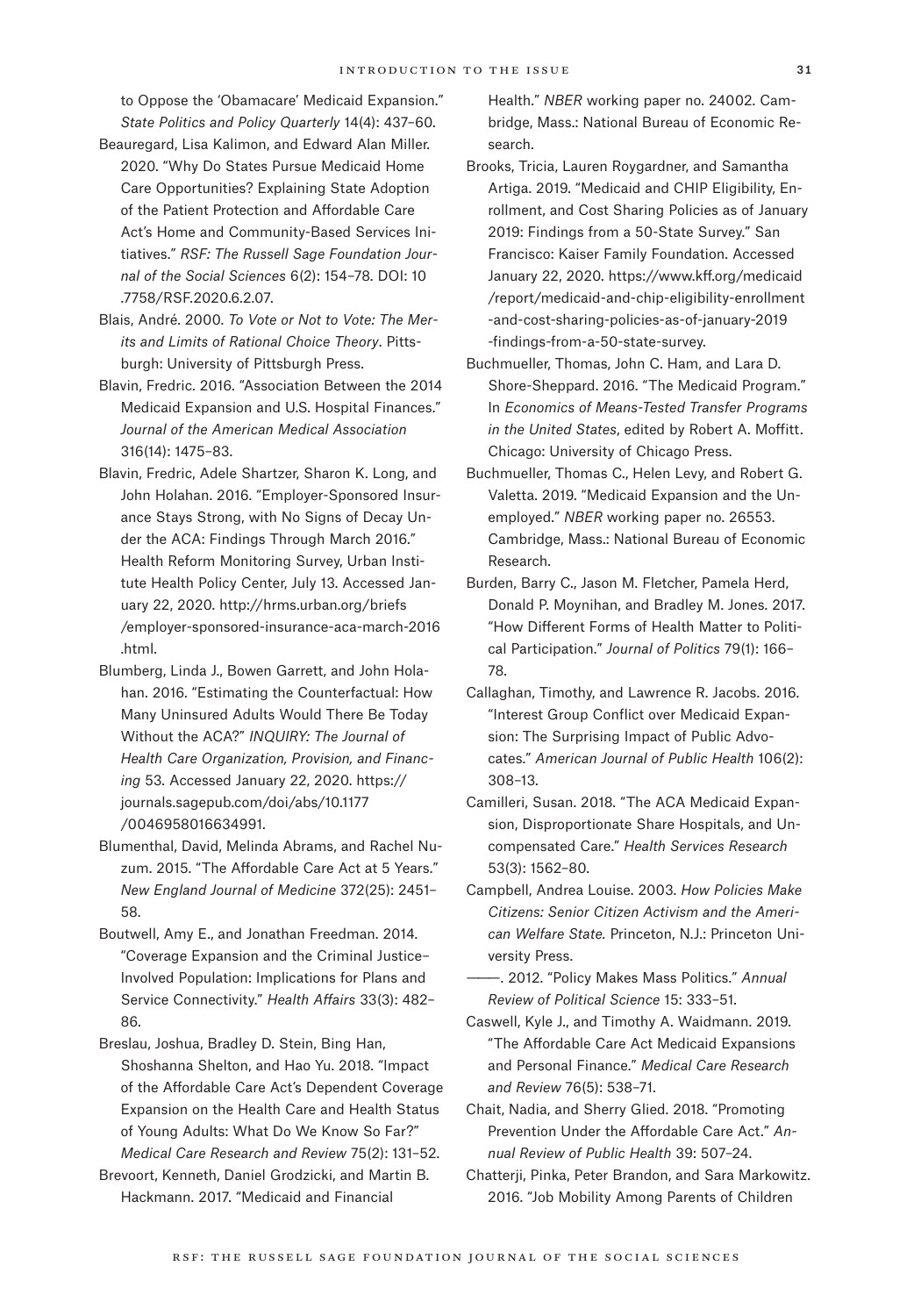with Chronic Health Conditions: Early Effects of the 2010 Affordable Care Act." *Journal of Health Economics* 48 (July): 26–43.

- Chatterji, Pinka, and Yue Li. 2017. "Early Coverage Expansions Under the Affordable Care Act and Supplemental Security Income Participation." *Journal of the Economics of Ageing* 10 (December): 75–83.
- Chattopadhyay, Jacqueline. 2017. "Is the ACA's Dependent Coverage Provision Generating Positive Feedback Effects Among Young Adults?" *Poverty and Public Policy* 9(1): 42–70.
- ———. 2018*.* "Is the Affordable Care Act Cultivating a Cross-Class Constituency? Income, Partisanship, and a Proposal for Tracing the Contingent Nature of Positive Policy Feedback Effects." *Journal of Health Politics, Policy and Law* 43(1): 19–67.
- ———. 2019*.* "Can Health Insurance Regulations Generate Citizen Constituencies?" *Journal of Health Politics, Policy and Law* 44(3): 455–78.
- Citrin, Jack, and Donald P. Green. 1991. "The Self-Interest Motive in American Public Opinion." In *Research in Micropolitics,* edited by Samuel Long. Greenwich, Conn.: JIA Press.
- Claxton, Gary, and Larry Levitt. 2015. "How Many Employers Could Be Affected by the Cadillac Plan Tax?" Issue Brief. San Francisco: Kaiser Family Foundation. Accessed January 22, 2020. [http://files.kff.org/attachment/issue-brief-how](http://files.kff.org/attachment/issue-brief-how-many-employers-could-be-affected-by-the-cadillac-plan-tax) [-many-employers-could-be-affected-by-the](http://files.kff.org/attachment/issue-brief-how-many-employers-could-be-affected-by-the-cadillac-plan-tax) [-cadillac-plan-tax.](http://files.kff.org/attachment/issue-brief-how-many-employers-could-be-affected-by-the-cadillac-plan-tax)
- Clinton, Joshua D., and Michael W. Sances. 2018. "The Politics of Policy: The Initial Mass Political Effects of Medicaid Expansion in the States." *American Political Science Review* 112(1): 167–85.
- Cole, Megan B., Brad Wright, Ira B. Wilson, Omar Galarraga, and Amal N. Trivedi. 2018. "Medicaid Expansion and Community Health Centers: Care Quality and Service Use Increased for Rural Patients." *Health Affairs* 37(6): 900–907.
- Colman, Gregory, and Dhaval Dave. 2018. "It's About Time: Effects of the Affordable Care Act Dependent Coverage Mandate on Time Use." *Contemporary Economic Policy* 36(1): 44–58.
- Congressional Budget Office. 2014. "The Budget and Economic Outlook: 2014 to 2024." Pub. 4869. February. Accessed February 25, 2020. [https://www.cbo.gov/sites/default/files/113th](https://www.cbo.gov/sites/default/files/113th-congress-2013-2014/reports/45010-outlook2014feb0.pdf) [-congress-2013-2014/reports/45010](https://www.cbo.gov/sites/default/files/113th-congress-2013-2014/reports/45010-outlook2014feb0.pdf) [-outlook2014feb0.pdf](https://www.cbo.gov/sites/default/files/113th-congress-2013-2014/reports/45010-outlook2014feb0.pdf).

Conlan, Timothy, and Paul Posner. 2011. "Inflection

Point? Federalism and the Obama Administration." *Publius: The Journal of Federalism* 41(3): 421–46.

- Corlette, Sabrina, Jack Hoadley, Kevin Lucia, and Dania Palanker. 2017. "Small Business Health Insurance and the ACA: Views from the Market 2017." Washington, D.C.: Urban Institute. Accessed January 22, 2020. [https://www.urban.org](https://www.urban.org/research/publication/small-business-health-insurance-and-aca-views-market-2017/view/full_report) [/research/publication/small-business-health](https://www.urban.org/research/publication/small-business-health-insurance-and-aca-views-market-2017/view/full_report) [-insurance-and-aca-views-market-2017/view/full](https://www.urban.org/research/publication/small-business-health-insurance-and-aca-views-market-2017/view/full_report) [\\_report](https://www.urban.org/research/publication/small-business-health-insurance-and-aca-views-market-2017/view/full_report).
- Corlette, Sabrina, and Rachel Schwab. 2018. "Government Cuts Back on Navigator and Advertising Funding for the ACA's Sixth Open Enrollment." *To the Point* (Commonwealth Fund blog), October 26. Accessed January 22, 2020. [http://www](http://www.commonwealthfund.org/blog/2018/states-lean-federal-government-cuts-back-navigator-and-advertising-funding) [.commonwealthfund.org/blog/2018/states-lean](http://www.commonwealthfund.org/blog/2018/states-lean-federal-government-cuts-back-navigator-and-advertising-funding) [-federal-government-cuts-back-navigator-and](http://www.commonwealthfund.org/blog/2018/states-lean-federal-government-cuts-back-navigator-and-advertising-funding) [-advertising-funding.](http://www.commonwealthfund.org/blog/2018/states-lean-federal-government-cuts-back-navigator-and-advertising-funding)
- Cotti, Chad, Erik Nesson, and Nathan Tefft. 2019. "Impacts of the ACA Medicaid Expansion on Health Behaviors: Evidence from Household Panel Data." *Health Economics* 28(2): 219–44.
- Courtemanche, Charles, James Marton, Benjamin Ukert, Aaron Yelowitz, and Daniela Zapata. 2017. "Early Impacts of the Affordable Care Act on Health Insurance Coverage in Medicaid Expansion and Non-Expansion States." *Journal of Policy Analysis and Management* 36(1): 178–210.
- -. 2018. "Early Effects of the Affordable Care Act on Health Care Access, Risky Health Behaviors, and Self-Assessed Health." *Southern Economic Journal* 84(3): 660–91.
- Courtemanche, Charles, James Marton, and Aaron Yelowitz. 2020. "The Full Impact of the Affordable Care Act on Political Participation." *RSF: The Russell Sage Foundation Journal of the Social Sciences* 6(2): 179–204. DOI: 10.7758/RSF.2020 .6.2.08.
- Cox, Cynthia, Larry Levitt, and Gary Claxton. 2017. "Insurer Financial Performance in the Early Years of the Affordable Care Act." San Francisco: Kaiser Family Foundation. Accessed January 22, 2020. [http://files.kff.org/attachment/Data-Note](http://files.kff.org/attachment/Data-Note-Insurer-Financial-Performance-in-the-Early-Years-of-the-Affordable-Care-Act) [-Insurer-Financial-Performance-in-the-Early](http://files.kff.org/attachment/Data-Note-Insurer-Financial-Performance-in-the-Early-Years-of-the-Affordable-Care-Act) [-Years-of-the-Affordable-Care-Act](http://files.kff.org/attachment/Data-Note-Insurer-Financial-Performance-in-the-Early-Years-of-the-Affordable-Care-Act).
- Curran, Emily. 2017. "Winding Down the Small Business Marketplaces: Feds Acknowledge the Failure to Launch." *CHIRblog* (Georgetown University Health Policy Institute blog), May 22. Accessed January 22, 2020. [http://chirblog.org](http://chirblog.org/winding-small-business-marketplaces-feds-acknowledge-failure-launch)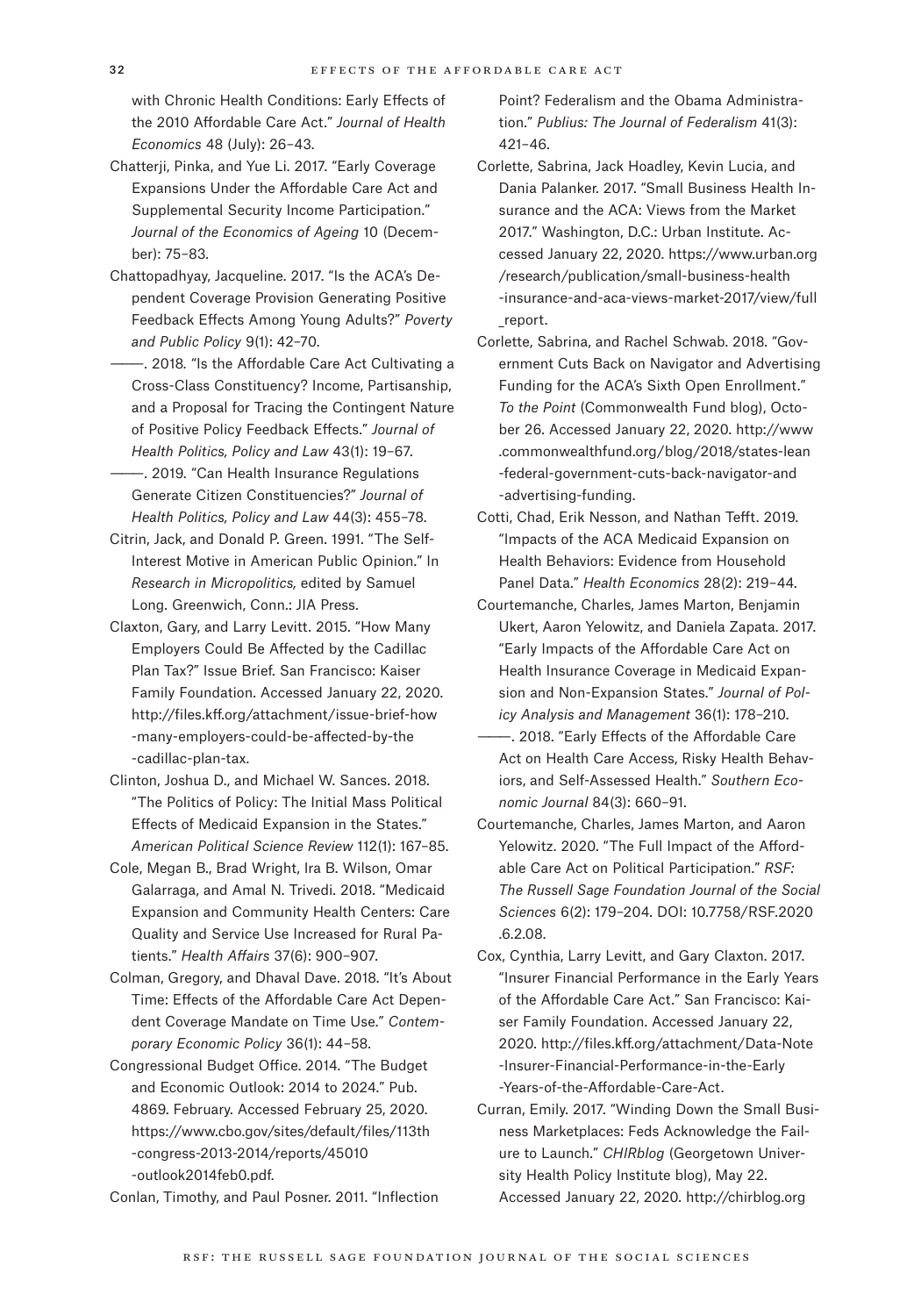[/winding-small-business-marketplaces-feds](http://chirblog.org/winding-small-business-marketplaces-feds-acknowledge-failure-launch) [-acknowledge-failure-launch](http://chirblog.org/winding-small-business-marketplaces-feds-acknowledge-failure-launch).

- Dafny, Leemore, Jonathan Gruber, and Christopher Ody. 2015. "More Insurers Lower Premiums: Evidence from Initial Pricing in the Health Insurance Marketplaces." *American Journal of Health Economics* 1(1): 53–81.
- Dafny, Leemore S., Igal Hendel, Victoria Marone, and Christopher Ody. 2017. "Narrow Networks on the Health Insurance Marketplaces: Prevalence, Pricing, and the Cost of Network Breadth." *Health Affairs* 36(9): 1606–14.
- De La O, Ana L. 2013. "Do Conditional Cash Transfers Affect Electoral Behavior? Evidence from a Randomized Experiment in Mexico." *American Journal of Political Science* 57(1): 1–14.
- Decker, Sandra L. 2018. "No Association Found Between the Medicare Primary Care Fee Bump and Physician-Reported Participation in Medicaid." *Health Affairs* 37(7): 1092–98.
- DeNavas-Walt, Carmen, Bernadette D. Proctor, and Jessica C. Smith. 2012. "Income, Poverty, and Health Insurance Coverage in the United States: 2011." *Current Population Reports,* series P60, no. 243. Washington: U.S. Census Bureau.
- Dickstein, Michael J., Mark Duggan, Joe Orsini, and Pietro Tebaldi. 2015. "The Impact of Market Size and Composition on Health Insurance Premiums: Evidence from the First Year of the Affordable Care Act." *American Economic Review: Papers & Proceedings* 105(5): 120–25.
- Dorn, Stan, Sarah Minton, and Erika Huber. 2014. "Examples of Promising Practices for Integrating and Coordinating Eligibility, Enrollment and Retention: Human Services and Health Programs Under the Affordable Care Act." Washington, D.C.: Urban Institute. Accessed January 22, 2020. [http://www.urban.org/research/publication](http://www.urban.org/research/publication/examples-promising-practices-integrating-and-coordinatingeligibility-enrollment-and-retention-human-services-and-health-programs-under-affordable-care-act) [/examples-promising-practices-integrating-and](http://www.urban.org/research/publication/examples-promising-practices-integrating-and-coordinatingeligibility-enrollment-and-retention-human-services-and-health-programs-under-affordable-care-act) [-coordinatingeligibility-enrollment-and-retention](http://www.urban.org/research/publication/examples-promising-practices-integrating-and-coordinatingeligibility-enrollment-and-retention-human-services-and-health-programs-under-affordable-care-act) [-human-services-and-health-programs-under](http://www.urban.org/research/publication/examples-promising-practices-integrating-and-coordinatingeligibility-enrollment-and-retention-human-services-and-health-programs-under-affordable-care-act) [-affordable-care-act.](http://www.urban.org/research/publication/examples-promising-practices-integrating-and-coordinatingeligibility-enrollment-and-retention-human-services-and-health-programs-under-affordable-care-act)
- Dranove, David, Craig Garthwaite, and Christopher Ody. 2016. "Uncompensated Care Decreased at Hospitals in Medicaid Expansion States But Not at Hospitals in Nonexpansion States." *Health Affairs* 35(8): 1471–79.
- Duggan, Mark, Gopi Shah Goda, and Emilie Jackson. 2019. "The Effects of the Affordable Care Act on Health Insurance Coverage and Labor Market Outcomes." *National Tax Journal* 72(2): 261–322.
- Duggan, Mark, Atul Gupta, and Emilie Jackson. 2019. "The Impact of the Affordable Care Act: Evidence from California's Hospital Sector." *NBER* working paper no. 25488. Cambridge, Mass.: National Bureau of Economic Research.
- Enroll America. 2014. "In-Person Assistance Maximizes Enrollment Success." March. Accessed January 22, 2020. [https://familiesusa.org/wp](https://familiesusa.org/wp-content/uploads/2019/09/2014-In-Person-Assistance-Maximizes-Enrollment-Success.pdf) [-content/uploads/2019/09/2014-In-Person](https://familiesusa.org/wp-content/uploads/2019/09/2014-In-Person-Assistance-Maximizes-Enrollment-Success.pdf) [-Assistance-Maximizes-Enrollment-Success.pdf.](https://familiesusa.org/wp-content/uploads/2019/09/2014-In-Person-Assistance-Maximizes-Enrollment-Success.pdf)
- Even, William E., and David A. Macpherson. 2019. "The Affordable Care Act and the Growth of Involuntary Part-Time Employment." *Industrial and Labor Relations Review* 72(4): 955–80.
- Fehr, Rachel, Cynthia Cox, and Larry Levitt. 2018a. "Individual Insurance Market Performance in Mid-2018." San Francisco: Kaiser Family Foundation. Accessed January 22, 2020. [http://](http://files.kff.org/attachment/Issue-Brief-Individual-Insurance-Market-Performance-in-Mid-2018) [files.kff.org/attachment/Issue-Brief-Individual-](http://files.kff.org/attachment/Issue-Brief-Individual-Insurance-Market-Performance-in-Mid-2018)[Insurance-Market-Performance-in-Mid-2018](http://files.kff.org/attachment/Issue-Brief-Individual-Insurance-Market-Performance-in-Mid-2018).
- ———. 2018b. "Insurer Participation on ACA Marketplaces, 2014—2019." San Francisco: Kaiser Family Foundation. Accessed January 22, 2020. [http://files.kff.org/attachment/Issue-Brief](http://files.kff.org/attachment/Issue-Brief-Insurer-Participation-on-ACA-Marketplaces-2014-2019) [-Insurer-Participation-on-ACA-Marketplaces](http://files.kff.org/attachment/Issue-Brief-Insurer-Participation-on-ACA-Marketplaces-2014-2019) [-2014-2019](http://files.kff.org/attachment/Issue-Brief-Insurer-Participation-on-ACA-Marketplaces-2014-2019).
- Fording, Richard C., and Dana Patton. 2020. "The Affordable Care Act and the Diffusion of Policy Feedback: The Case of Medicaid Work Requirements." *RSF: The Russell Sage Foundation Journal of the Social Sciences* 6(2): 131–53. DOI: 10.7758/RSF.2020.6.2.06.
- Fowler, Erika Franklin, Jeff Niederdeppe, Colleen L. Barry, and Sarah E. Gollust. 2017. "Media Messages and Perceptions of the Affordable Care Act During the Early Phase of Implementation." *Journal of Health Politics, Policy and Law* 42(1): 167– 95.
- Frean, Molly, Jonathan Gruber, and Benjamin D. Sommers. 2017. "Premium Subsidies, the Mandate, and Medicaid Expansion: Coverage Effects of the Affordable Care Act." *Journal of Health Economics* 53(May): 72–86.
- Frisvold, David E., and Younsoo Jung. 2018. "The Impact of Expanding Medicaid on Health Insurance Coverage and Labor Market Outcomes." *International Journal of Health Economics and Management* 18(2): 99–121.
- Fry, Carrie E., Thomas G. McGuire, and Richard G. Frank. 2020. "Medicaid Expansion's Spillover to the Criminal Justice System: Evidence from Six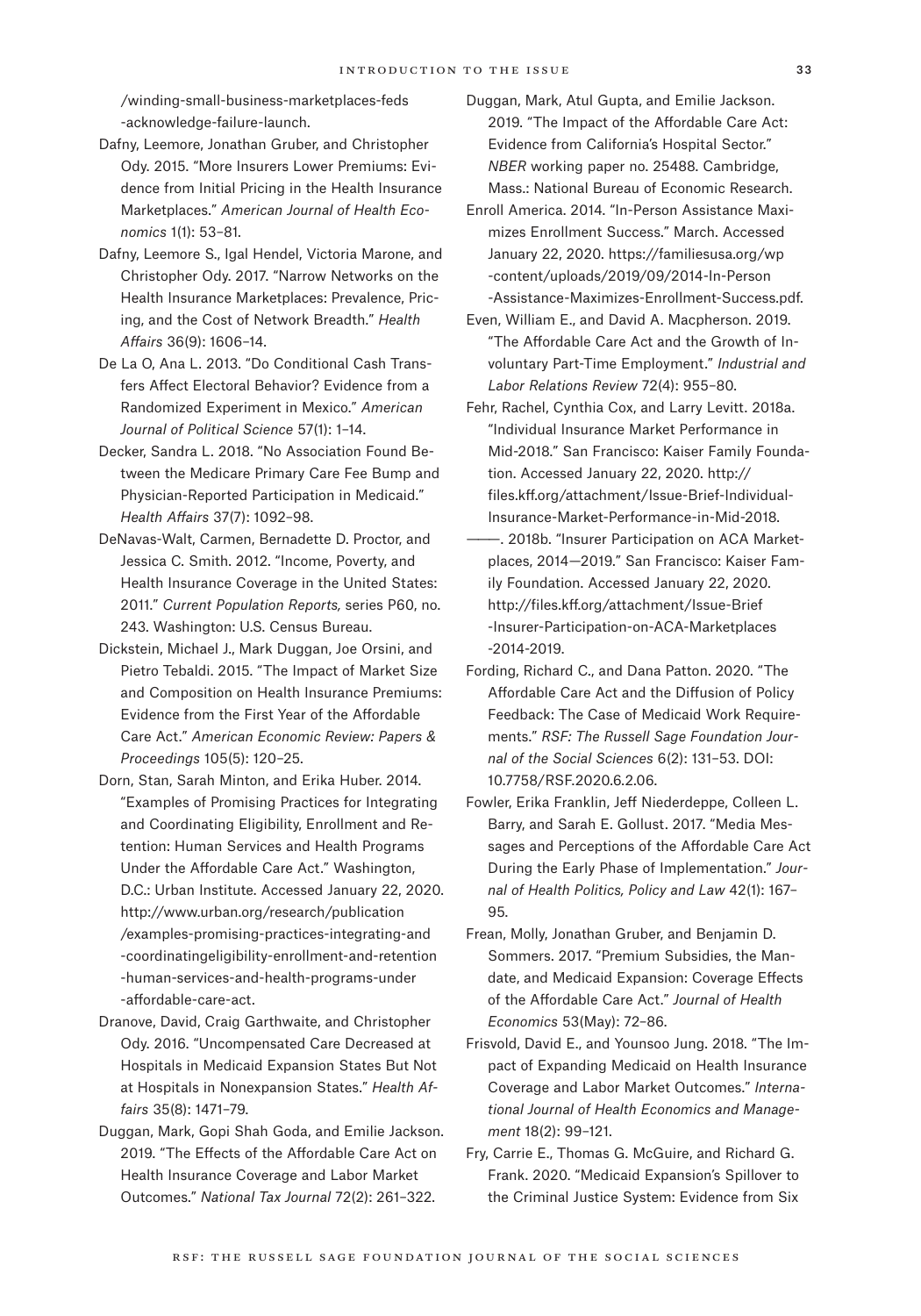Urban Counties." *RSF: The Russell Sage Foundation Journal of the Social Sciences* 6(2): 244–63. DOI: 10.7758/RSF.2020.6.2.11.

Galvin, Daniel J., and Chloe N. Thurston 2017. "The Democrats' Misplaced Faith in Policy Feedback." *The Forum: A Journal of Applied Research in Contemporary Politics* 15(2): 333–43.

Ganguli, Ishani, Jeffrey Souza, and J. Michael Mc-Williams. 2017. "Trends in Use of the U.S. Medicare Annual Wellness Visit, 2011–2014." *Journal of the American Medical Association* 317(21): 2233–35.

Garrett, Bowen, Robert Kaestner, and Anuj Gangopadhyaya. 2017. "Recent Evidence on the ACA and Employment: Has the ACA Been a Job Killer? 2016 Update." Washington, D.C.: Urban Institute. Accessed January 22, 2020. [https://](https://www.urban.org/sites/default/files/publication/88376/2001158-recent-evidence-on-the-aca-and-employment-has-the-aca-been-a-job-killer-2016-update_0.pdf) [www.urban.org/sites/default/files/publication](https://www.urban.org/sites/default/files/publication/88376/2001158-recent-evidence-on-the-aca-and-employment-has-the-aca-been-a-job-killer-2016-update_0.pdf) [/88376/2001158-recent-evidence-on-the-aca](https://www.urban.org/sites/default/files/publication/88376/2001158-recent-evidence-on-the-aca-and-employment-has-the-aca-been-a-job-killer-2016-update_0.pdf) [-and-employment-has-the-aca-been-a-job-killer](https://www.urban.org/sites/default/files/publication/88376/2001158-recent-evidence-on-the-aca-and-employment-has-the-aca-been-a-job-killer-2016-update_0.pdf) -2016-update 0.pdf.

Ghosh, Ausmita, Kosali Simon, and Benjamin D. Sommers. 2019. "The Effect of Health Insurance on Prescription Drug Use Among Low-Income Adults: Evidence from Recent Medicaid Expansions." *Journal of Health Economics* 63(January): 64–80.

Glied, Sherry, and Adam Striar. 2016. "Looking Under the Hood of the Cadillac Tax." Issue Brief, June. Washington, D.C.: Commonwealth Fund. Accessed January 22, 2020. [http://www](http://www.commonwealthfund.org/sites/default/files/documents/___media_files_publications_issue_brief_2016_jun_1880_glied_looking_under_hood_cadillac_tax.pdf) [.commonwealthfund.org/sites/default/files](http://www.commonwealthfund.org/sites/default/files/documents/___media_files_publications_issue_brief_2016_jun_1880_glied_looking_under_hood_cadillac_tax.pdf) [/documents/\\_\\_\\_media\\_files\\_publications\\_issue](http://www.commonwealthfund.org/sites/default/files/documents/___media_files_publications_issue_brief_2016_jun_1880_glied_looking_under_hood_cadillac_tax.pdf) brief 2016 jun 1880 glied looking under hood cadillac tax.pdf.

Gluck, Abbe R., Allison K. Hoffman, and Peter D. Jacobson. 2017. "ERISA: A Bipartisan Problem for the ACA and the AHCA." *Following the ACA* (Health Affairs blog), June 2. Accessed January 22, 2020. [https://www.healthaffairs.org](https://www.healthaffairs.org/do/10.1377/hblog20170602.060391/full/) [/do/10.1377/hblog20170602.060391/full/.](https://www.healthaffairs.org/do/10.1377/hblog20170602.060391/full/)

Gluck, Abbe R., and Nicole Huberfeld. 2018. "What Is Federalism in Healthcare For"? *Stanford Law Review* 70(6): 1689–803.

Gollust, Sarah E., Colleen L. Barry, Jeff Niederdeppe, Laura Baum, and Erika Franklin Fowler. 2014. "First Impressions: Geographic Variation in Media Messages During the First Phase of ACA Implementation." *Journal of Health Politics Policy and Law* 39(6): 1253–62.

Gollust, Sarah E., and Wendy M. Rahn. 2015. "The

Bodies Politic: Chronic Health Conditions and Voter Turnout in the 2008 Election." *Journal of Health Politics, Policy and Law* 40(6): 1115–55.

Gollust, Sarah E., Andrew Wilcock, Erika Franklin Fowler, Colleen L. Barry, Jeff Niederdeppe, Laura Baum, and Pinar Karaca-Mandic. 2018. "TV Advertising Volumes Were Associated with Insurance Marketplace Shopping and Enrollment in 2014." *Health Affairs* 37(6): 956–63.

Goodell, Sarah. 2013. "Health Policy Brief: Navigators and Assisters." *Health Affairs*, October 31. Accessed January 22, 2010. [http://www.health](http://www.healthaffairs.org/do/10.1377/hpb20131031.857471/full/healthpolicybrief_101.pdf) [affairs.org/do/10.1377/hpb20131031.857471/full](http://www.healthaffairs.org/do/10.1377/hpb20131031.857471/full/healthpolicybrief_101.pdf) [/healthpolicybrief\\_101.pdf.](http://www.healthaffairs.org/do/10.1377/hpb20131031.857471/full/healthpolicybrief_101.pdf)

Goodman, Lucas. 2017. "The Effect of the Affordable Care Act Medicaid Expansion on Migration." *Journal of Policy Analysis and Management* 36(1): 211–38.

Gooptu, Angshuman, Asako S. Moriya, Kosali I. Simon, and Benjamin D. Sommers. 2016. "Medicaid Expansion Did Not Result in Significant Employment Changes or Job Reductions in 2014." *Health Affairs* 35(1): 111–18.

Gore, Radhika, Ritu Dhar, Sadia Mohaimin, Priscilla M. Lopez, Anna A. Divney, Jennifer M. Zanowiak, Lorna E. Thorpe, and Nadia Islam. 2020. "Changing Clinic-Community Social Ties in Immigrant-Serving Primary Care Practices in New York City: Social and Organizational Implications of the Affordable Care Act's Population-Health-Related Provisions." *RSF: The Russell Sage Foundation Journal of the Social Sciences* 6(2): 264–88. DOI: 10.7758/RSF.2020.6.2.12.

Gose, Leah, and Theda Skocpol. 2019. "Resist, Persist, and Transform: The Emergence and Impact of Grassroots Resistance Groups Opposing the Trump Presidency." *Mobilization: An International Journal* 24(3): 293–317.

Grabowski, David C., Nina R. Joyce, Thomas G. Mc-Guire, and Richard G. Frank. 2017. "Passive Enrollment of Dual-Eligible Beneficiaries into Medicare and Medicaid Managed Care Has Not Met Expectations." *Health Affairs* 36(5): 846–54.

Griffith, Kevin, Leigh Evans, and Jacob Bor. 2017. "The Affordable Care Act Reduced Socioeconomic Disparities in Health Care Access." *Health Affairs* 36(8): 1503–10.

Grogan, Colleen M., and Sunggeun Ethan Park. 2017. "The Racial Divide in State Medicaid Expansions." Journal of Health Politics, Policy and Law 42(3): 539–72.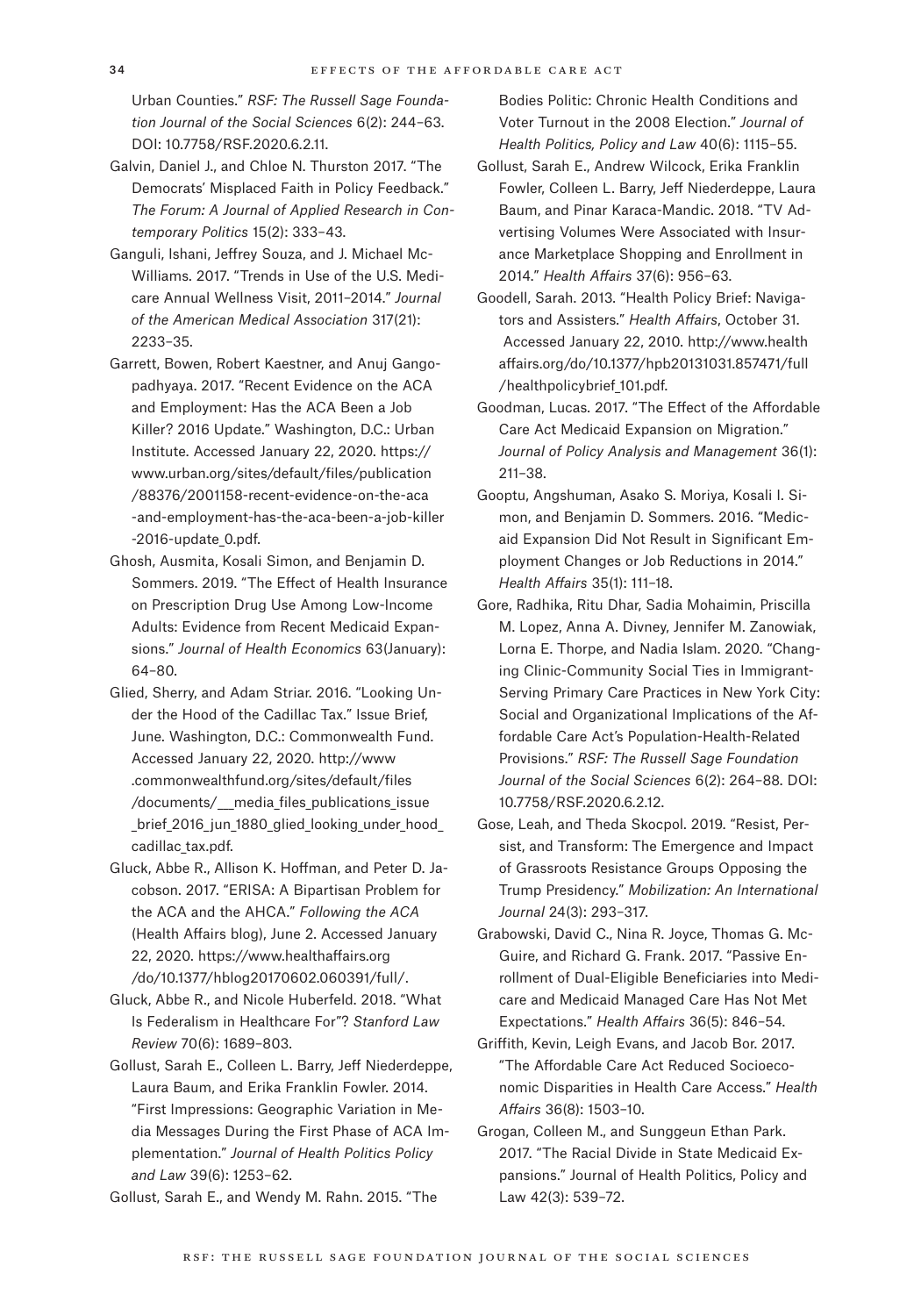- Guterman, Stuart, Laura Skopec, and Stephen Zuckerman. 2018. "Do Medicare Advantage Plans Respond to Payment Changes? A Look at the Data from 2009 to 2014." Issue Brief, March. Washington, D.C.: Commonwealth Fund. Accessed January 22, 2020. [https://www.common](https://www.commonwealthfund.org/sites/default/files/documents/___media_files_publications_issue_brief_2018_mar_guterman_do_medicare_advantage_plans_respond_payment_ib.pdf) [wealthfund.org/sites/default/files/documents](https://www.commonwealthfund.org/sites/default/files/documents/___media_files_publications_issue_brief_2018_mar_guterman_do_medicare_advantage_plans_respond_payment_ib.pdf) / media files publications issue brief 2018 mar guterman do medicare advantage plans respond payment ib.pdf.
- Gutierrez, Carmen M. 2018. "The Institutional Determinants of Health Insurance: Moving Away from Labor Market, Marriage, and Family Attachments Under the ACA." *American Sociological Review* 83(6): 1144–70.
- Haeder, Simon F., and David L. Weimer. 2015. "You Can't Make Me Do It, But I Could Be Persuaded: A Federalism Perspective on the Affordable Care Act." *Journal of Health Politics, Policy and Law*  40(2): 281–323.
- Hagan, Elizabeth. 2016. "ACA Assisters Can Help Consumers Register to Vote." *Families USA Blog*, July 4. Accessed January 22, 2020. [https://](https://www.familiesusa.org/resources/aca-assisters-can-help-consumers-register-to-vote) [www.familiesusa.org/resources/aca-assisters](https://www.familiesusa.org/resources/aca-assisters-can-help-consumers-register-to-vote)[can-help-consumers-register-to-vote](https://www.familiesusa.org/resources/aca-assisters-can-help-consumers-register-to-vote).
- Hall, Mark A. 2020. "The Effects of Political Versus Actuarial Uncertainty on Insurance Market Stability." *RSF: The Russell Sage Foundation Journal of the Social Sciences* 6(2): 223–42. DOI: 10.7758 /RSF.2020.6.2.10.
- Hampton, J. Matthew, and Otto Lenhart. 2019. "The Effect of the Affordable Care Act Preexisting Conditions Provision on Marriage." *Health Economics* 28(11): 1345–55.
- Han, Xinxin, Qian Luo, and Leighton Ku. 2017. "Medicaid Expansion and Grant Funding Increases Helped Improve Community Health Center Capacity." *Health Affairs* 36(1): 49–56.
- Haselswerdt, Jake. 2017. "Expanding Medicaid, Expanding the Electorate: The Affordable Care Act's Short-Term Impact on Political Participation." *Journal of Health Politics, Policy and Law* 42(4): 667–95.
- Haselswerdt, Jake, and Jamila Michener. 2019. "Disenrolled: Retrenchment and Voting in Health Policy." *Journal of Health Politics, Policy and Law*  44(3): 423–54.
- Heim, Bradley, Ithai Lurie, and Kosali Simon. 2018a. "The Impact of the Affordable Care Act Young Adult Provision on Childbearing: Evidence from Tax Data." *Demography* 55(4): 1233–43.
- $-$ , 2018b. "Did the Affordable Care Act Young Adult Provision Affect Labor Market Outcomes? Analysis Using Tax Data." *Industrial and Labor Relations Review* 71(5): 1154–78.
- Heisler, Elayne J. 2018. "The National Health Service Corps." *CRS* report no. R44970. Washington: Congressional Research Service. Accessed January 22, 2020. [https://crsreports.congress.gov](https://crsreports.congress.gov/product/pdf/R/R44970/9) [/product/pdf/R/R44970/9.](https://crsreports.congress.gov/product/pdf/R/R44970/9)
- Henderson, Michael, and D. Sunshine Hillygus. 2011. "The Dynamics of Health Care Opinion, 2008– 2010: Partisanship, Self-Interest, and Racial Resentment." *Journal of Health Politics, Policy and Law* 36(6): 945–60.
- Herring, Bradley, and Lisa Korin Lentz. 2011–2012. "What Can We Expect from the 'Cadillac Tax' in 2018 and Beyond?" *Inquiry* 48(4): 322–37.
- Hinde, Jesse M. 2017. "Incentive(less)? The Effectiveness of Tax Credits and Cost-Sharing Subsidies in the Affordable Care Act." *American Journal of Health Economics* 3(3): 346–69.
- Ho, Kate, and Robin S. Lee. 2017. "Insurer Competition in Health Care Markets." *Econometrica* 85(2): 379–417.
- Hobbs, William R., and Daniel J. Hopkins. 2019. "Offsetting Policy Feedback Effects: Evidence from the Affordable Care Act." *SSRN Electronic Journal*, July 5. [DOI:](file:///C:\Users\marcelo\Box\Publications\production_editor\Journal%20Campbell%20Shore-Sheppard\copyedited%20articles\DOI) 10.2139/ssrn.3366994.
- Hopkins, Daniel J. 2018. "The Exaggerated Life of Death Panels? The Limited but Real Influence of Elite Rhetoric in the 2009–2010 Health Care Debate." *Political Behavior* 40(3): 681–709.
- Hopkins, Daniel J., and Kalind Parish. 2019. "The Medicaid Expansion and Attitudes Toward the Affordable Care Act: Testing for a Policy Feedback on Mass Opinion." *Public Opinion Quarterly* 83(1): 123–34.
- Hosek, Adrienne. 2016. "Insuring Obamacare on the Health Insurance Marketplace." Working paper, University of California, Davis. Accessed January 22, 2020. [https://drive.google.com/file](https://drive.google.com/file/d/0BwLuq-FTY_zebWVGYjhZUDZHOEU/view) [/d/0BwLuq-FTY\\_zebWVGYjhZUDZHOEU/view](https://drive.google.com/file/d/0BwLuq-FTY_zebWVGYjhZUDZHOEU/view).
- Hu, Luojia, Robert Kaestner, Bhashkar Mazumder, Sarah Miller, and Ashley Wong. 2018. "The Effect of the Affordable Care Act Medicaid Expansions on Financial Wellbeing." *Journal of Public Economics* 163 (July): 99–112.
- Jacobs, Alan M., and R. Kent Weaver. 2015. "When Policies Undo Themselves: Self-Undermining Feedback as a Source of Policy Change." *Governance* 28(4): 441–57.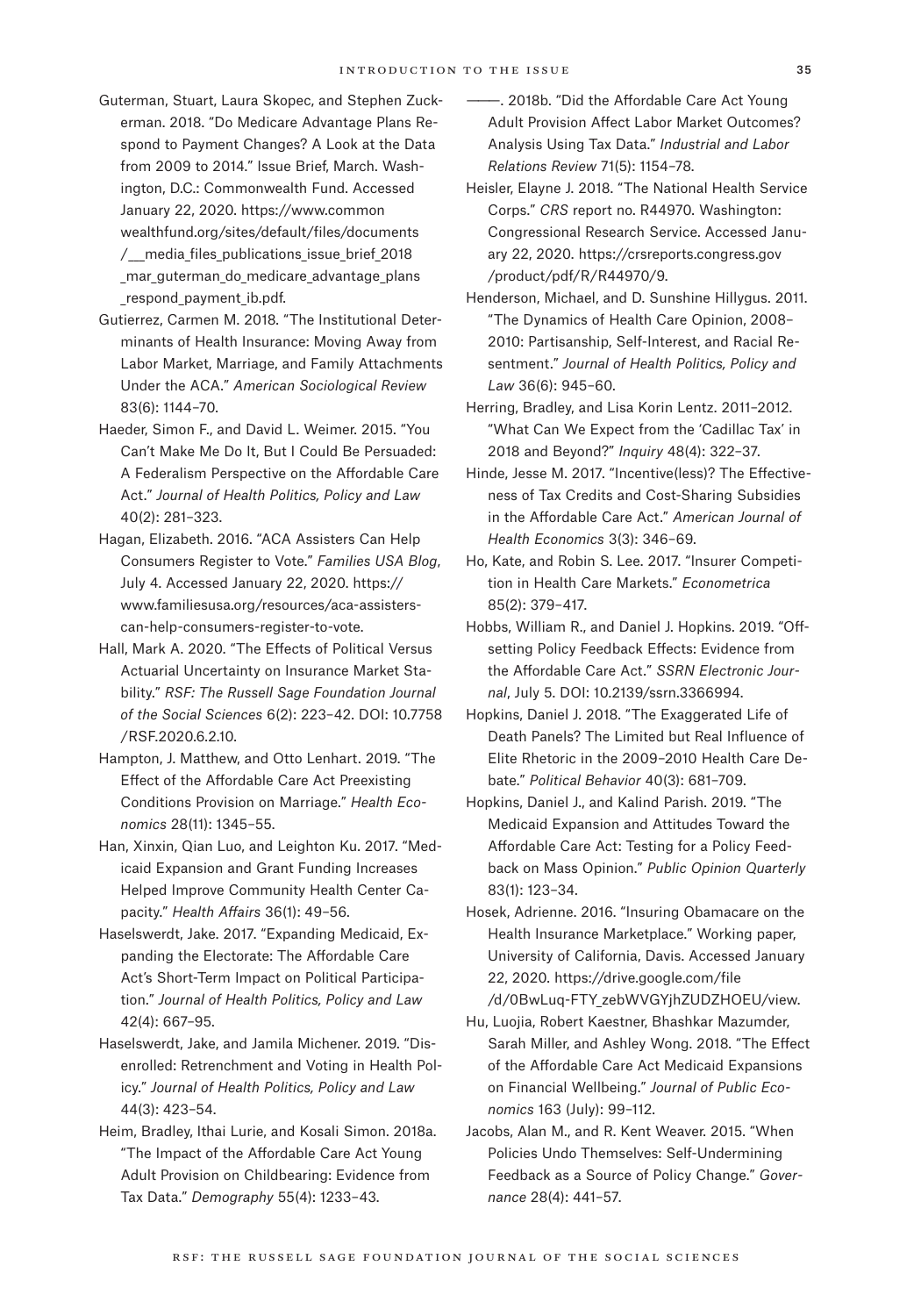- Jacobs, Lawrence R., and Timothy Callaghan. 2013. "Why States Expand Medicaid: Party, Resources and History." *Journal of Health Politics, Policy and Law* 38(5): 1023–50.
- Jacobs, Lawrence R., and Suzanne Mettler. 2011. "Why Public Opinion Changes: The Implications for Health and Health Policy." *Journal of Health Politics, Policy and Law* 36(6): 917–33.
- ———. 2016. "Liking Health Reform But Turned Off by Toxic Politics." *Health Affairs* 35(5): 915–22.
- ———. 2018. "When and How New Policy Creates New Politics: Examining the Feedback Effects of the Affordable Care Act on Public Opinion." *Perspectives on Politics* 16(2): 345–63.
- Jacobs, Lawrence R., and Theda Skocpol. 2010. *Health Care Reform and American Politics: What Everyone Needs to Know.* New York: Oxford University Press.
- Jones, David K. 2017. "Lavatories of Democracy? Health Reform and Federalism in the Trump Era." *Milbank Quarterly* 95(3): 470–73.
- Jones, David K., Katharine W. V. Bradley, and Jonathan Oberlander. 2014. "Pascal's Wager; Health Insurance Exchanges, Obamacare, and the Republican Dilemma." *Journal of Health Politics, Policy and Law* 39(1): 97–137.
- Kaestner, Robert, Bowen Garrett, Jiajia Chen, Anuj Gangopadhyaya, and Caitlyn Fleming. 2017. "Effects of ACA Medicaid Expansions on Health Insurance Coverage and Labor Supply." *Journal of Policy Analysis and Management* 36(3): 608–42.
- Kahneman, Daniel, and Amos Tversky. 1979. "Prospect Theory: An Analysis of Decision Under Risk." *Econometrica* 47(2): 263–91.
- Kaiser Family Foundation. 2013. "Summary of the Affordable Care Act." Fact Sheet, April 25. Accessed January 22, 2020. [http://www.kff.org](http://www.kff.org/health-reform/fact-sheet/summary-of-the-affordable-care-act) [/health-reform/fact-sheet/summary-of-the](http://www.kff.org/health-reform/fact-sheet/summary-of-the-affordable-care-act) [-affordable-care-act.](http://www.kff.org/health-reform/fact-sheet/summary-of-the-affordable-care-act)
- Keith, Katie. 2019. "ACA Provisions in New Budget Bill." *Following the ACA* (Health Affairs blog), December 20. Accessed January 22, 2020. [http://](http://www.healthaffairs.org/do/10.1377/hblog20191220.115975/full) [www.healthaffairs.org/do/10.1377/hblog20191220](http://www.healthaffairs.org/do/10.1377/hblog20191220.115975/full) [.115975/full.](http://www.healthaffairs.org/do/10.1377/hblog20191220.115975/full)
- Kelly, Andrew S. 2015. "Mistaken for Dead: The Affordable Care Act and the Continued Resilience of Medicare Advantage." *The Forum* 13(1): 143– 65.
- Kennedy, Jae, and Elizabeth Blodgett. 2012. "Health Insurance–Motivated Disability Enrollment and

the ACA." *New England Journal of Medicine* 367(12): e16.

- Kliff, Sarah. 2016. "Why Obamacare Enrollees Voted for Trump." *Vox*, December 13. Accessed January 22, 2029. [http://www.vox.com/science-and](http://www.vox.com/science-and-health/2016/12/13/13848794/kentucky-obamacare-trump) [-health/2016/12/13/13848794/kentucky](http://www.vox.com/science-and-health/2016/12/13/13848794/kentucky-obamacare-trump) [-obamacare-trump](http://www.vox.com/science-and-health/2016/12/13/13848794/kentucky-obamacare-trump).
- Kriner, Douglas L., and Andrew Reeves. 2014. "Responsive Partisanship: Public Support for the Clinton and Obama Health Care Plans." *Journal of Health Politics, Policy and Law* 39(4): 717–49.
- Kucko, Kavan, Kevin Rinz, and Benjamin Solow. 2018. "Labor Market Effects of the Affordable Care Act: Evidence from a Tax Notch." Unpublished paper, University of Iowa. Accessed January 22, 2020. [https://www.dropbox.com](https://www.dropbox.com/s/ncw6mrqxs6b8c0u/KRS_aca_bunching.pdf) [/s/ncw6mrqxs6b8c0u/KRS\\_aca\\_bunching.pdf.](https://www.dropbox.com/s/ncw6mrqxs6b8c0u/KRS_aca_bunching.pdf)
- Kusnetz, Nicholas. 2013. "Obamacare's Hidden Battle: Insurance Agents Push State Regulation of Guides to New Marketplaces." Washington, D.C.: Center for Public Integrity. Accessed January 22, 2020. [https://publicintegrity.org/state-politics](https://publicintegrity.org/state-politics/obamacares-hidden-battle-insurance-agents-push-state-regulation-of-guides-to-new-marketplaces) [/obamacares-hidden-battle-insurance-agents](https://publicintegrity.org/state-politics/obamacares-hidden-battle-insurance-agents-push-state-regulation-of-guides-to-new-marketplaces) [-push-state-regulation-of-guides-to-new](https://publicintegrity.org/state-politics/obamacares-hidden-battle-insurance-agents-push-state-regulation-of-guides-to-new-marketplaces) [-marketplaces.](https://publicintegrity.org/state-politics/obamacares-hidden-battle-insurance-agents-push-state-regulation-of-guides-to-new-marketplaces)
- Lerman, Amy E., and Katherine T. McCabe. 2017. "Personal Experience and Public Opinion: A Theory and Test of Conditional Policy Feedback." *Journal of Politics* 79(2): 624–41.
- Lerman, Amy E., Meredith L. Sadin, and Samuel Trachtman. 2017. "Policy Uptake as Political Behavior: Evidence from the Affordable Care Act." *American Political Science Review* 111(4): 755–70.
- Leung, Pauline, and Alexandre Mas. 2018. "Employment Effects of the Affordable Care Act Medicaid Expansions." *Industrial Relations: A Journal of Economy and Society* 57(2): 206–34.
- Levy, Helen, Thomas Buchmueller, and Sayeh Nikpay. 2018. "Health Reform and Retirement." *Journals of Gerontology Series B: Psychological Sciences and Social Sciences* 73(4): 713–22.
- Levy, Helen, Andrew Ying, and Nicholas Bagley. 2020. "What's Left of the Affordable Care Act? A Progress Report." *RSF: The Russell Sage Foundation Journal of the Social Sciences* 6(2): 42–66. DOI: 10.7758/RSF.2020.6.2.02.
- Lewis, Corinne, Akeiisa Coleman, Melinda K. Abrams, and Michelle M. Doty. 2019. "The Role of Medicaid Expansion in Care Delivery at Community Health Centers." Issue Brief, April 4. Washington, D.C.: Commonwealth Fund. Ac-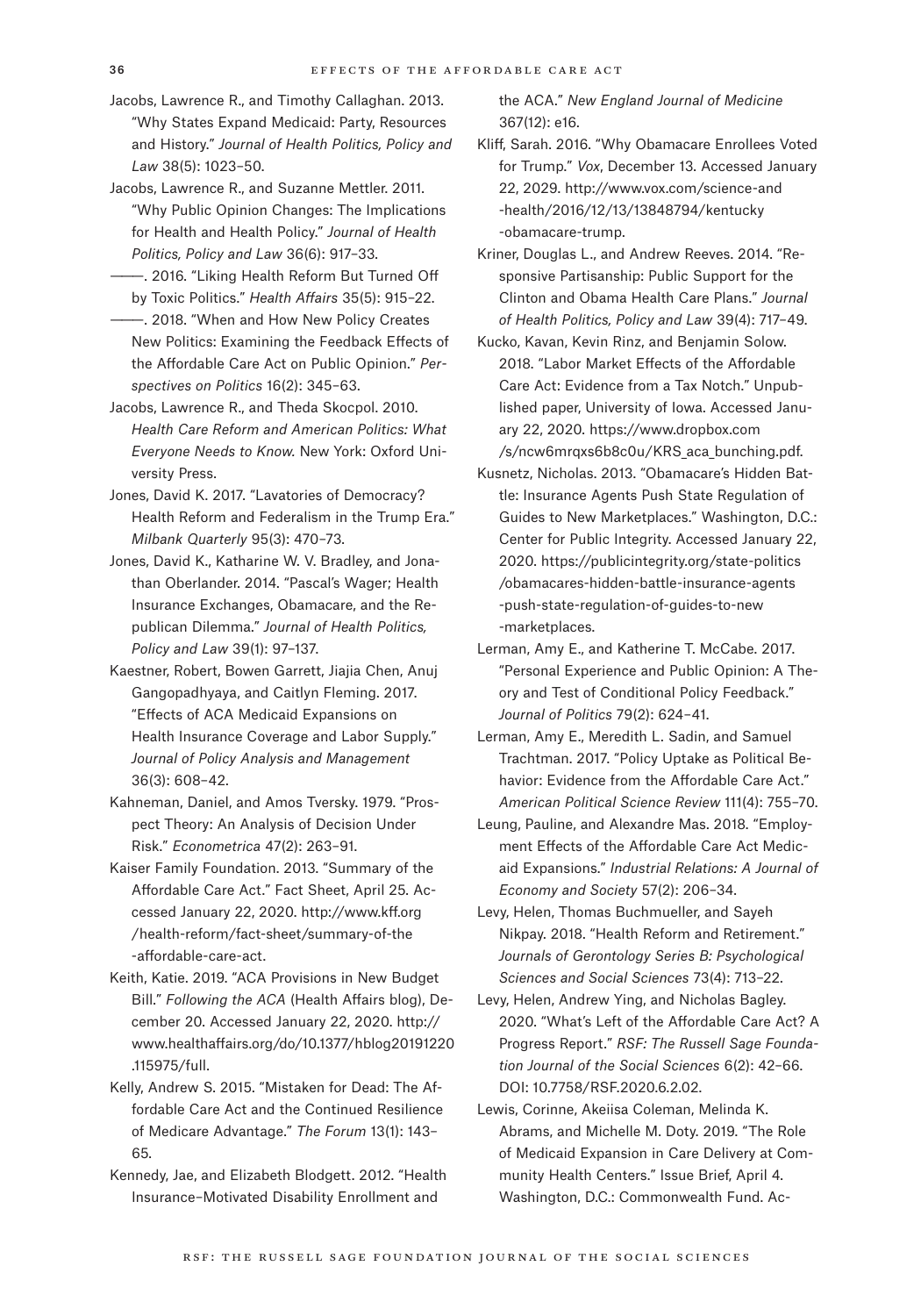cessed January 22, 2020. [http://www](http://www.commonwealthfund.org/publications/issue-briefs/2019/apr/role-medicaid-expansion-care-delivery-FQHCs) [.commonwealthfund.org/publications/issue](http://www.commonwealthfund.org/publications/issue-briefs/2019/apr/role-medicaid-expansion-care-delivery-FQHCs) [-briefs/2019/apr/role-medicaid-expansion-care](http://www.commonwealthfund.org/publications/issue-briefs/2019/apr/role-medicaid-expansion-care-delivery-FQHCs) [-delivery-FQHCs.](http://www.commonwealthfund.org/publications/issue-briefs/2019/apr/role-medicaid-expansion-care-delivery-FQHCs)

- Lindrooth, Richard C., Marcelo C. Perraillon, Rose Y. Hardy, and Gregory J. Tung. 2018. "Understanding the Relationship Between Medicaid Expansions and Hospital Closures." *Health Affairs* 37(1): 111–20.
- Lissenden, Brett. 2017. "Three's a Crowd? The Effect of Insurer Participation on Premiums and Cost-Sharing Parameters in the Initial Years of the ACA Marketplaces." *American Journal of Health Economics* 3(4): 477–506.
- Lowry, Sean. 2015. "The Excise Tax on High-Cost Employer-Sponsored Health Coverage: Background and Economic Analysis." *CRS* report no. R44160. Washington: Congressional Research Service. Accessed January 22, 2020. [https://](https://fas.org/sgp/crs/misc/R44160.pdf) [fas.org/sgp/crs/misc/R44160.pdf](https://fas.org/sgp/crs/misc/R44160.pdf).
- Maclean, Johanna Catherine, and Brendan Saloner. 2019. "The Effect of Public Insurance Expansions on Substance Use Disorder Treatment: Evidence from the Affordable Care Act." *Journal of Policy Analysis and Management* 38(2): 366–93.
- McCabe, Katherine T. 2016. "Attitudes Responsiveness and Partisan Bias: Direct Experience with the Affordable Care Act." *Political Behavior* 38(4): 861–82.
- McKenna, Ryan M., Brent A. Langellier, Héctor E. Alcalá, Dylan H. Roby, David T. Grande, and Alexander N. Ortega. 2018. "The Affordable Care Act Attenuates Financial Strain According to Poverty Level." *INQUIRY: The Journal of Health Care Organization, Provision, and Financing* 55(1): 1–14.
- Meinhofer, Angélica, and Allison E. Witman. 2018. "The Role of Health Insurance on Treatment for Opioid Use Disorders: Evidence from the Affordable Care Act Medicaid Expansion." *Journal of Health Economics* 60(July): 177–97.
- Mettler, Suzanne. 2005. *Soldiers to Citizens: The G.I. Bill and the Making of the Greatest Generation*. New York: Oxford University Press.
- Meyer, David S., and Sidney Tarrow. 2018. *The Resistance: The Dawn of the Anti-Trump Opposition Movement.* New York: Oxford University Press.
- Michener, Jamila. 2017. "People, Places, Power: Medicaid Concentration and Local Political Participation." *Journal of Health Politics, Policy and Law*  423(5): 865–900.

Miller, Sarah, and Laura R. Wherry. 2017. "Health and

Access to Care During the First 2 Years of the ACA Medicaid Expansions." *New England Journal of Medicine* 376(10): 947–56.

- Morgan, Kimberly J., and Andrea Louise Campbell. 2011. *The Delegated Welfare State: Medicare, Markets, and the Governance of American Social Policy.* New York: Oxford University Press.
- Moriya, Asako S., Thomas M. Selden, and Kosali I. Simon. 2016. "Little Change Seen in Part-Time Employment as a Result of the Affordable Care Act." *Health Affairs* 35(1): 119–23.
- Moriya, Asako S., William B. Vogt, and Martin Gaynor. 2010. "Hospital Prices and Market Structure in the Hospital and Insurance Industries." *Health Economics, Policy and Law* 5(4): 459–79.
- Mosqueira, Adrian Garcia, Lynn M. Hua, and Benjamin D. Sommers. 2015. "Racial Differences in Awareness of the Affordable Care Act and Application Assistance Among Low-Income Adults in Three Southern States." *INQUIRY: The Journal of Health Care Organization, Provision, and Financing* 52(1): 1–4.
- Nadash, Pamela, Edward Alan Miller, David K. Jones, Michael K. Gusmano, and Sara Rosenbaum. 2018. "A Series of Unfortunate Events: Implications of Republican Efforts to Repeal and Replace the Affordable Care Act for Older Adults." *Journal of Aging & Social Policy* 30(3-4): 259–81.
- National Academies of Sciences, Engineering, and Medicine. 2015. *Achieving Health Equity via the Affordable Care Act: Promises, Provisions, and Making Reform a Reality for Diverse Patients: Workshop Summary.* Washington, D.C.: National Research Council.
- Neprash, Hannah T., Anna Zink, Joshua Gray, and Katherine Hempstead. 2018. "Physicians' Participation in Medicaid Increased Only Slightly Following Expansion." *Health Affairs* 37(7): 1087–91.
- Nikpay, Sayeh, Thomas Buchmueller, Helen Levy, and Simone R. Singh. 2016. "The Relationship Between Uncompensated Care and Hospital Financial Position: Implications of the ACA Medicaid Expansion for Hospital Operating Margins." *Journal of Health Care Finance* 43(2). Accessed January 22, 2020. [https://www.healthfinance](https://www.healthfinancejournal.com/index.php/johcf/article/view/103) [journal.com/index.php/johcf/article/view/103.](https://www.healthfinancejournal.com/index.php/johcf/article/view/103)
- Obama, Barack. 2016. "United States Health Care Reform: Progress to Date and Next Steps." *Journal of the American Medical Association* 316(5): 525–32.

Ortega, Alexander N., Hector P. Rodriguez, and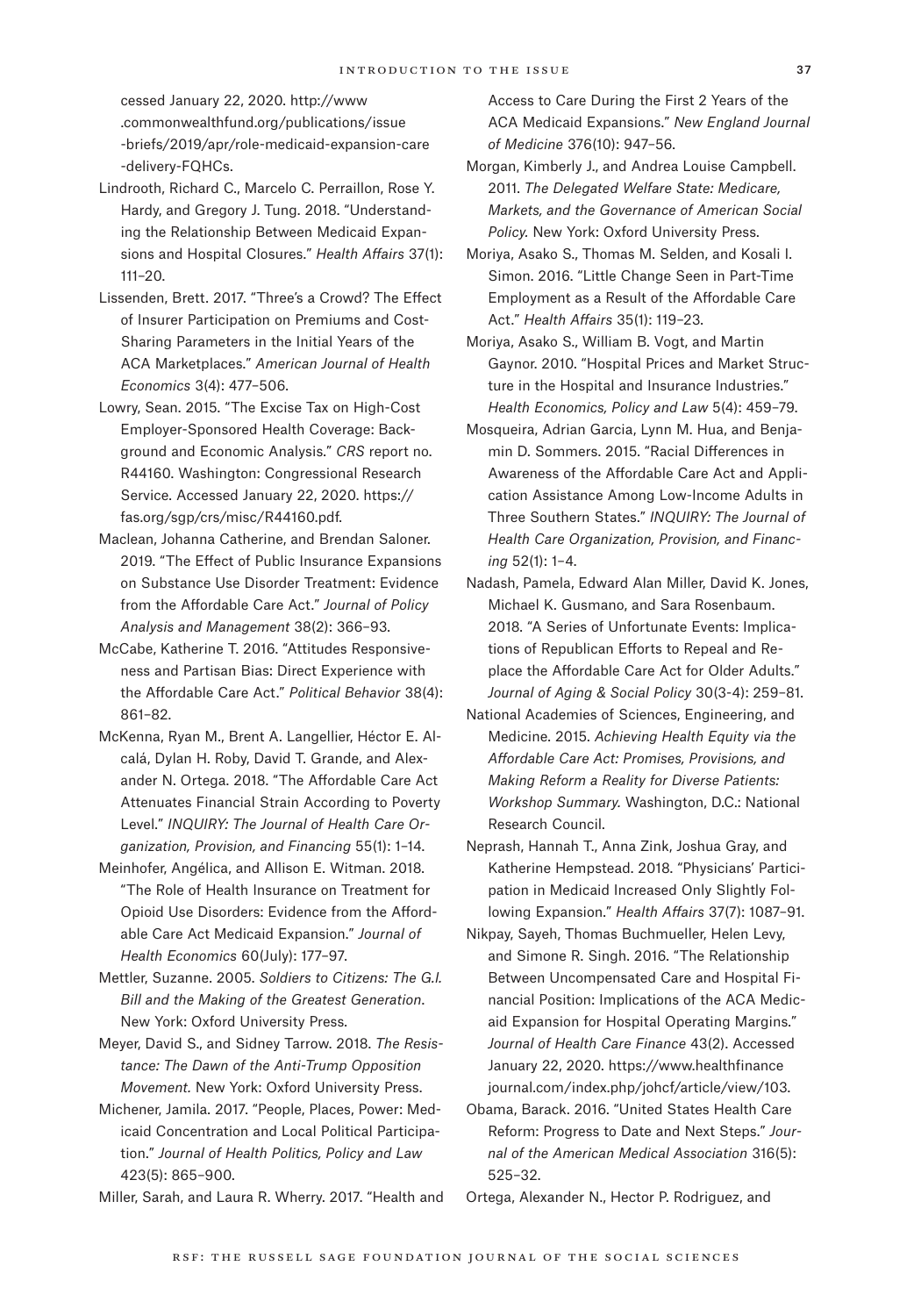Arturo Vargas Bustamante. 2015. "Policy Dilemmas in Latino Health Care and Implementation of the Affordable Care Act." *Annual Review of Public Health* 36(1): 525–44.

- Pacheco, Julianna, and Jason Fletcher. 2015. "Incorporating Health into Studies of Political Behavior: Evidence for Turnout and Partisanship." *Political Research Quarterly* 68(1): 104–16.
- Pacheco, Julianna, Jake Haselswerdt, and Jamila Michener. 2020. "The Affordable Care Act and Polarization in the United States." *RSF: The Russell Sage Foundation Journal of the Social Sciences* 6(2): 114–30. DOI: 10.7758/RSF.2020.6.2.05.
- Pacheco, Julianna, and Elizabeth Maltby. 2017. "The Role of Public Opinion—Does It Influence the Diffusion of ACA Decisions?" *Journal of Health Politics, Policy and Law* 42(2): 309–40.
- -. 2019. "Trends in State-Level Opinions Toward the Affordable Care Act." *Journal of Health Politics, Policy and Law* 44(5): 737–64.
- Parente, Stephen T., Roger Feldman, Joanne Spetz, Bryan Dowd, and Emily Egan Baggett. 2017. "Wage Growth for the Health Care Workforce: Projecting the Affordable Care Act Impact." *Health Services Research* 52(2): 741–62.
- Patashnik, Eric M., and Julian E. Zelizer. 2013. "The Struggle to Remake Politics: Liberal Reform and the Limits of Policy Feedback in the Contemporary American State." *Perspectives on Politics* 11(4): 1071–87.
- Pearson, Caroline F., Elizabeth Carpenter, and Chris Sloan. 2016. "Only 33 Percent of Exchange Enrollees in 2016 Kept Their Same Plan from 2015." Press Release, March 31. Washington, D.C.: Avalere Health. Accessed January 22, 2020. [https://avalere.com/press-releases/only-33](https://avalere.com/press-releases/only-33-percent-of-exchange-enrollees-in-2016-kept-their-same-plan-from-2015) [-percent-of-exchange-enrollees-in-2016-kept](https://avalere.com/press-releases/only-33-percent-of-exchange-enrollees-in-2016-kept-their-same-plan-from-2015) [-their-same-plan-from-2015](https://avalere.com/press-releases/only-33-percent-of-exchange-enrollees-in-2016-kept-their-same-plan-from-2015).
- Peng, Lizhong 2017. "How Does Medicaid Expansion Affect Premiums in the Health Insurance Marketplaces? New Evidence from Late Adoption in Pennsylvania and Indiana." *American Journal of Health Economics* 3(4): 550–76.
- Peng, Lizhong, Xiaohui Guo, and Chad D. Meyerhoefer. 2018. "The Effects of Medicaid Expansion on Labor Market Outcomes: Evidence from Border Counties." *NBER* working paper no. 25105. Cambridge, Mass.: National Bureau of Economic Research.
- Pickens, Gary, Zeynal Karaca, Eli Cutler, Michael Dworsky, Christine Eibner, Brian Moore, Teresa

Gibson, Sharat Iyer, and Herbert S. Wong. 2018. "Changes in Hospital Inpatient Utilization Following Health Care Reform." *Health Services Research* 53(4): 2446–69.

Pierson, Paul. 1993. "When Effect Becomes Cause: Policy Feedback and Political Change." *World Politics* 45(4): 595–628.

- Pines, Jesse M., Mark Zocchi, Ali Moghtaderi, Bernard Black, Steven A. Farmer, Greg Hufstetler, Kevin Klauer, and Randy Pilgrim. 2016. "Medicaid Expansion in 2014 Did Not Increase Emergency Department Use But Did Change Insurance Payer Mix." *Health Affairs* 35(8): 1480–86.
- Pollitz, Karen, Jennifer Tolbert, and Maria Diaz. 2018. "Data Note: Further Reductions in Navigator Funding for Federal Marketplace States." Issue Brief, September 24. San Francisco: Kaiser Family Foundation. Accessed January 22, 2020. [https://www.kff.org/health-reform/issue-brief](https://www.kff.org/health-reform/issue-brief/data-note-further-reductions-in-navigator-funding-for-federal-marketplace-states) [/data-note-further-reductions-in-navigator](https://www.kff.org/health-reform/issue-brief/data-note-further-reductions-in-navigator-funding-for-federal-marketplace-states) [-funding-for-federal-marketplace-states](https://www.kff.org/health-reform/issue-brief/data-note-further-reductions-in-navigator-funding-for-federal-marketplace-states).
- Polsky, Daniel, Zuleyha Cidav, and Ashley Swanson. 2016. "Marketplace Plans with Narrow Physician Networks Feature Lower Monthly Premiums Than Plans with Larger Networks." *Health Affairs* 35(10): 1842–48.
- Remler, Dahlia K., Sanders D. Korenman, and Rosemary T. Hyson. 2017. "Estimating the Effects of Health Insurance and Other Social Programs on Poverty Under the Affordable Care Act." *Health Affairs* 36(10): 1828–37.
- Rich, Josiah D., Sarah E. Wakeman, and Samuel L. Dickman. 2011. "Medicine and the Epidemic of Incarceration in the United States." *New England Journal of Medicine* 364(22): 2081–83.
- Rigby, Elizabeth. 2012. "State Resistance to Obama Care." *The Forum: Journal of Applied Research on Contemporary Politics* 10(2): Article 5.
- Rigby, Elizabeth, and Jake Haselswerdt. 2013. "Hybrid Federalism, Partisan Politics, and Early Implementation of State Health Insurance Exchanges." *Publius: The Journal of Federalism* 43(3): 368–91.
- Rocco, Philip, and Andrew S. Kelly. 2020. "An Engine of Change? The Affordable Care Act and the Shifting Politics of Demonstration Projects." *RSF: The Russell Sage Foundation Journal of the Social Sciences* 6(2): 67–84. DOI: 10.7758/RSF.2020 .6.2.03.
- Rosenbaum, Sara. 2017. "The Community Health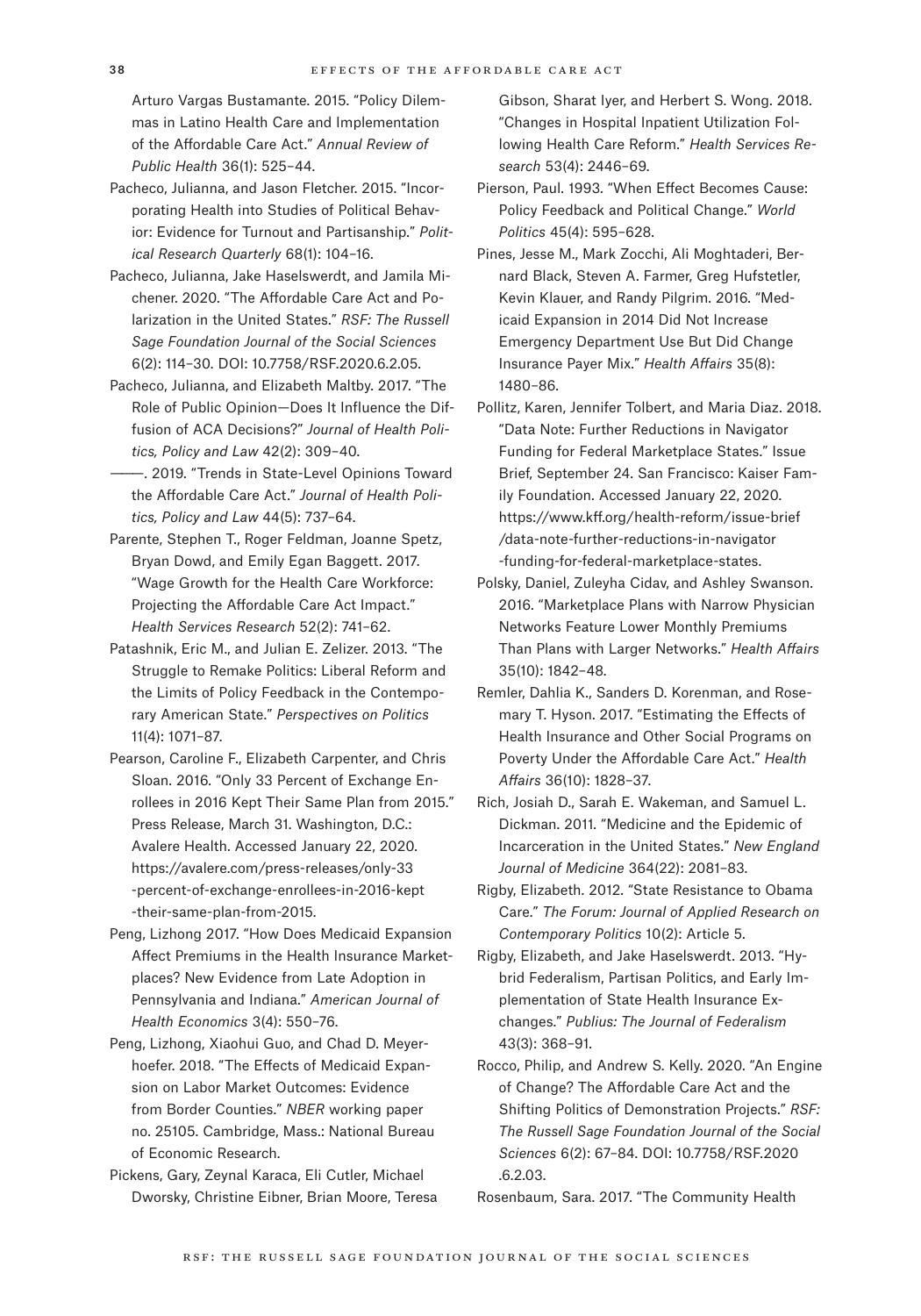Center Fund: What's at Risk?" *Milbank Quarterly*  95(4): 706–9.

Rosenstone, Steven J., and John Mark Hansen. 1993. *Mobilization, Participation, and Democracy in America.* New York: Macmillan.

- Runnels, Laura, Kate Heyer, Courtney Armstrong, Malcolm V. Williams, and Laurie T. Martin. 2016. "Assessing the Role of State and Local Public Health in Outreach and Enrollment for Expanded Coverage: A Case Study on Houston, Texas." Santa Monica, Calif.: RAND Corporation. Accessed January 22, 2020. [http://www.rand.org](http://www.rand.org/pubs/research_reports/RR986.html) [/pubs/research\\_reports/RR986.html](http://www.rand.org/pubs/research_reports/RR986.html).
- Sahasranaman, Vanita. 2017. "Affordable Care Act: Patient-Centered Medical Homes and Implications for Mental Health." *American Journal of Psychiatry Residents' Journal* 11(9): 2–4. Accessed January 22, 2020. [https://psychiatryonline.org](https://psychiatryonline.org/doi/full/10.1176/appi.ajp-rj.2016.110901) [/doi/full/10.1176/appi.ajp-rj.2016.110901.](https://psychiatryonline.org/doi/full/10.1176/appi.ajp-rj.2016.110901)
- Sances, Michael W., and Joshua D. Clinton. 2019a. "Who Participated in the ACA? Gains in Insurance Coverage by Political Partisanship." *Journal of Health Politics, Policy and Law* 44(3): 349–79.
- ———. 2019b. "Policy Effects, Partisanship, and Elections: How Medicaid Expansion Affected Opinions of the Affordable Care Act." Working paper, University of Memphis. Accessed January 22, 2020. [https://pdfs.semanticscholar.org/f376](https://pdfs.semanticscholar.org/f376/37e8e03adcc6ee2dce23fb33af1bb458adf9.pdf) [/37e8e03adcc6ee2dce23fb33af1bb458adf9.pdf](https://pdfs.semanticscholar.org/f376/37e8e03adcc6ee2dce23fb33af1bb458adf9.pdf).
- Sanger-Katz, Margot. 2014. "Why Most People Won't Shop Again for Health Insurance." *New York Times,* December 11. Accessed January 22, 2020. [https://www.nytimes.com/2014/12/12](https://www.nytimes.com/2014/12/12/upshot/why-most-people-wont-shop-again-for-health-insurance.html) [/upshot/why-most-people-wont-shop-again-for](https://www.nytimes.com/2014/12/12/upshot/why-most-people-wont-shop-again-for-health-insurance.html) [-health-insurance.html](https://www.nytimes.com/2014/12/12/upshot/why-most-people-wont-shop-again-for-health-insurance.html).
- Scheuer, Florian, and Kent Smetters. 2018. "How Initial Conditions Can Have Permanent Effects: The Case of the Affordable Care Act." *American Economic Journal: Economic Policy* 10(4): 302–43.
- Schmidt, Lucie, Lara D. Shore-Sheppard, and Tara Watson. 2019a. "The Impact of the ACA Medicaid Expansion on Disability Program Applications." *NBER* working paper no. 26192. Cambridge, Mass.: National Bureau of Economic Research.
	- -. 2019b. "The Impact of Expanding Public Health Insurance on Safety Net Program Participation: Evidence from the ACA Medicaid Expansion." *NBER* working paper no. 26504. Cambridge, Mass.: National Bureau of Economic Research.
- Selden, Thomas M., Brady J. Lipton, and Sandra L. Decker. 2017. "Medicaid Expansion and Marketplace Eligibility Both Increased Coverage, with Trade-Offs in Access, Affordability." *Health Affairs* 36(12): 2069–77.
- Sen, Aditi P., Lena M. Chen, Donald F. Cox, and Arnold Epstein. 2017. "Most Marketplace Plans Included at Least 25 Percent of Local-Area Physicians, but Enrollment Disparities Remained." *Health Affairs* 36(9): 1615–23.
- Sen, Aditi P., and Thomas DeLeire. 2018. "How Does Expansion of Public Health Insurance Affect Risk Pools and Premiums in the Market for Private Health Insurance? Evidence from Medicaid and the Affordable Care Act Marketplaces." *Health Economics* 27(12): 1877–903.
- Shafer, Paul R., David M. Anderson, Seciah M. Aquino, Laura M. Baum, Erika Franklin Fowler, and Sarah E. Gollust. 2020. "Competing Public and Private Television Advertising Campaigns and Marketplace Enrollment for 2015 to 2018." *RSF: The Russell Sage Foundation Journal of the Social Sciences* 6(2): 85–112. DOI: 10.7758/ RSF.2020.6.2.04.
- Sharma, Leena. 2014. "Miles to Go: Progress on Addressing Racial and Ethnic Health Disparities in Dual Eligible Demonstration Projects." Boston, Mass.: Community Catalyst. Accessed January 22, 2020. [http://www.communitycatalyst.org](http://www.communitycatalyst.org/resources/publications/document/Miles-to-Go-Health-Disparities-in-the-Dual-Eligible-DemonstrationsFINAL.pdf) [/resources/publications/document/Miles-to](http://www.communitycatalyst.org/resources/publications/document/Miles-to-Go-Health-Disparities-in-the-Dual-Eligible-DemonstrationsFINAL.pdf) [-Go-Health-Disparities-in-the-Dual-Eligible](http://www.communitycatalyst.org/resources/publications/document/Miles-to-Go-Health-Disparities-in-the-Dual-Eligible-DemonstrationsFINAL.pdf) [-DemonstrationsFINAL.pdf](http://www.communitycatalyst.org/resources/publications/document/Miles-to-Go-Health-Disparities-in-the-Dual-Eligible-DemonstrationsFINAL.pdf).
- Shartzer, Adele, Fredric Blavin, and John Holahan. 2017. "Employer-Sponsored Insurance Stable for Low-Income Workers in Medicaid Expansion States." *Health Affairs* 37(4): 607–12.
- Shor, Boris. 2018. "Ideology, Party and Opinion: Explaining Individual Legislator ACA Implementation Votes in the States." *State Politics and Policy Quarterly* 18(4): 371–94.
- Simon, Kosali, Aparna Soni, and John Cawley. 2017. "The Impact of Health Insurance on Preventive Care and Health Behaviors: Evidence from the First Two Years of the ACA Medicaid Expansions." *Journal of Policy Analysis and Management* 36(2): 390–417.
- Slusky, David J. G. 2017. "Significant Placebo Results in Difference-in-Differences Analysis: The Case of the ACA's Parental Mandate." *Eastern Economic Journal* 43(4): 580–603.

Slusky, David J. G., and Donna Ginther. 2017. "Did